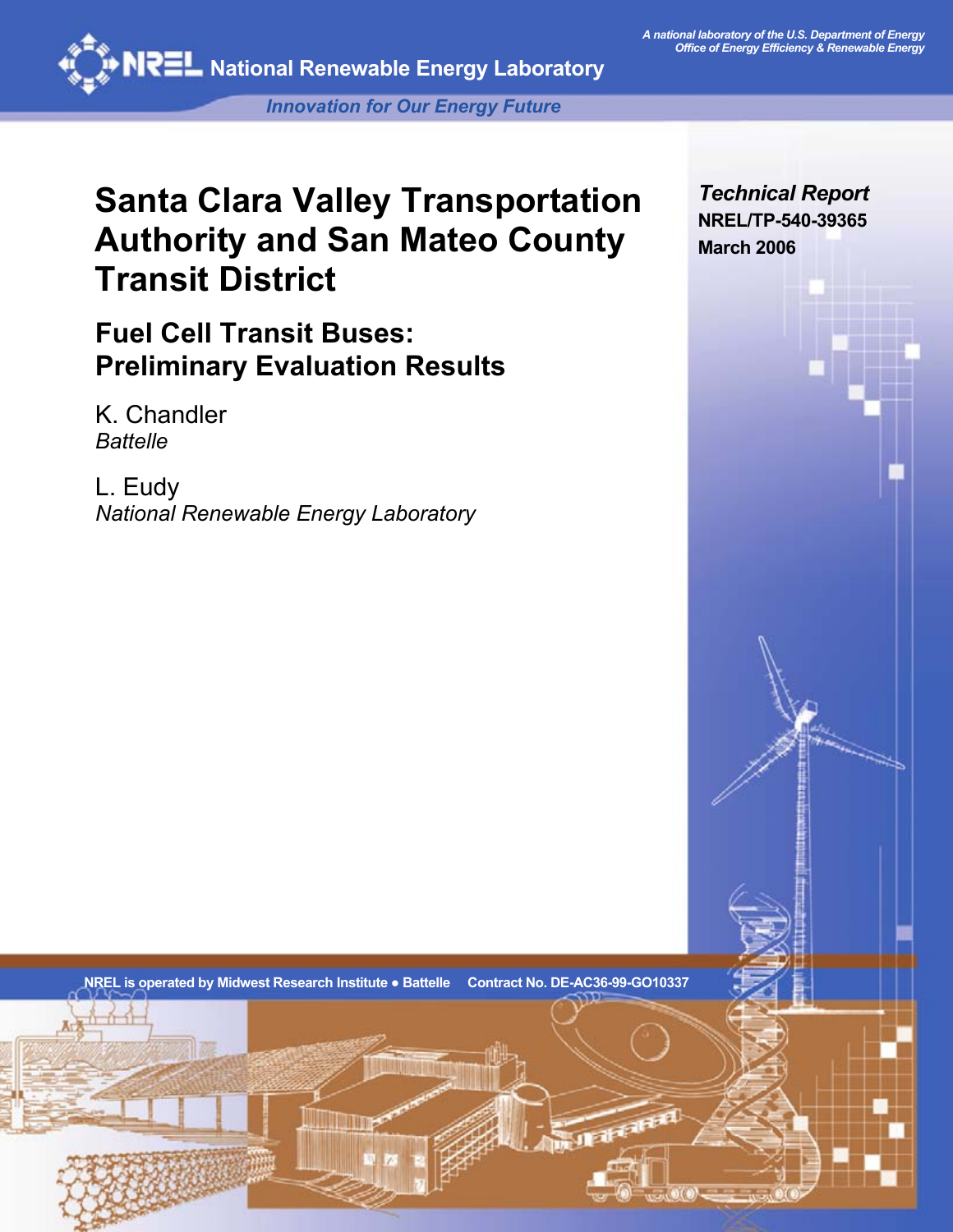# **Santa Clara Valley Transportation Authority and San Mateo County Transit District**

**Fuel Cell Transit Buses: Preliminary Evaluation Results** 

K. Chandler *Battelle* 

L. Eudy *National Renewable Energy Laboratory*

Prepared under Task No. HF65.8200

*Technical Report*  **NREL/TP-540-39365 March 2006** 

**National Renewable Energy Laboratory 1617 Cole Boulevard, Golden, Colorado 80401-3393 303-275-3000** • **www.nrel.gov**

Operated for the U.S. Department of Energy Office of Energy Efficiency and Renewable Energy by Midwest Research Institute • Battelle

Contract No. DE-AC36-99-GO10337

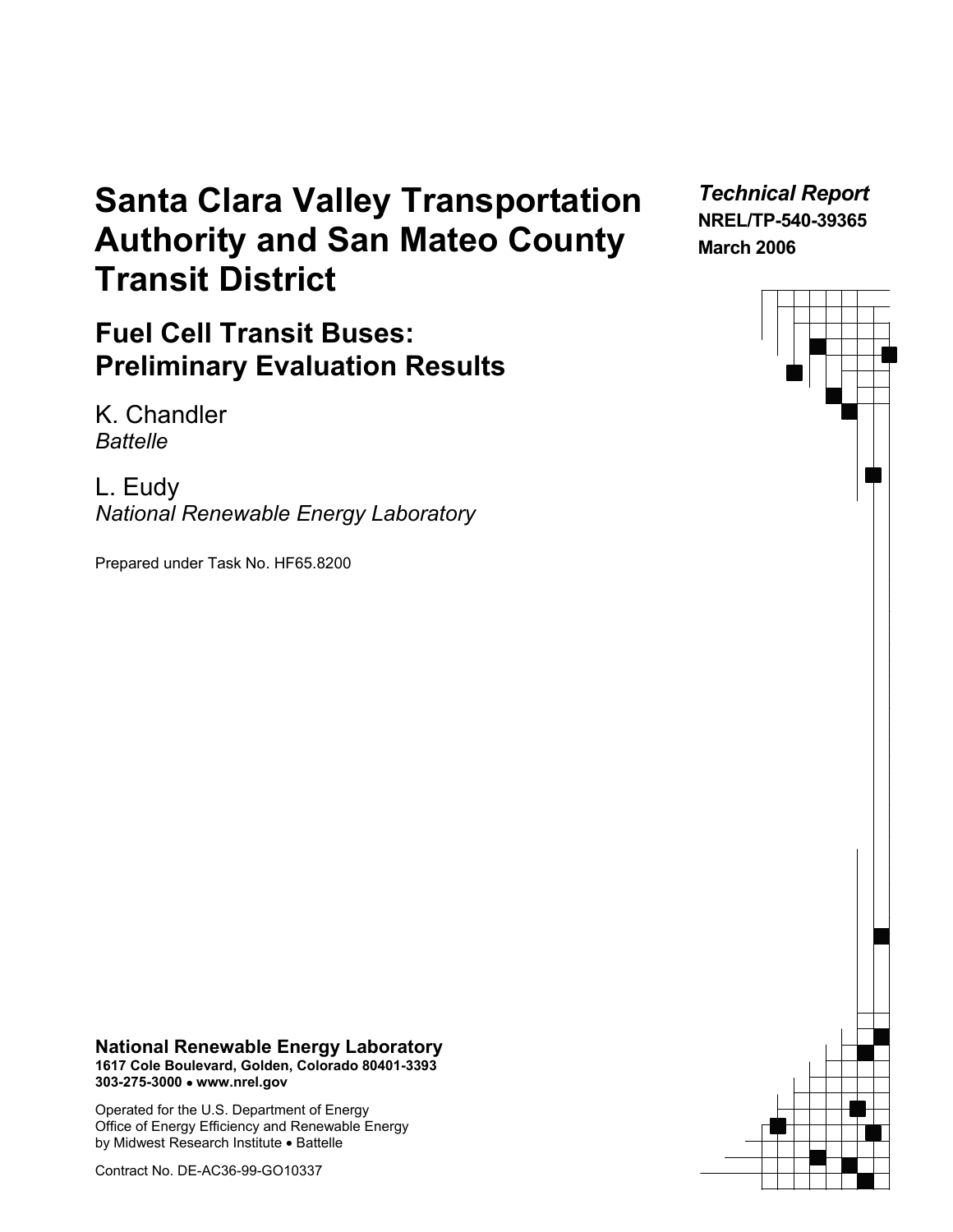#### **NOTICE**

This report was prepared as an account of work sponsored by an agency of the United States government. Neither the United States government nor any agency thereof, nor any of their employees, makes any warranty, express or implied, or assumes any legal liability or responsibility for the accuracy, completeness, or usefulness of any information, apparatus, product, or process disclosed, or represents that its use would not infringe privately owned rights. Reference herein to any specific commercial product, process, or service by trade name, trademark, manufacturer, or otherwise does not necessarily constitute or imply its endorsement, recommendation, or favoring by the United States government or any agency thereof. The views and opinions of authors expressed herein do not necessarily state or reflect those of the United States government or any agency thereof.

Available electronically at<http://www.osti.gov/bridge>

Available for a processing fee to U.S. Department of Energy and its contractors, in paper, from: U.S. Department of Energy Office of Scientific and Technical Information P.O. Box 62 Oak Ridge, TN 37831-0062 phone: 865.576.8401 fax: 865.576.5728 email: <mailto:reports@adonis.osti.gov>

Available for sale to the public, in paper, from: U.S. Department of Commerce National Technical Information Service 5285 Port Royal Road Springfield, VA 22161 phone: 800.553.6847 fax: 703.605.6900 email: [orders@ntis.fedworld.gov](mailto:orders@ntis.fedworld.gov) online ordering: <http://www.ntis.gov/ordering.htm>



 $\sum$  Printed on paper containing 100% postconsumer waste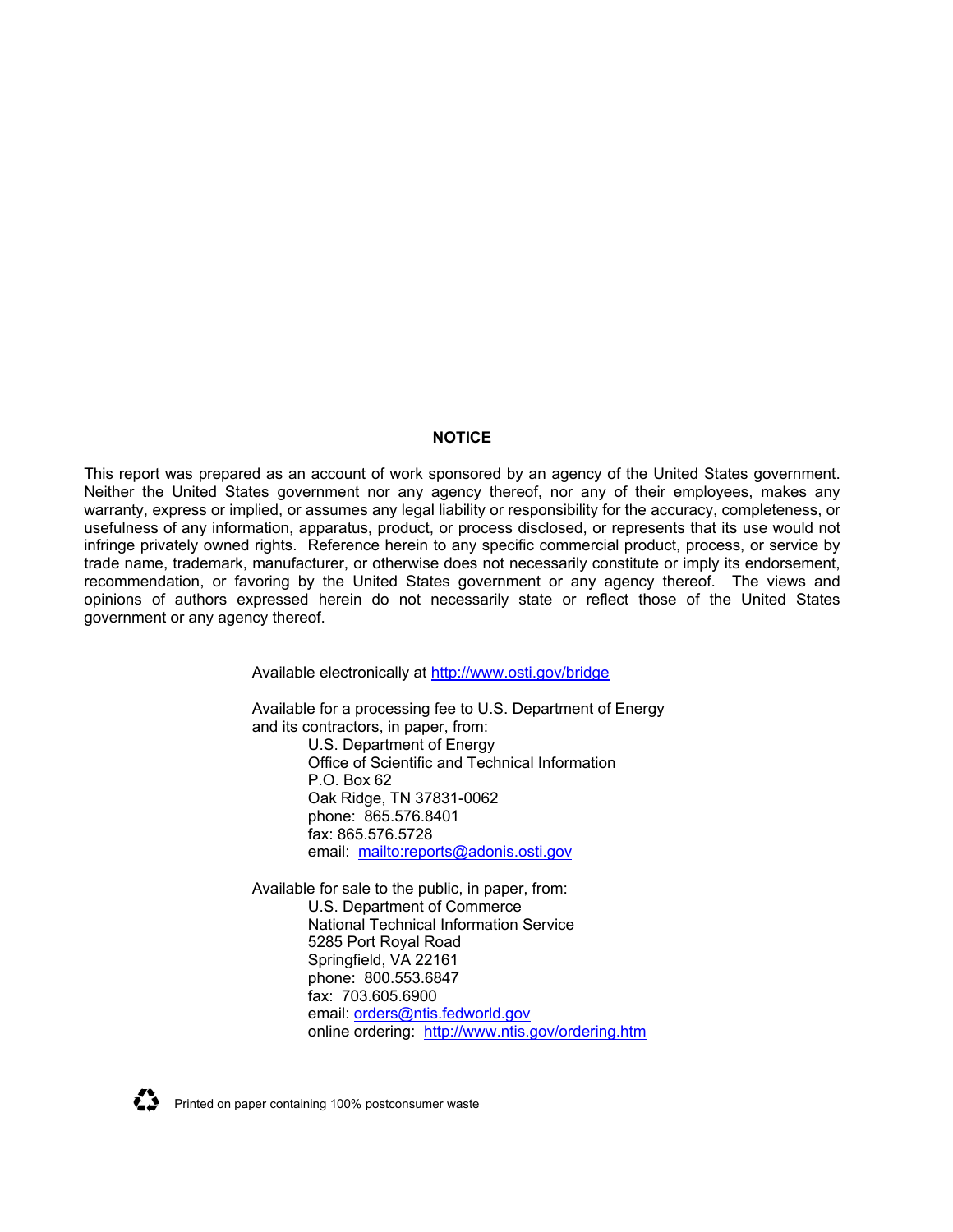## **Acknowledgements**

This evaluation at Santa Clara Valley Transportation Authority (VTA) and San Mateo County Transit District (SamTrans) would not have been possible without the support and cooperation of many people. The authors wish to thank each of the following:

### **U.S. Department of Energy**

Sigmund Gronich John Garbak

### **National Renewable Energy Laboratory**

Keith Wipke George Sverdrup

### **Santa Clara Valley Transportation Authority**

Art Douwes Jerry Oxsen Sharon McElligott Ephraim Cadaing Bill Wilson Pat Smith Steve Maloon Jeff Flagg Cynthia Shephard Dwight Barnes Jim Wilhelm Craig Ferguson #3241 Charles Brown #9648 John Blase #3521 Kendall Whitson

### **San Mateo County Transit District**

David Olmeda Ken Quijano

#### **Ballard Power Systems, Inc.**  Byron Somerville

Bill Taylor

**Gillig Corporation**  Chuck Koske

# **Air Products and Chemicals, Inc.**

Mark Pedersen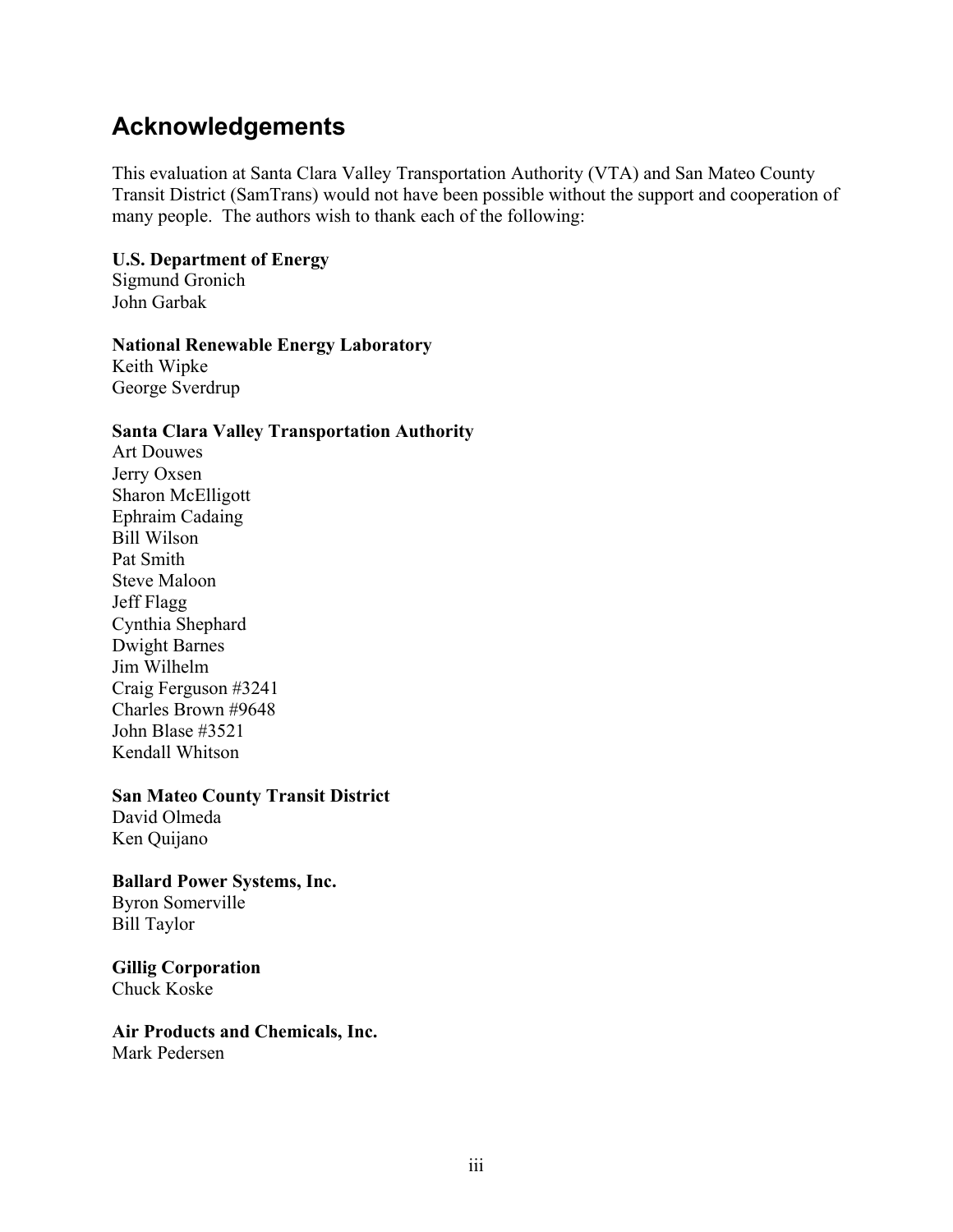# **Table of Contents**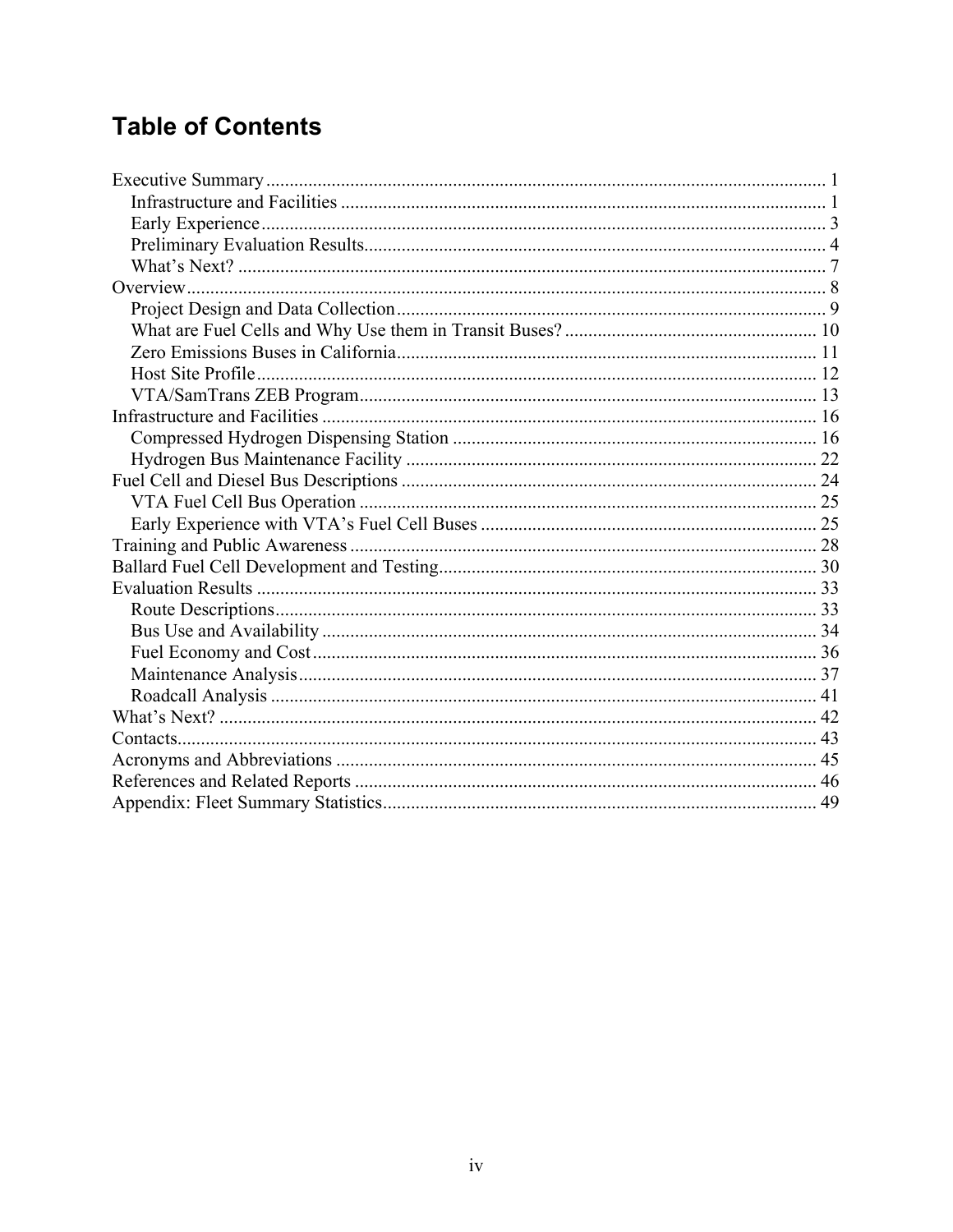# <span id="page-5-0"></span>**Executive Summary**

This report provides preliminary results from an evaluation of prototype fuel cell transit buses operating at Santa Clara Valley Transportation Authority (VTA) in San Jose, California. San Mateo County Transit District (SamTrans) in San Carlos, California, is a partner with VTA in this fuel cell bus demonstration. VTA has been operating three fuel cell transit buses in extra revenue service since February 28, 2005. This report provides descriptions of the equipment used (buses and infrastructure), early experience and lessons learned, and preliminary evaluation results from the operation of the buses and supporting hydrogen fuel station from March 2005 through October 2005 (eight months).

This evaluation of prototype fuel cell transit buses at VTA is a part of the U.S. Department of Energy's (DOE) Hydrogen, Fuel Cells & Infrastructure Technologies Program, which integrates activities in hydrogen production, storage, and delivery with transportation and stationary fuel cell applications.

VTA and SamTrans began planning their zero-emission bus (ZEB) demonstration in 2000. VTA is the lead agency in the operation of these buses; SamTrans shares in the demonstration's planning and operation and the capital and operating costs. The goals of this demonstration project are to:

- Determine the status of fuel cell technology in transit applications.
- Identify issues and challenges to overcome.
- Provide community outreach and educate the public on fuel cell and hydrogen technology.

The fuel cell buses at VTA are considered prototype technology, and the analysis in this report reflects the prototype status of these vehicles. **There is no intent to consider the implementation of these fuel cell buses as commercial (or full revenue transit service)**. The evaluation focuses on documenting progress and opportunities for improvement of the vehicles, infrastructure, and procedures.

### **Infrastructure and Facilities**

VTA has three bus operation depots: the Cerone, Chaboya, and North. The Cerone operating division was selected as the home of the ZEB program primarily because of space availability. The infrastructure and facilities added for fuel cell bus operations at Cerone included a compressed hydrogen dispensing station, a stand-alone two-bay maintenance facility, and an upgraded bus wash to accommodate the taller fuel cell buses (Figure ES-1).

The hydrogen dispensing station, designed and constructed by Air Products and Chemicals, Inc. (Air Products), was completed in May 2004 (approximately \$640,000 for VTA, plus liquid hydrogen shipments to the station); however, actual dispensing of hydrogen at the station did not start until November 2004. During initial use of the hydrogen fueling infrastructure, there were some significant challenges and problems that had to be overcome. The process of building, permitting, and commissioning the station took longer than expected due in part to a general lack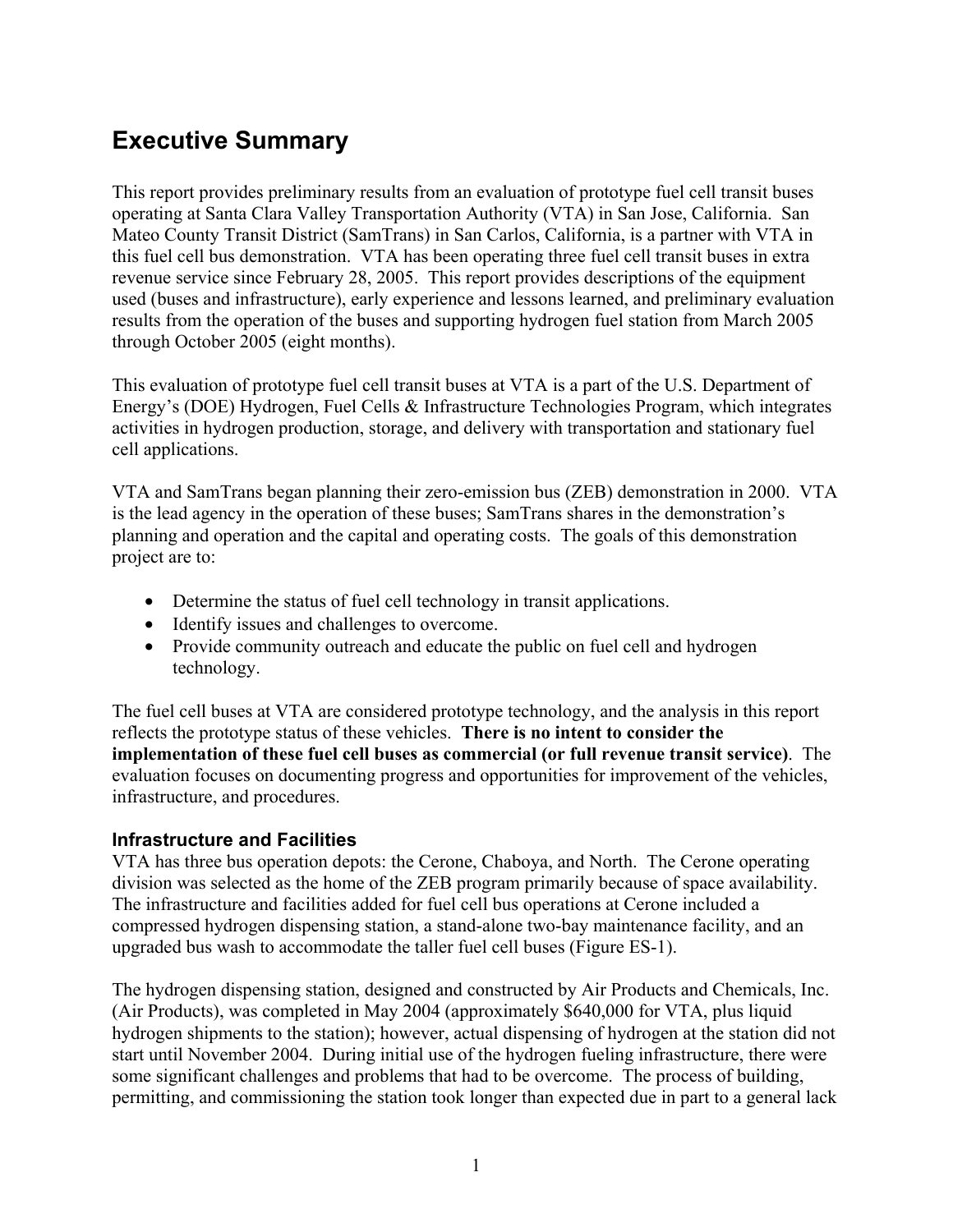of experience and precedence with this application of hydrogen in the San Jose area and due to some technical problems with the station.

A few setbacks have occurred at VTA's hydrogen dispensing station. These include an incident with a thermocouple failure, followed by several false alarms, which caused the local fire officials to temporarily stop the operation of the hydrogen fueling facility until corrections were made and issues were resolved. This prevented the fuel cell buses from being fueled with hydrogen for several months. Operation of the fuel cell buses and hydrogen fueling station has been under way in earnest since the end of February 2005 (the start of revenue service). VTA and local emergency responders have gained significant experience and are progressing with the demonstration.

It is important to recognize that this is a demonstration project and that some of the technology used in the hydrogen dispensing station is in early deployment and use. With any demonstration project, problems should be expected, especially during the first months of operation. Significant progress and improvements have been made to the hydrogen dispensing station during the program, including,

- Safe operation of the hydrogen dispensing station during the demonstration program with no injuries or recordable incidents.
- More than 300 successful fuel cell bus and light-duty vehicle fills.
- Systematic identification and correction of problems to ensure the hydrogen dispensing station was kept online to service the fuel cell bus fleet.
- Incorporation of modifications into the station to address lessons learned during the station operation.

A separate maintenance facility was designed and built for the fuel cell bus demonstration. This two-bay building houses the equipment and some of the spare parts needed to maintain and repair fuel cell buses. This facility was designed for hydrogen requirements and, like the fueling station, the maintenance building is equipped with the necessary devices to enable safe operation and maintenance on hydrogen vehicles. This facility opened for operation in November 2005. Delays in completion of the building were caused by problems similar to those of the hydrogen dispensing station. These included issues of building codes and familiarity with hydrogen. The new bus wash was also designed and constructed to allow for the added height of the fuel cell buses and hydrogen fuel on board the buses. The total cost for these three facilities to meet the requirements of operating the hydrogen fuel cell buses at VTA was \$4.4 million.

The method for dispensing compressed hydrogen from the station into the buses has progressed. Until April 2005, it took approximately 18-24 minutes to fuel a fuel cell bus. Since April 2005, when Air Products put the new cryogenic compressor online, fueling time has been reduced to an average of 10-14 minutes.

Hydrogen fuel cost an average of \$8.56 per kg throughout the evaluation period (March 2005 through October 2005). This high cost is an indicator of the low volume use of hydrogen as a fuel. Diesel fuel averaged \$2.02 per gallon during the same evaluation period.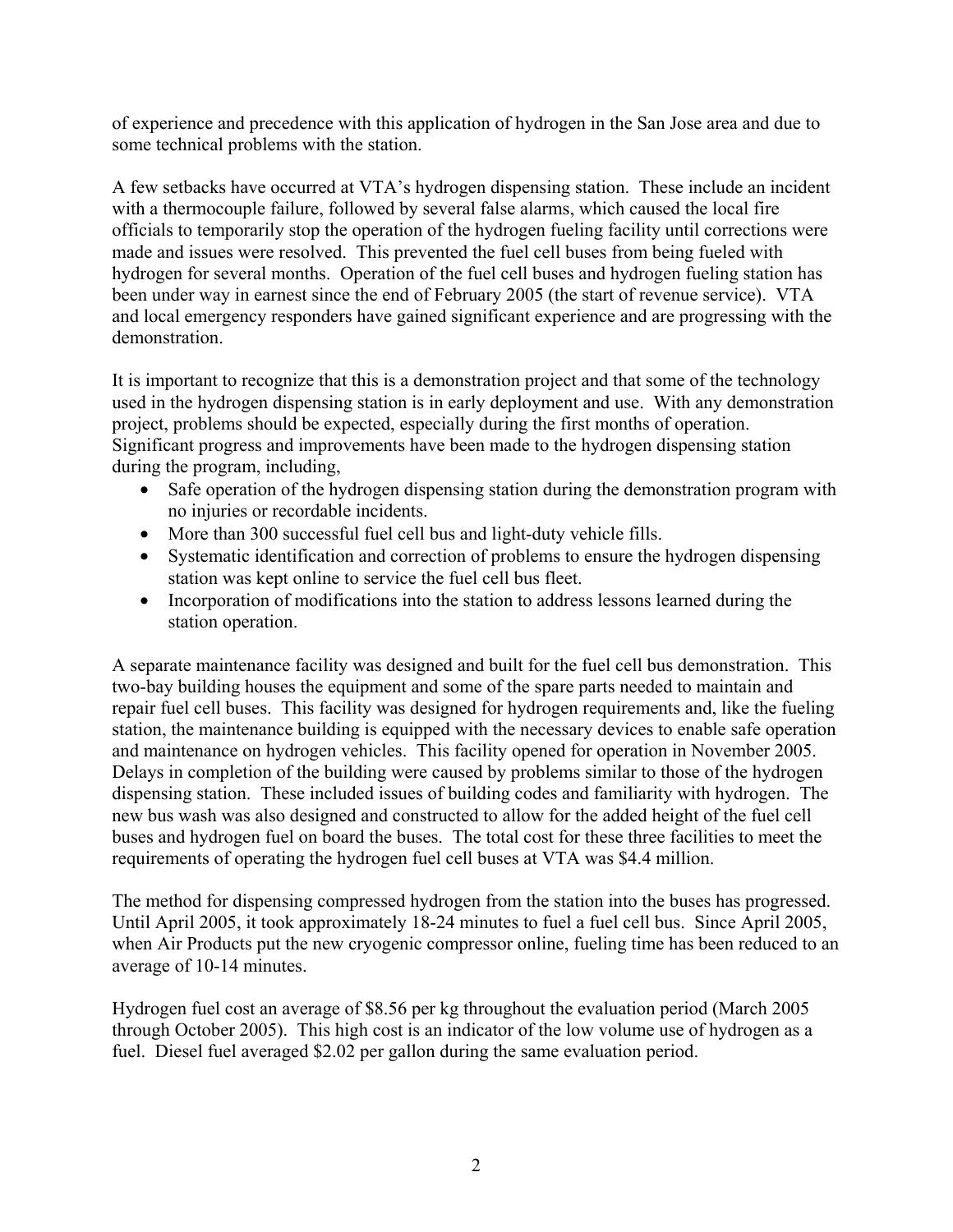<span id="page-7-0"></span>

**Figure ES-1. Compressed Hydrogen Dispensing Station, Fuel Cell Bus, Bus Wash, and Maintenance Facility**

The hydrogen dispensing station was built to the original specifications to support a minimum of six fuel cell buses. This is double the current fleet size. If the station utilization is not high enough to overcome the liquid hydrogen storage tank boil-off rate, the tank will vent this hydrogen. The size of the station and delays in full operation of the dispensing station caused the loss of approximately 50% of the hydrogen fuel.

### **Early Experience**

Familiarization training for hydrogen safety and general characteristics was a high priority for the fleet and was held at VTA. It included all staff at Cerone, as well as local emergency responders (fire and police). The two VTA mechanics assigned to the fuel cell buses also received training at Ballard for the fuel cell propulsion system, as well as customized training from Air Products on the operation of the hydrogen dispensing station. The bus drivers were trained on the fuel cell vehicle systems and other items on the pre-trip inspection sheet. VTA continues to provide familiarization training for emergency responders. A quick-reference card was produced for emergency responders. It showed locations of specific equipment and places on the bus that are dangerous to be cut into. VTA also accommodates requests for tours and brings the buses to events as time and resources allow.

VTA controls which drivers are assigned to operate the fuel cell buses rather than train all drivers at Cerone. The number of trained drivers started at two and is now beyond 20. Comments from the VTA drivers and staff have been positive. To ensure safety, use of the hydrogen dispensing station is restricted to the following trained personnel: two VTA mechanics, Ballard's onsite mechanic, and Air Products' staff.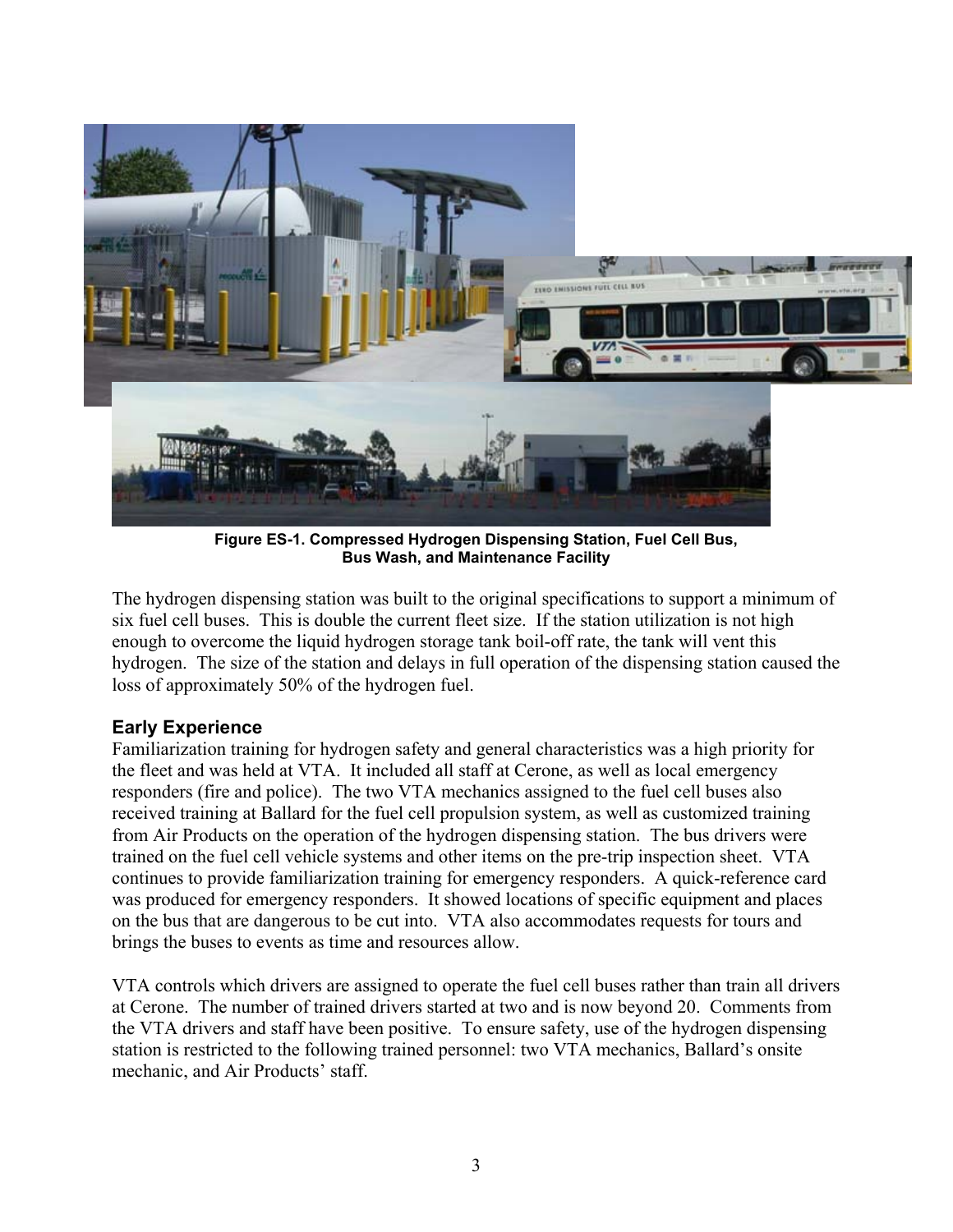<span id="page-8-0"></span>A major issue during this demonstration project has been the sharing of results and experiences with hydrogen and fuel cell technologies. This remains a challenge because of intellectual property sensitivities. Fuel cell propulsion applications are still in the early stages, and manufacturers are extremely protective of their proprietary information. In California, transit agencies are currently mandated to begin purchasing fuel cell buses as early as 2008. Transit agencies affected by these regulations need to understand all aspects of the fuel and technology to plan purchases and infrastructure. Fleets that are participating in the early demonstrations are often required to sign confidentiality agreements, making it difficult to share needed information with other interested fleets.

The most serious problems encountered were related to a general lack of accurate and complete information regarding any specific aspect of the program. There appeared to be more marketing than engineering information available. This inhibits the ability to enable reasonable decisions for design, construction, and operation of a fuel cell bus demonstration. In many cases, information on fuel cell buses and infrastructure indicate that this equipment is available as commercial, off-the-shelf products. This just isn't true (yet). Care will need to be taken to ensure that marketing does not get too far ahead of the commercialization of the fuel cell propulsion and supporting infrastructure equipment.

### **Preliminary Evaluation Results**

VTA purchased three Gillig Corporation buses featuring fuel cell propulsion systems by Ballard Power Systems at a cost of \$10.6 million (\$3.5 million each)—a price that includes a two-year warranty, parts, training, and support from Gillig and Ballard.

The preliminary evaluation results include both fuel cell (three buses) and diesel baseline (five buses) study groups of buses. Both bus groups are Gillig low-floor buses; however, the fuel cell buses are slightly newer than the diesel buses. The fuel cell buses are 24 inches taller than the diesel buses. This caused some concerns about clearance. But issues such as low-hanging tree limbs were taken into account. Additionally, the fuel cell buses are 6,800 lb heavier than the diesel buses. This restricted the maximum number of passengers to include all seats and five standees in the fuel cell buses (compared to all seats and 43 standees in diesel buses). The fuel cell buses do not have a hybridized system and therefore do not have regenerative braking or additional energy storage.

**VTA Routes—**VTA operates 54 fixed, 19 express, and 19 special/shuttle type bus routes. The weekly average bus speed at Cerone is 14.5 mph. All standard buses at Cerone are randomly dispatched on routes.

For demonstrating this advanced technology, the fleet chose to use the three fuel cell buses as "extra" service on existing routes, meaning they are placed on routes between two regularly scheduled buses. The intent is to prevent passengers from being stranded for a long time in the event of a failure. Two fuel cell buses are operated during peak weekday hours with one available as a spare. VTA limits the use of the buses to times when a trained ZEB mechanic is available.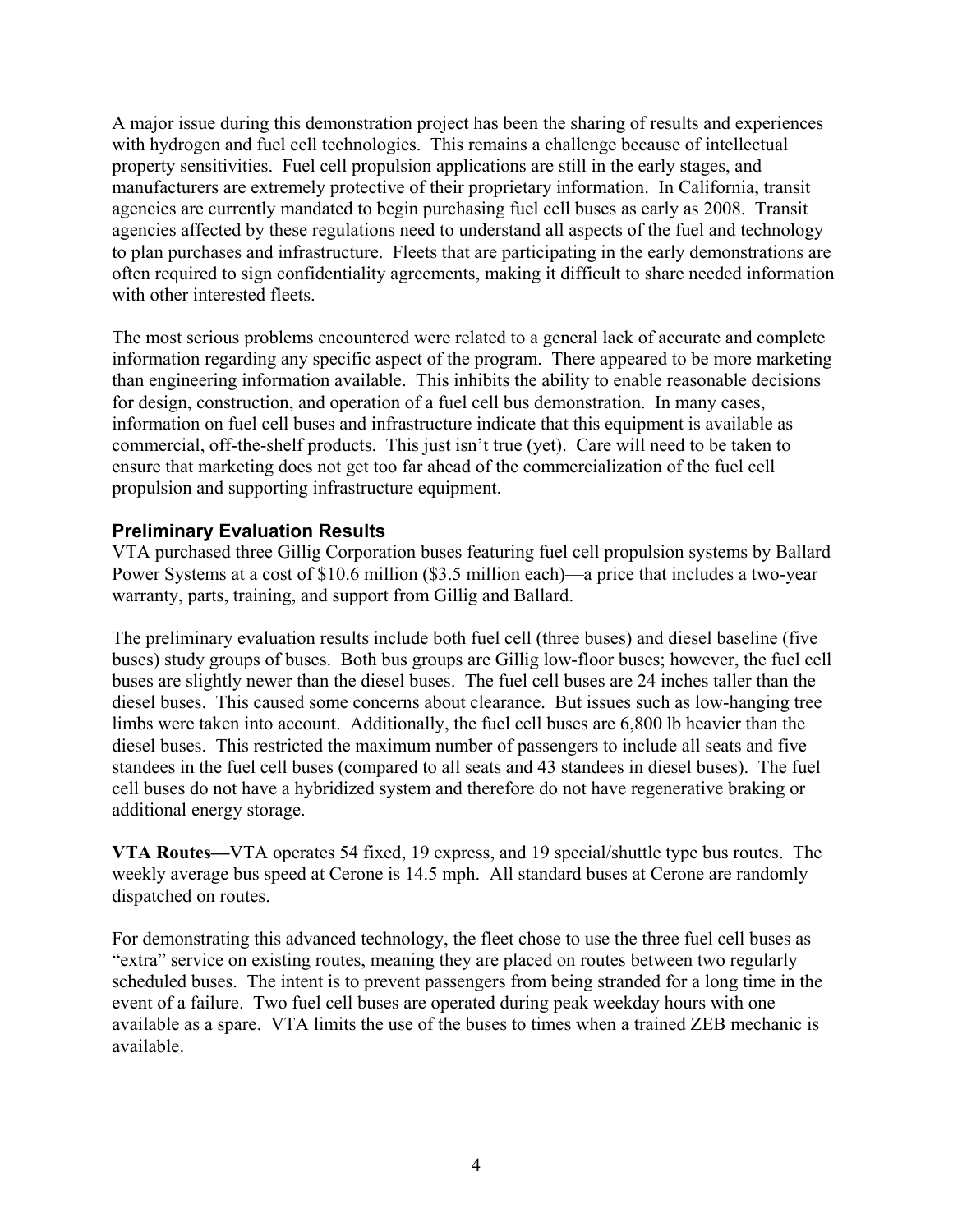**Bus Use and Availability—**Bus use is intended as an indicator of reliability and availability for bus service. The lack of bus usage may indicate downtime for maintenance or purposeful reduction of planned work for the buses. Figure ES-2 shows mileage and fuel cell module operating hour accumulation from the start of hydrogen fueling in November 2004 through October 2005. As to be expected, usage accumulated faster after the buses went into revenue service at the end of February 2005. Usage of the fuel cell buses has been limited by running the buses only on weekdays, planned work for the buses as extra service, maintenance issues, and availability of drivers and mechanics for the fuel cell bus operation.

During the eight-month evaluation period, the three buses accumulated 16,708 miles and 1,376 hours on the six fuel cell modules (two per bus). Average monthly mileage per fuel cell bus was 726 miles. The diesel study buses were operated in normal VTA service from Cerone and included weekend operation. The average monthly mileage per diesel bus during the evaluation period was 4,284 miles.

Availability of a diesel bus was measured by the number of days it might be scheduled for service and the number of days it was not available for service due to any maintenance issues. During the evaluation period, the diesel buses had an availability rate of 84%. VTA's goal is 80% for diesel buses.

During the evaluation period, the fuel cell buses had an availability rate of 52% for each weekday, with a goal of 67% of the time. (For this preliminary report, no differentiation was made between standard bus maintenance issues and those attributed specifically to the fuel cell and system.) VTA's schedule was designed for two of the three fuel cell buses to be in service on weekdays, except holidays. This would generally indicate that the fuel cell buses met the goal 78% of the time.



**Figure ES-2. Cumulative Mileage and Fuel Cell Hours for Three Fuel Cell Buses**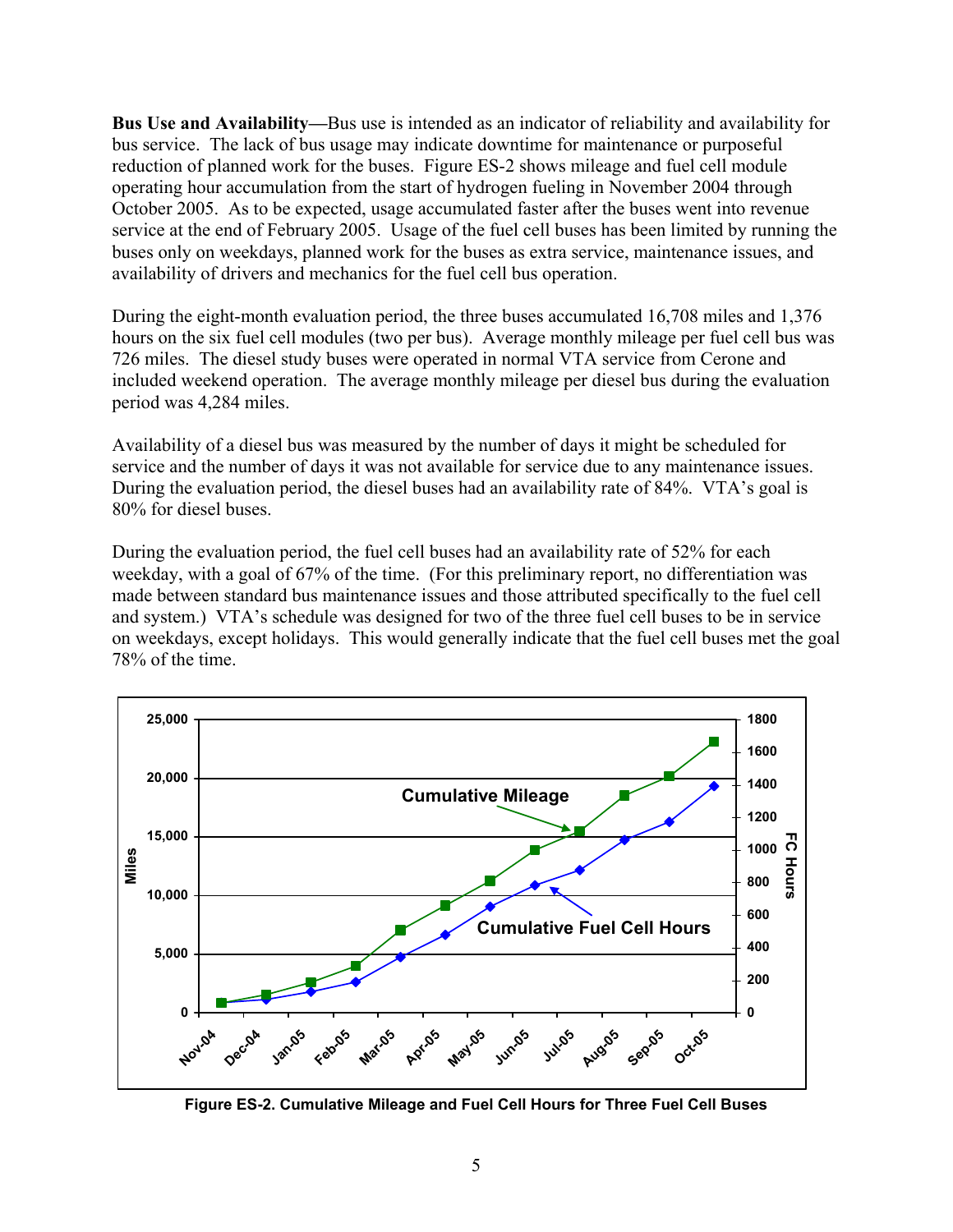**Fuel Economy—**During the evaluation period, the fuel cell buses averaged 3.05 miles per kg of hydrogen, which translates into 3.45 miles per diesel equivalent gallons (or miles per gallon mpg). This fuel economy includes all hydrogen fuel added to the buses even if there was some venting for maintenance or testing during the evaluation period. The diesel study group had a fuel economy of 3.95 mpg. With the diesel buses as the baseline, the fuel cell buses had a fuel economy 13% lower on an energy equivalent basis. Note that the electric propulsion design of the fuel cell buses does not include regenerative braking. Figure ES-3 shows the monthly average fuel economies of the fuel cell and diesel buses.



**Figure ES-3. Average Fuel Economy (mpg) by Month** 

**Maintenance Costs—**The maintenance costs in this report pertain to only the evaluation period (March 2005 through October 2005) of the two study groups of buses. All work orders for the study buses were collected and analyzed for this evaluation. The labor rate for maintenance was calculated at a constant \$50 per hour, and this is not reflective of an average rate at VTA.

Total maintenance costs were \$4.26 per mile for the fuel cell buses and \$0.59 per mile for the diesel buses. The total maintenance costs are much lower for the diesel buses compared to the fuel cell buses. This reflects the fact that the fuel cell buses are in the prototype development stage for transit bus service, which has caused a need for significant mechanic/technician labor for troubleshooting.

Warranty costs were collected but not accounted for in the cost-per-mile calculations. The fuel cell buses had nearly \$70,000 in warranty parts replaced during the evaluation period; however, not all of the warranty costs have been accounted for. An action item for the final report is to collect more complete information on warranty parts replacements and labor cost.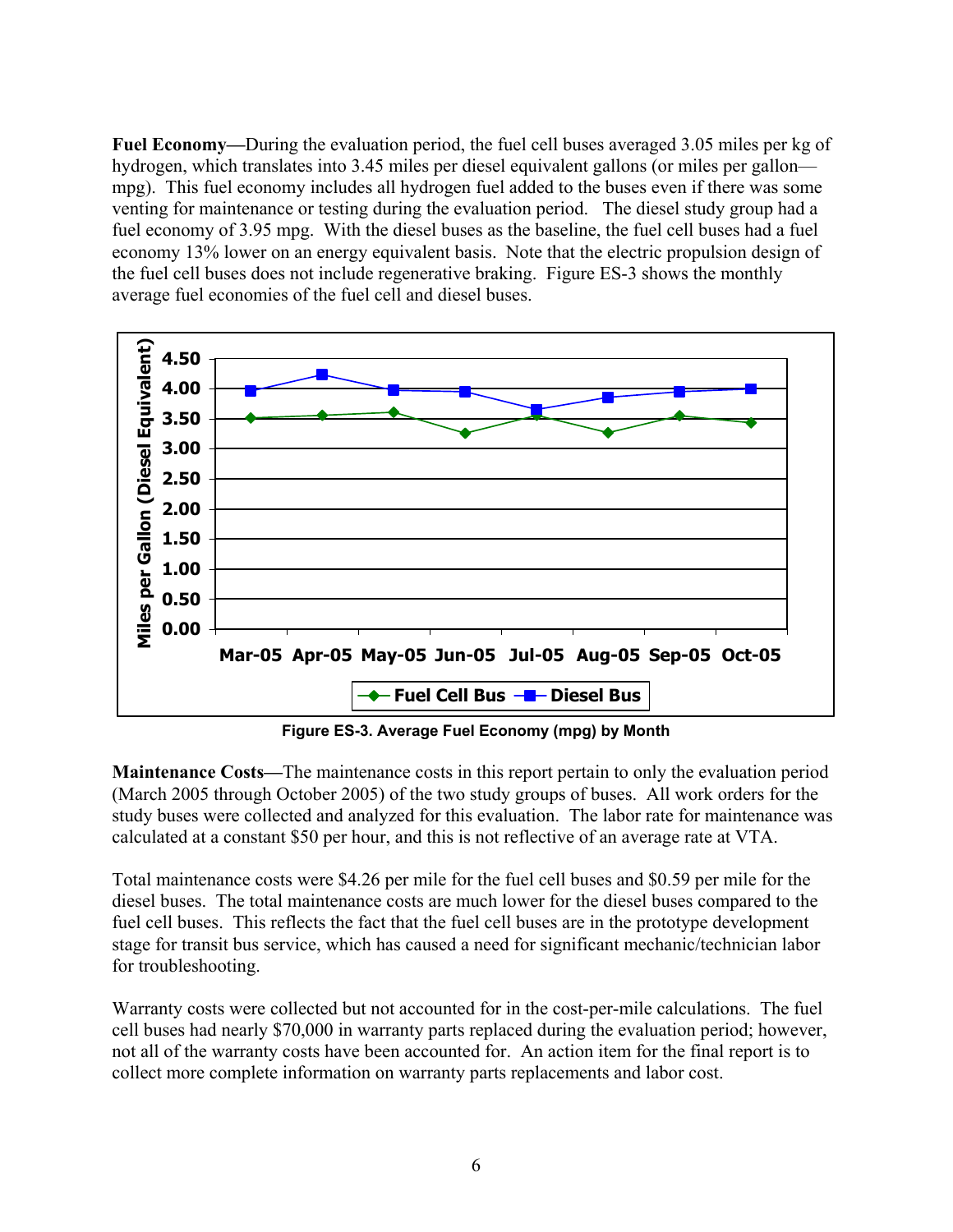<span id="page-11-0"></span>The propulsion-related vehicle systems in the buses include the exhaust, fuel, engine, electric propulsion, air intake, cooling, non-lighting electrical, and transmission systems. The fuel cell buses (\$3.06 per mile) had significantly higher propulsion-related maintenance costs than the diesel buses (\$0.21 per mile) for all these systems, except exhaust and transmission.

**Roadcalls—**A roadcall (RC) is defined as a failure of an in-service bus that causes the bus to be replaced on route or a significant delay in schedule. If the problem with the bus can be repaired during a layover and the schedule is kept, it is not considered a RC. The analysis provided in this report includes RCs caused by "chargeable" failures. Chargeable RCs include problems with systems that can physically disable the bus from operating on route, such as interlocks (doors), engine, etc. They do not include problems with radios, destination signs, etc. The fuel cell buses had 983 miles between roadcalls (MBRC) for all roadcalls and 1,044 MBRC for propulsion-related roadcalls. The diesel buses had 9,019 MBRC for all roadcalls and 11,424 MBRC for propulsion-related roadcalls.

### **What's Next?**

This preliminary data report includes an eight-month evaluation period (March 2005 through October 2005) of the prototype fuel cell buses in demonstration at VTA. A final report is planned for this evaluation after at least 12 months of fuel cell bus operation at VTA. This is expected to be published in mid 2006.

VTA currently plans to operate the fuel cell buses through July 2006—the end of the two-year demonstration and the warranty/support period for the fuel cell buses, as defined by Ballard. It is not clear whether this demonstration will continue beyond the end date because there are no grants or funds set aside to extend it. As described in this preliminary report, to continue operation beyond the current end point would require significant funding. VTA, Ballard, and Air Products have expressed interest in continuing this testing program if funding becomes available. Significant investment and effort have been committed to test and operate this equipment. There is still significant work to be done (and lessons to be learned) before fuel cell buses and infrastructure equipment is truly commercial.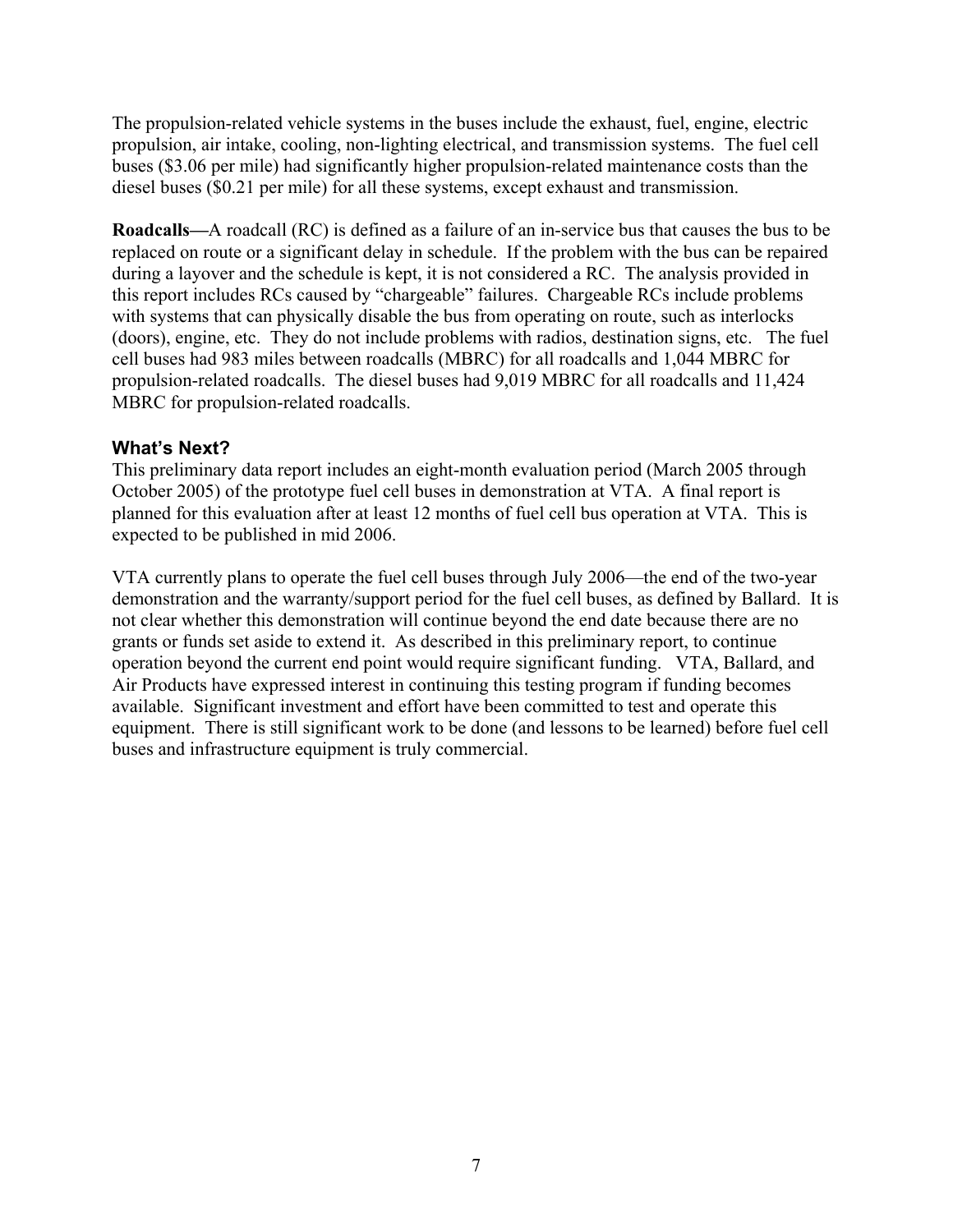## <span id="page-12-0"></span>**Overview**

This report provides preliminary results from an evaluation of prototype fuel cell transit buses operating at Santa Clara Valley Transportation Authority (VTA) in San Jose, California. San Mateo County Transit District (SamTrans) in San Carlos, California, is a partner with VTA in this fuel cell bus demonstration. VTA has been operating three fuel cell transit buses in extra revenue service since February 28, 2005. This report describes the equipment used (buses and infrastructure) and provides early experience details, lessons learned, and preliminary results from the operation of the buses and supporting hydrogen fuel station.

This evaluation is a part of the U.S. Department of Energy's (DOE) Hydrogen, Fuel Cells & Infrastructure Technologies (HFCIT) Program, which integrates activities in hydrogen production, storage, and delivery with transportation and stationary fuel cell applications. DOE's National Renewable Energy Laboratory (NREL) works with fleets and industry groups to test advanced technology, heavy-duty vehicles in-service and provides unbiased information resources for fleet managers considering these technologies. Information collected during vehicle performance and operation evaluations is fed back to research programs to help shape future work.

In early 2003, DOE initiated the Controlled Hydrogen Fleet and Infrastructure Demonstration and Validation Project, which focuses on light-duty fuel cell vehicles and supporting infrastructure. The purpose of the project is to examine the impact and performance of fuel cell vehicles and supporting hydrogen infrastructure in real-world applications. The data collected and analyzed during this "learning demonstration" will be used to verify performance targets to support an industry commercialization decision by 2015. To coordinate efforts, the fuel cell bus evaluation team is working closely with the light-duty demonstration project teams. The overall goal is to collect similar data for heavy-duty fuel cell vehicles that will enable a more complete picture of fuel cell performance over a wide range of vehicle applications.

In addition to the light-duty demonstration project, DOE and NREL are also working with the Federal Transit Administration (FTA), an agency of the U.S. Department of Transportation, and heavy vehicle operators (mostly transit agencies) to demonstrate heavy fuel cell and hydrogen vehicles to collect operations experience data. This data collection and evaluation follows the DOE/NREL standardized evaluation protocol<sup>[1](#page-12-1)</sup>. A customized version of the General Evaluation Plan was created for fuel cell bus evaluations and is described in the draft Fuel Cell Transit Bus Evaluation Protocol, June 2005. Current heavy fuel cell vehicle evaluation sites are shown in Table 1. More information is available at

[www.eere.energy.gov/hydrogenandfuelcells/tech\\_validation/ca\\_transit\\_agencies.html.](http://www.eere.energy.gov/hydrogenandfuelcells/tech_validation/ca_transit_agencies.html)

This preliminary data report examines early evaluation results from the three prototype fuel cell buses and five diesel baseline buses operating from the same VTA bus depot. The evaluation period presented in this report is March 2005 through October 2005—eight months of operation.

<span id="page-12-1"></span><sup>1</sup> <sup>1</sup> General Evaluation Plan, Fleet Test & Evaluation Projects, July 2002, NREL/BR-540-32392, [www.nrel.gov/vehiclesandfuels/fleettest/pdfs/32392.pdf.](http://www.nrel.gov/vehiclesandfuels/fleettest/pdfs/32392.pdf)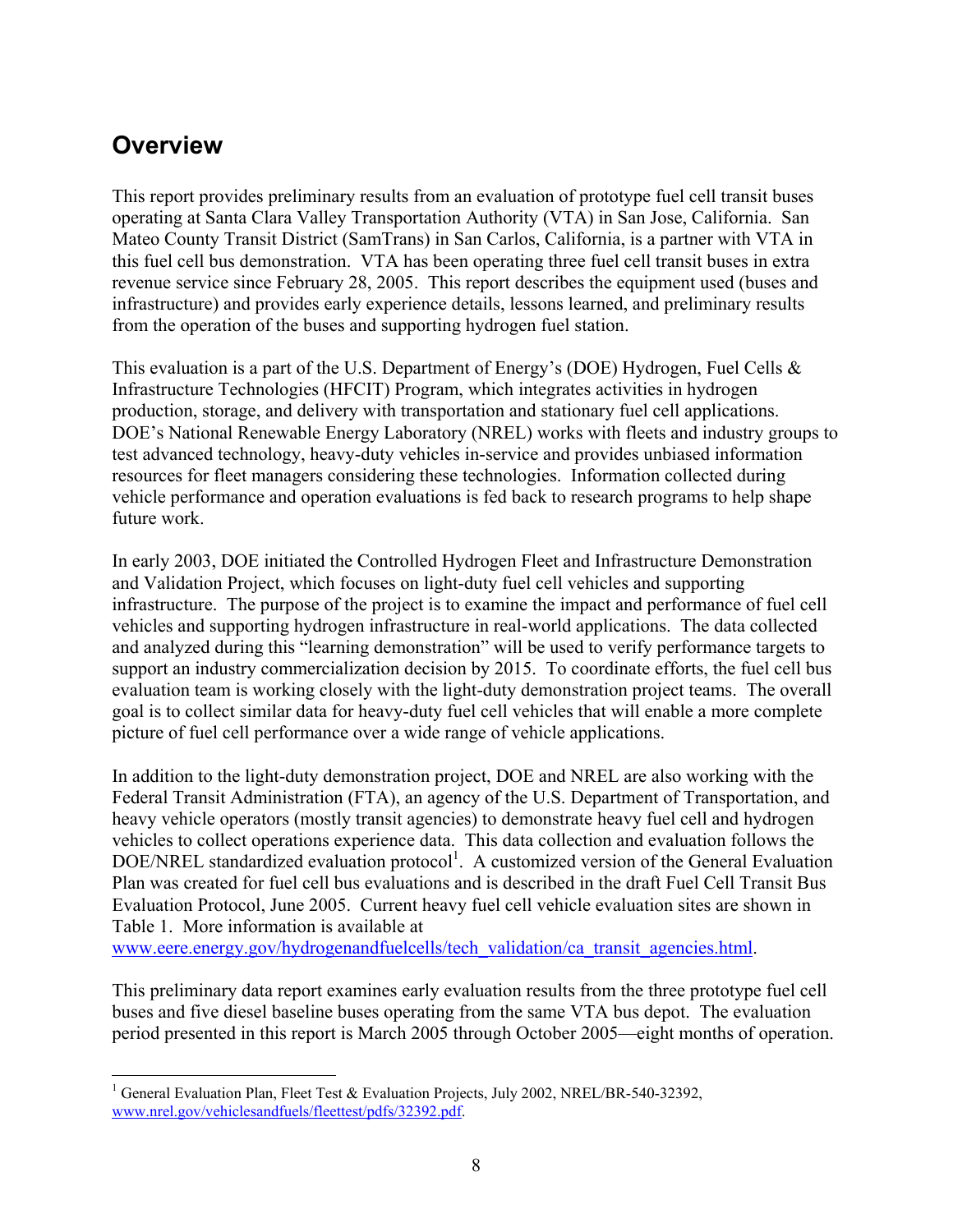<span id="page-13-0"></span>The next report for this evaluation will be completed after at least 12 months of operation data have been analyzed for the fuel cell and diesel baseline buses.

| <b>Fleet</b>                          | <b>Vehicle/Technology</b>              | <b>Evaluation Status</b>              |  |
|---------------------------------------|----------------------------------------|---------------------------------------|--|
| SunLine Transit Agency                | ISE Corp. ThunderPower hybrid fuel     | Complete and reported                 |  |
| (Thousand Palms, California)          | cell transit bus (one bus)             |                                       |  |
| U.S. Air Force/Hickam Air Force Base  | Shuttle bus: Hydrogenics and Enova,    | Shuttle bus in operation, data        |  |
| (Honolulu, Hawaii)                    | battery-dominant fuel cell hybrid (one | collection started; van just going    |  |
|                                       | bus); delivery van: Hydrogenics and    | into service                          |  |
|                                       | Enova, fuel cell hybrid (one van)      |                                       |  |
| VTA (San Jose, California) and        | Gillig/Ballard fuel cell transit bus   | Evaluation in process, interim report |  |
| SamTrans (San Carlos, California)     | (three buses)                          | presented here                        |  |
| Alameda-Contra Costa Transit District | Van Hool/UTC fuel cell hybrid transit  | Evaluation in process, buses just     |  |
| (AC Transit) and Golden Gate Bridge,  | bus integrated by ISE Corp. (three     | going into service                    |  |
| Highway, and Transportation District  | buses)                                 |                                       |  |
| (Oakland, California)                 |                                        |                                       |  |
| <b>SunLine Transit Agency</b>         | New Flyer ISE Corp. hydrogen           | Bus in service, data collection       |  |
| (Thousand Palms, California)          | internal combustion engine transit     | started; evaluation in process, bus   |  |
|                                       | bus (one bus), Van Hool/UTC fuel       | just going into service               |  |
|                                       | cell hybrid transit bus integrated by  |                                       |  |
|                                       | ISE Corp. (one bus)                    |                                       |  |

**Table 1. DOE/NREL Heavy Vehicle Fuel Cell/Hydrogen Evaluations** 

### **Project Design and Data Collection**

As mentioned earlier, DOE/NREL evaluation projects focus on using a standardized process for data collection and analysis, communicating results clearly, and providing an accurate and complete evaluation. The objectives of the data collections are to validate fuel cell and hydrogen technologies in bus applications to:

- Determine the status of fuel cell systems for buses and corresponding hydrogen infrastructure
- Provide feedback for DOE HFCIT Program research and development
- Provide "lessons learned" on implementing next generation fuel cell systems into bus operations

This evaluation includes prototype fuel cell powered transit buses (40-foot) operating at VTA in San Jose, California (bus shown in Figure 1). Five diesel buses were selected from VTA's newest order of Gillig diesel buses operating at the same depot (Cerone). Data is being collected in parallel to the three fuel cell buses for the evaluation period starting in March 2005. The diesel baseline data is being collected and analyzed along side the prototype fuel cell transit buses to assess the progress of the fuel cell propulsion development for heavy vehicles and specifically in this application at VTA.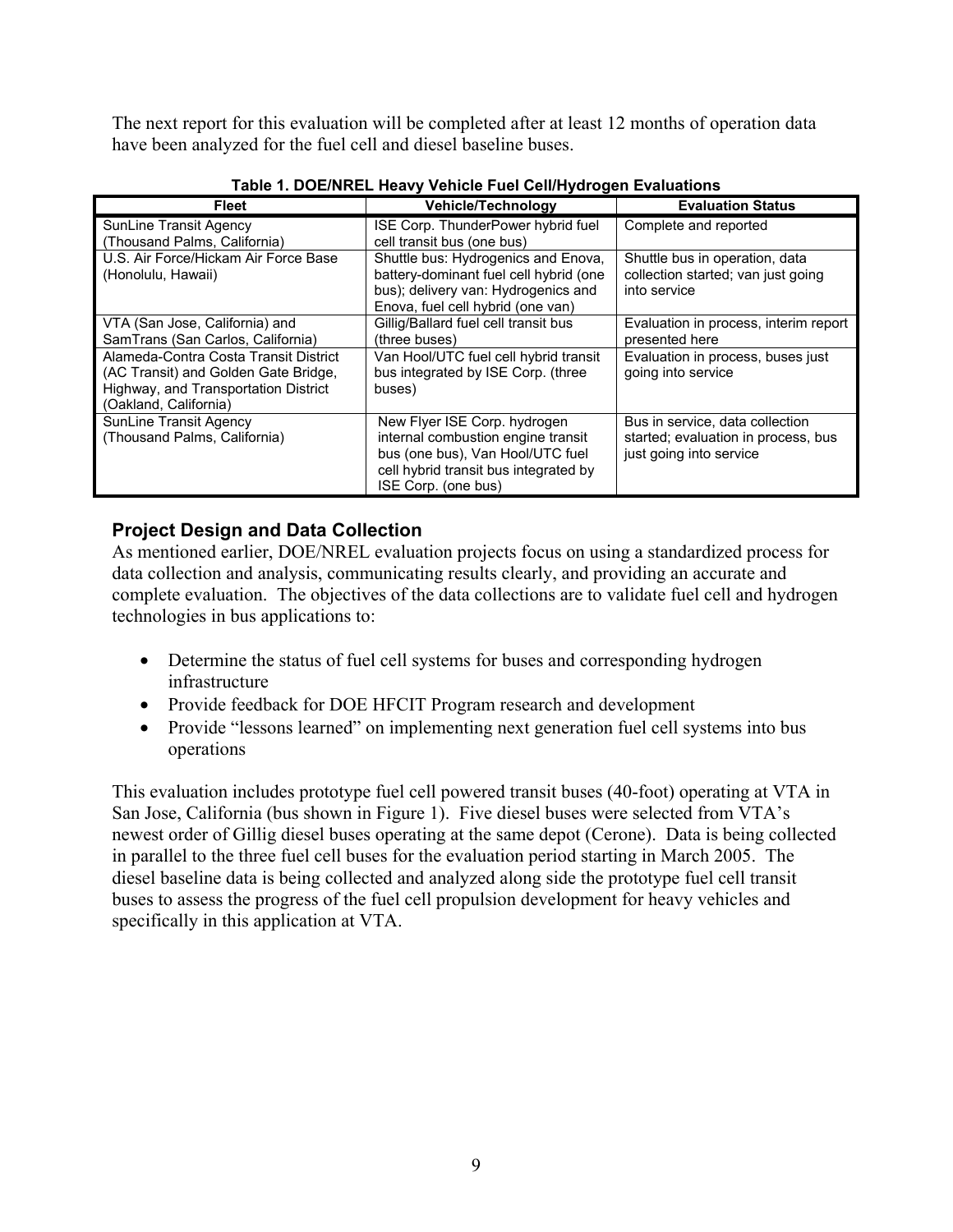<span id="page-14-0"></span>

**Figure 1. Fuel Cell Transit Bus at VTA** 

Data for this evaluation were taken from VTA's data system. Data parameters included:

- Diesel fuel and engine oil consumption by vehicle
- Hydrogen fuel consumption by vehicle
- Mileage data from every vehicle in the study
- Preventive maintenance action work orders, parts lists, labor records, and related documents
- Records of unscheduled maintenance, including roadcalls and warranty actions by vendors (when available in the data system)

Additional information have been collected on the maintenance/operation experience, issues at the hydrogen fueling station and in VTA facilities, and lessons learned at the start-up and during operation of the prototype buses.

### **What are Fuel Cells and Why Use them in Transit Buses?**

A fuel cell is an electrochemical device that uses hydrogen and oxygen to produce electricity. It is comprised of two electrodes (cathode and anode) and separated by an electrolyte. Proton exchange membrane (PEM) fuel cells are currently most commonly used for vehicle applications because they offer high power density and can operate at low temperatures. There are also other promising fuel cell technologies.

In the operation of a fuel cell, hydrogen is fed to the anode, where a catalyst-coated membrane separates the hydrogen electron from the proton. The proton passes through the membrane to the cathode side and combines with oxygen to form water. Because the electron cannot pass through the membrane, it is forced through the electrical circuit to create electricity. It then flows to the cathode where it is reunited with a proton in forming a water molecule.

A single fuel cell generates a low voltage and must be combined in a series to power applications, such as transit buses. These fuel cell stacks can consist of hundreds of individual fuel cells.

Fuel cell propulsion provides an opportunity to reduce emissions from vehicles (and other equipment) to zero except for water vapor and some waste hydrogen. Transit bus demonstrations have typically been introduction points for new heavy-duty vehicle propulsion technologies (i.e., natural gas and hybrid electric). This is because: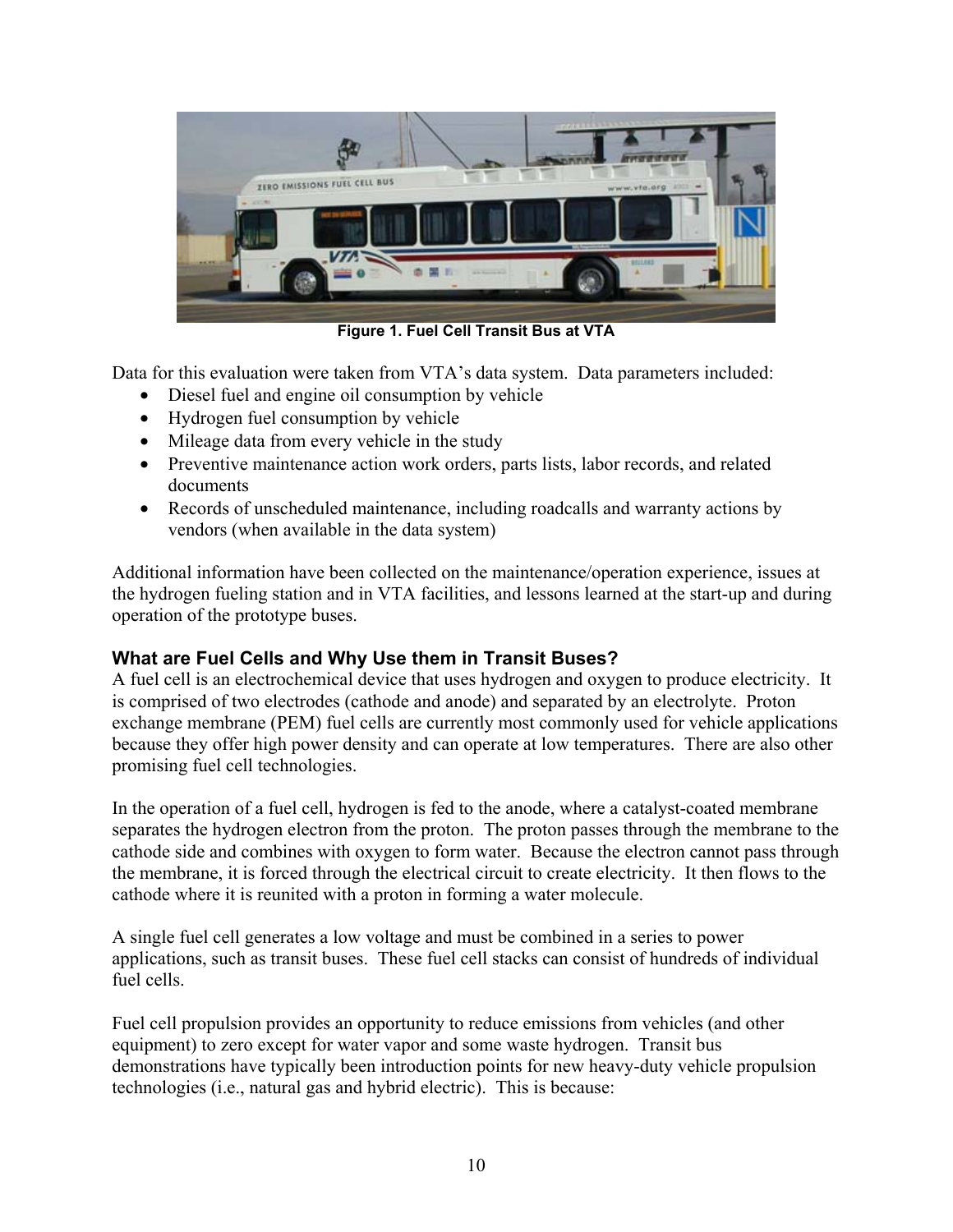- <span id="page-15-0"></span>• Transit buses are centrally fueled and maintained.
- Transit buses are typically operated on fixed routes in urban stop-and-go duty cycles.
- Transit bus size and weight can easily accommodate new technologies.
- Capital purchases of transit buses and supporting infrastructure are federally supported (80% federal share and other funding programs).
- Transit buses have high visibility and impact because they operate in densely populated  $area<sup>2</sup>$  $area<sup>2</sup>$  $area<sup>2</sup>$ .

During the last 10 years, there have been several fuel cell transit bus demonstrations in the United States and Canada. These demonstrations have identified areas of development to prepare fuel cell propulsion systems for heavy-duty vehicle service. Examples include:

- Reducing the size of the fuel cell stack.
- Increasing the power density of the fuel cell stack.
- Reducing overall weight of the fuel cell and electric propulsion system.
- Developing hydrogen infrastructure for vehicle use.
- Optimizing electric motors and control systems for heavy-duty vehicles.
- Demonstrating that electric propulsion systems are safe for transit vehicles and perform well in environmental extremes (high and low temperatures and humidity).

Table 2 provides a summary of fuel cell transit bus demonstrations in the United States, Canada, and Europe.

### **Zero Emissions Buses in California**

1

In February 2000, the California Air Resources Board (CARB) announced regulations to significantly reduce emissions of existing and new transit buses in California through 2015. CARB is a department of the California Environmental Protection Agency and oversees all air pollution control efforts in the state. This legislative change for emissions reductions in transit buses created a schedule for transit agencies to choose an alternative fuel or diesel path. The program provided an incentive for transit agencies to adopt low-emissions alternative fuels sooner rather than later. On the other hand, a transit agency could choose the diesel path, which required an emission reduction schedule more accelerated than that of alternative fuels.

The alternative fuel path could include low-emission alternative fuels such as compressed or liquefied natural gas, propane, methanol, electricity, fuel cells, or other advanced technology (such as gasoline hybrid-electric). The alternative fuel path allows transit agencies to extend the transition period for the operation of zero-emissions technologies.

<span id="page-15-1"></span><sup>&</sup>lt;sup>2</sup> Information excerpted from an FTA presentation by Shang Hsiung at the American Public Transportation Association Bus and Paratransit Conference committee meetings in Milwaukee, Wisconsin, May 2003.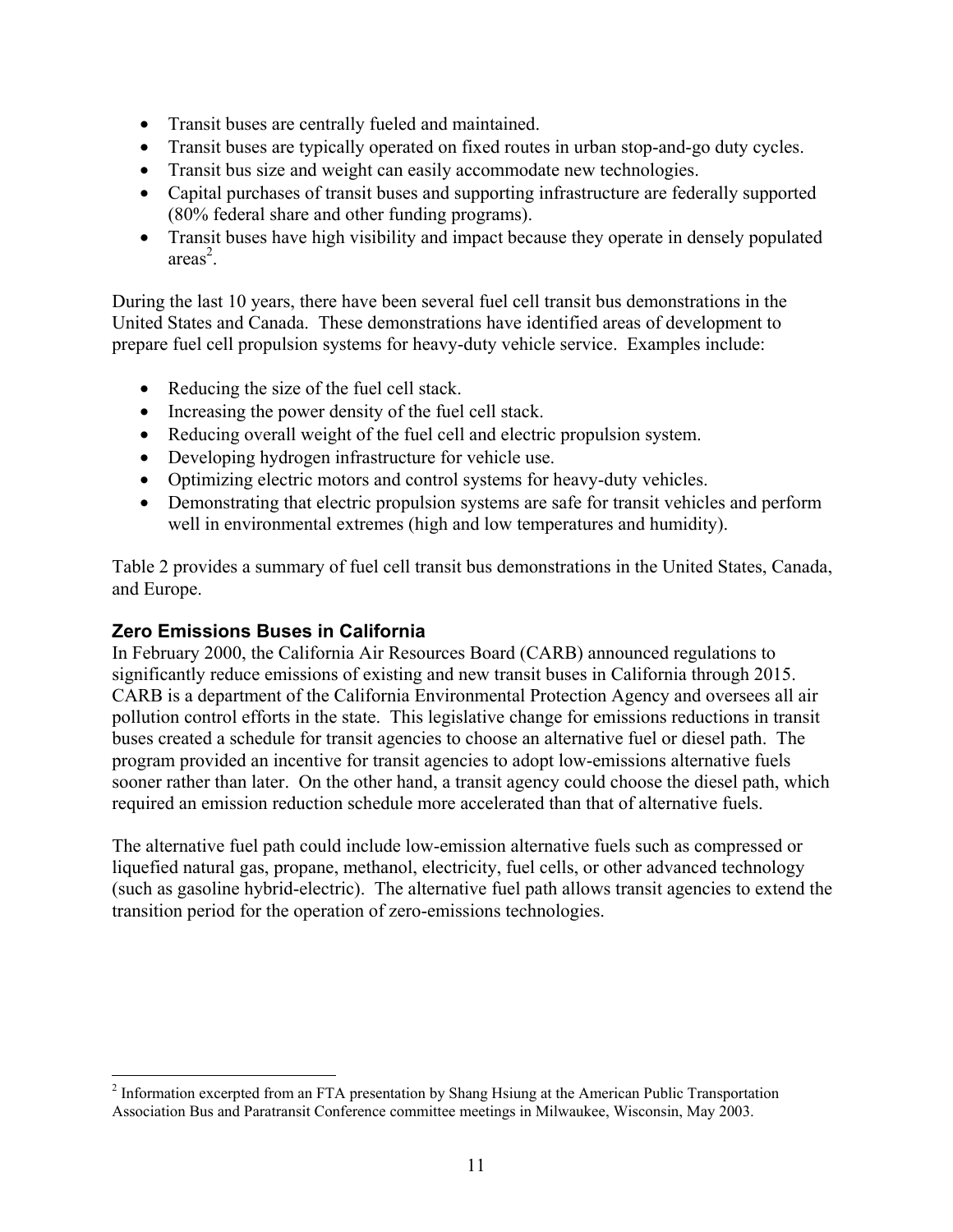<span id="page-16-0"></span>

| <b>Timeframe</b> | <b>Description</b>                                                                                                                                                                                                                                                                                                                                                                 |
|------------------|------------------------------------------------------------------------------------------------------------------------------------------------------------------------------------------------------------------------------------------------------------------------------------------------------------------------------------------------------------------------------------|
| 1994-1995        | FTA/Georgetown: three 30-foot fuel cell buses operating on methanol using 100 kW phosphoric acid<br>fuel cell (PAFC) stacks from Fuji                                                                                                                                                                                                                                              |
| 1998             | FTA/Georgetown: 40-ft fuel cell bus operating on methanol using 100 kW PAFC from UTC Fuel<br>Cells                                                                                                                                                                                                                                                                                 |
| 1998-2000        | Ballard Phase III test program with six 40-foot fuel cell transit buses using 205 kW PEM fuel cell<br>stacks from Ballard that ran on compressed hydrogen; operated three at Chicago Transit Authority<br>and three at Coast Mountain Bus (Vancouver)                                                                                                                              |
| 2000-2001        | Ballard Phase IV test bus operating on compressed hydrogen using 200 kW PEM fuel cell stack<br>from Ballard, which was tested at SunLine; the bus currently resides at SunLine                                                                                                                                                                                                     |
| 2001             | FTA/Georgetown: 40-foot fuel cell bus operating on methanol using 100 kW PEM fuel cell stack<br>from Ballard.                                                                                                                                                                                                                                                                      |
| 2002-2003        | ThunderPower 30-foot fuel cell bus operating on compressed hydrogen using 60 kW PEM fuel cell<br>stack from UTC Fuel Cells at SunLine and AC Transit                                                                                                                                                                                                                               |
| 2003-2005        | Demonstration project in Europe, Iceland, and Australia including 33 fuel cell buses using Ballard<br>PEM fuel cell stacks and compressed hydrogen in 40-foot buses. (CUTE, ECTOS, & STEP)                                                                                                                                                                                         |
| 2004-2006        | Demonstration project in the United States: three fuel cell buses using Ballard fuel cell stacks and<br>compressed hydrogen in 40-foot buses at VTA, three fuel cell buses using UTC fuel cell stacks and<br>compressed hydrogen in 40-foot buses at AC Transit, one fuel cell bus using UTC fuel cell stack<br>and compressed hydrogen in a 40-foot bus at SunLine Transit Agency |
| 2004-2006        | Demonstration project in China: three fuel cell buses using Ballard PEM fuel cell stacks and<br>compressed hydrogen in 40-foot buses.                                                                                                                                                                                                                                              |

**Table 2. Fuel Cell Transit Bus Demonstrations – 12 Year History**

From model year 2008 through 2015, 15% of new bus purchases by diesel-path transit agencies (with fleets larger than 200 buses) must be ZEBs. The transit agencies that choose the alternative-fuel path are not required to purchase ZEBs at the 15% of new bus rate until 2010 (through 2015).

Transit bus fleets on the diesel path with more than 200 buses were required to demonstrate the use of zero emission bus (ZEB) technology in revenue service starting in July 2003. ZEB technology includes electric propulsion (battery or trolley buses) or fuel cell propulsion.

Since 2000, these regulations have changed. The most recent change was released in October 2005 in regards to the Zero-Emissions Bus Demonstration Project, which adjusted the required dates for the demonstration sites and clarified how multiple transit agencies could execute the demonstration projects in joint transit agency projects (as long as the joint partners are within the same air basin). The legislation required demonstrations to commence by February 28, 2006, and demonstration partners to submit demonstration result reports by July 31, 2007.

VTA and SamTrans represent one of these joint transit agency partnerships to demonstrate fuel cell buses. This demonstration started revenue service on February 28, 2005—one year ahead of the required date in the new legislation.

### **Host Site Profile**

VTA ([www.vta.org](http://www.vta.org/)) was created in 1972 to oversee the region's transportation system with the primary responsibility of operating and maintaining the Santa Clara County's bus and light rail system. In 1995, VTA was also charged with managing the county program to reduce congestion and improve air quality. VTA's annual budget exceeds \$295 million (in fiscal year 2005) and is directed by a 12-member board of directors. VTA operates 427 buses (345 buses in peak demand) and 100 light rail vehicles. Annual ridership exceeds 37 million (in fiscal year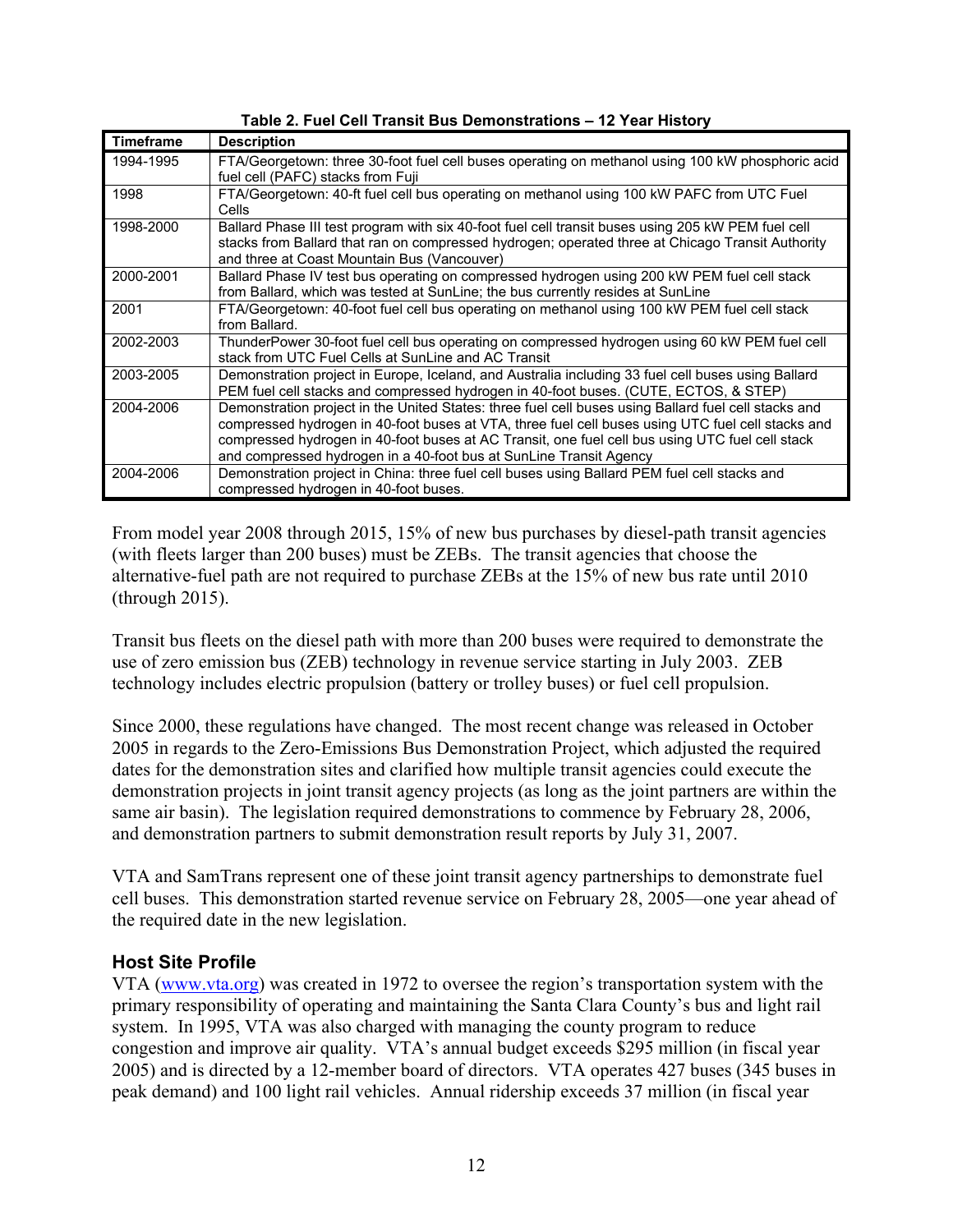<span id="page-17-0"></span>2005) in a service area that covers approximately 326 square miles (see Figure 2). The organization adopted a Clean Fuels Strategy in December of 2000, which included a zero emission bus program. In 2002, VTA entered into a contract with Gillig Corporation and Ballard Power Systems to procure three low floor zero-emission fuel cell buses.

SamTrans (www.samtrans.com) provides transportation services to San Mateo County, which is directly south of San Francisco. Fixed-route service at SamTrans started in 1976, and the district provides daily paratransit service. SamTrans' fleet of 321 buses, vans, and sedans covers approximately 446 square miles and serves a population of more than 707,000 (Figure 2). Annual ridership was nearly 17 million (fiscal year 2002). SamTrans also manages Caltrain operations (76 trains each weekday) for a three-county joint powers authority including San Francisco, San Mateo, and Santa Clara counties.



**Figure 2. VTA and SamTrans Operating area in California** 

### **VTA/SamTrans ZEB Program**

VTA and SamTrans started planning their zero-emission bus demonstration in 2000 after each agency chose to embark on the CARB diesel path. VTA is the lead agency in the operation of these buses, and SamTrans shared in the demonstration planning and operation and in the capital and operating costs. Table 3 provides descriptions of the equipment and facilities involved in this demonstration. The goals of this demonstration program are to:

- Determine the status of fuel cell technology in transit applications.
- Identify issues and challenges to overcome.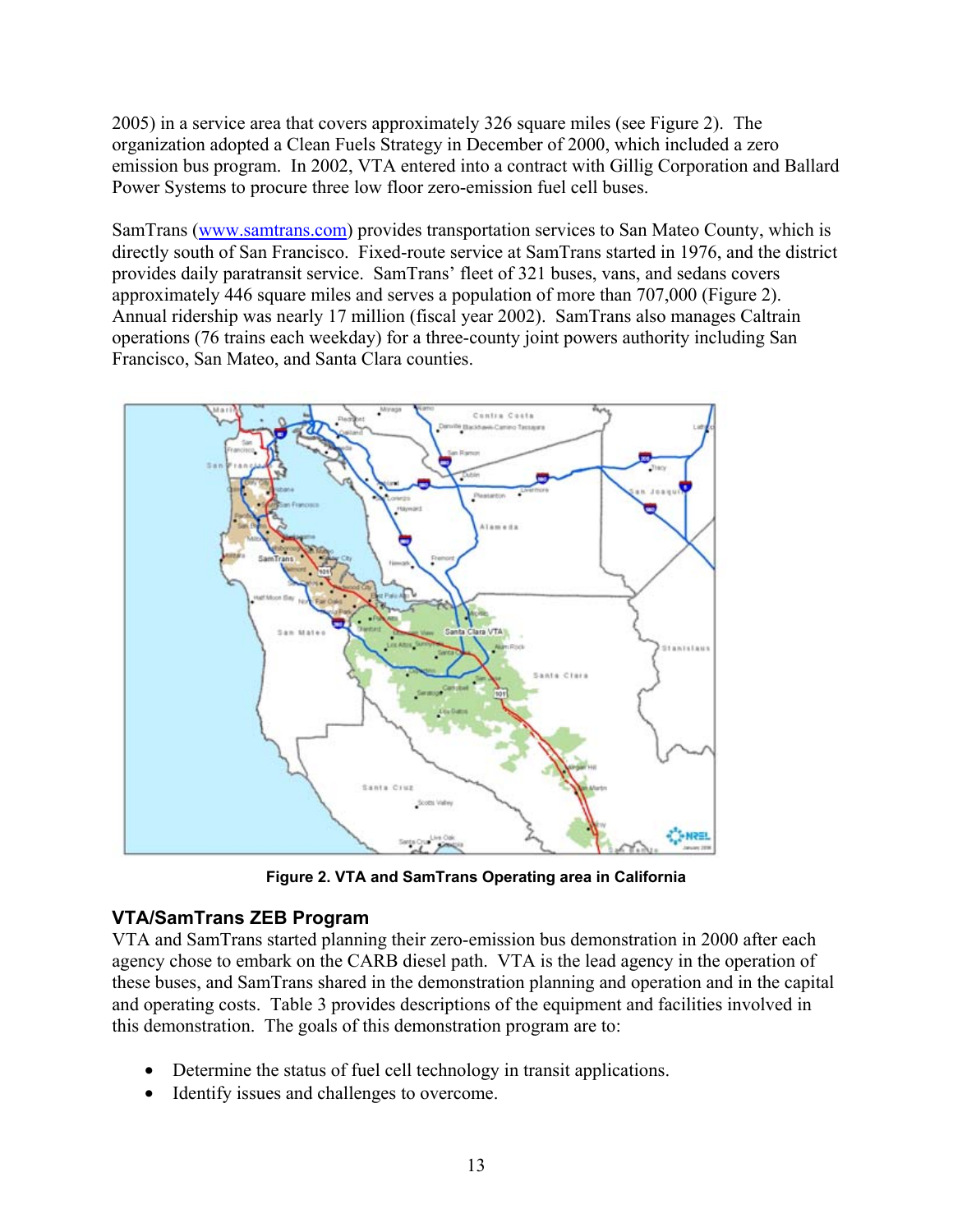• Provide community outreach and educate the public on fuel cell and hydrogen technologies.

| <b>General Equipment</b>    | <b>Description</b>                                                                                                                     | <b>Project Partner</b>             |
|-----------------------------|----------------------------------------------------------------------------------------------------------------------------------------|------------------------------------|
|                             | Bus manufacturer                                                                                                                       | Gillig Corporation                 |
| <b>Buses</b>                | Fuel cell manufacturer                                                                                                                 | <b>Ballard Power Systems</b>       |
|                             | System integrator                                                                                                                      | Ballard in conjunction with Gillig |
| <b>Fueling Facility</b>     | Compressed hydrogen station and<br>liquid fuel delivery                                                                                | Air Products and Chemicals, Inc.   |
| <b>Maintenance Facility</b> | Two maintenance bays have been<br>built to properly maintain the buses;<br>they include hydrogen detection and<br>other safety systems | VTA                                |

**Table 3. General Equipment for the Fuel Cell Bus Demonstration Equipment** 

The budget for this demonstration was \$18.5 million for a two-year demonstration project and includes:

- Buses and operations: \$14.1 million includes bus purchase (warranty, parts, training, and support), maintenance time, and marketing.
- Facilities: \$4.4 million includes fueling, maintenance, and bus wash facilities; fuel and other miscellaneous facilities-related expenses.

This ZEB program is supported by a variety of government and industry partners. The partners and their respective roles are described below.

- **VTA** leads the ZEB program, providing funding and the demonstration site. VTA used \$6 million from a 2000 Measure A Local Sales Tax funding for this project.
- **SamTrans** is working in partnership with VTA to demonstrate fuel cell buses, providing funding and demonstration support. SamTrans provided \$6 million in funding for this demonstration project.
- **FTA** leads the development of fuel-efficient mass transportation systems across the United States through financial, technical, and planning assistance. In addition to providing funding for the purchase of the buses used in the demonstration (\$5.1 million), FTA provided guidance in the evaluation strategy.
- **DOE** provided funding directly for this project and to NREL for data collection, analysis, and reporting.
- **California Energy Commission (CEC)** is the primary energy policy and planning agency for California. One CEC role is to help advance energy-related science and technology through research, development, and demonstration. The CEC's Transportation Technology Office is involved with assessing the market potential of new transportation technologies, including fuel cell transit buses. CEC provides funding for the development and demonstration of these buses, as well as leadership for the bus team of the California Fuel Cell Partnership (CaFCP). CEC provided \$300,000 for this demonstration project
- **Bay Area Air Quality Management District (BAAQMD)** is one of California's regional agencies dealing with air quality in the state. The district's jurisdiction includes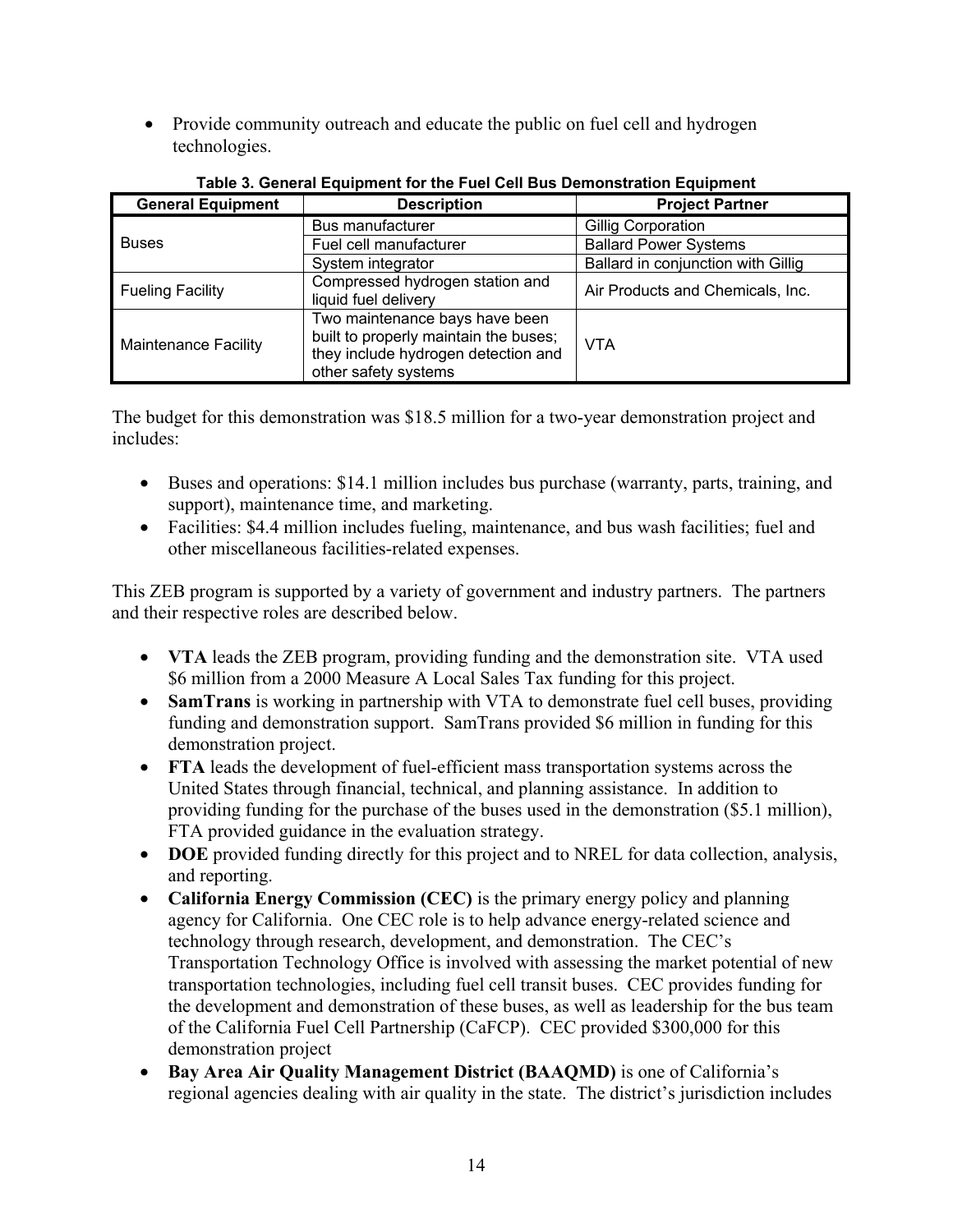all or a portion of nine counties around the San Francisco Bay. BAAQMD supports the demonstration of clean propulsion technologies by providing funding, specifically \$1 million for this project.

- **Ballard Power Systems** designs, develops, and manufactures PEM fuel cells for transportation and stationary applications. Ballard designed and integrated the fuel cell system for this demonstration.
- **Gillig Corporation** produces heavy-duty buses. The company built the chassis for the buses in this demonstration and worked closely with Ballard on the integration of the fuel cell systems.
- **Air Products** supports a variety of customers by providing a wide range of products, including atmospheric gases, specialty gases, and chemicals. Air Products designed and constructed the fueling infrastructure and supplies the hydrogen fuel used in this project at VTA. Air Products also owns the VTA station and is responsible for its maintenance.
- The **CaFCP** is a collaborative effort between auto manufacturers, energy companies, fuel cell technology manufacturers, and government agencies. The partnership brings together a diverse group of interested parties to accomplish common goals that include demonstrating fuel cell vehicles and supporting fueling infrastructure in real-world service. VTA is an associate member of CaFCP.
- **CARB** has a mission to "promote and protect public health, welfare, and ecological resources through the effective and efficient reduction of air pollutants, while recognizing and considering the effects on the economy of the state." CARB established its commitment to fuel cell transportation technology by passing several rulings, including the Public Transit Fleet Rule for California fleets.

The VTA/SamTrans ZEB program was originally planned to include six or seven fuel cell buses at approximately \$1.5 million each. However, the higher actual price of the fuel cell buses limited the demonstration to three vehicles. The first bus chassis was constructed by Gillig in April 2003 and shipped to Ballard for the installation of the fuel cell systems. This bus was run through a variety of tests prior to delivery to VTA in May 2004. The remaining two buses were entirely constructed at the Gillig facility in Hayward, California, and delivered to VTA in August 2004.

In September 2002, VTA awarded a contract to Air Products to design and build the hydrogen fueling facility at VTA's Cerone Operations Division. Construction began in September 2003, and the station was completed by May 2004.

Other construction projects included a new bus wash facility to accommodate the taller fuel cell buses and a special two-bay maintenance facility that could accommodate hydrogen use inside the building.

The revenue service kick-off event for the VTA/SamTrans fuel cell bus demonstration was held at VTA's Great Mall/Main Transit Center in Milpitas, California, on February 24, 2005 —a few days prior to beginning revenue service.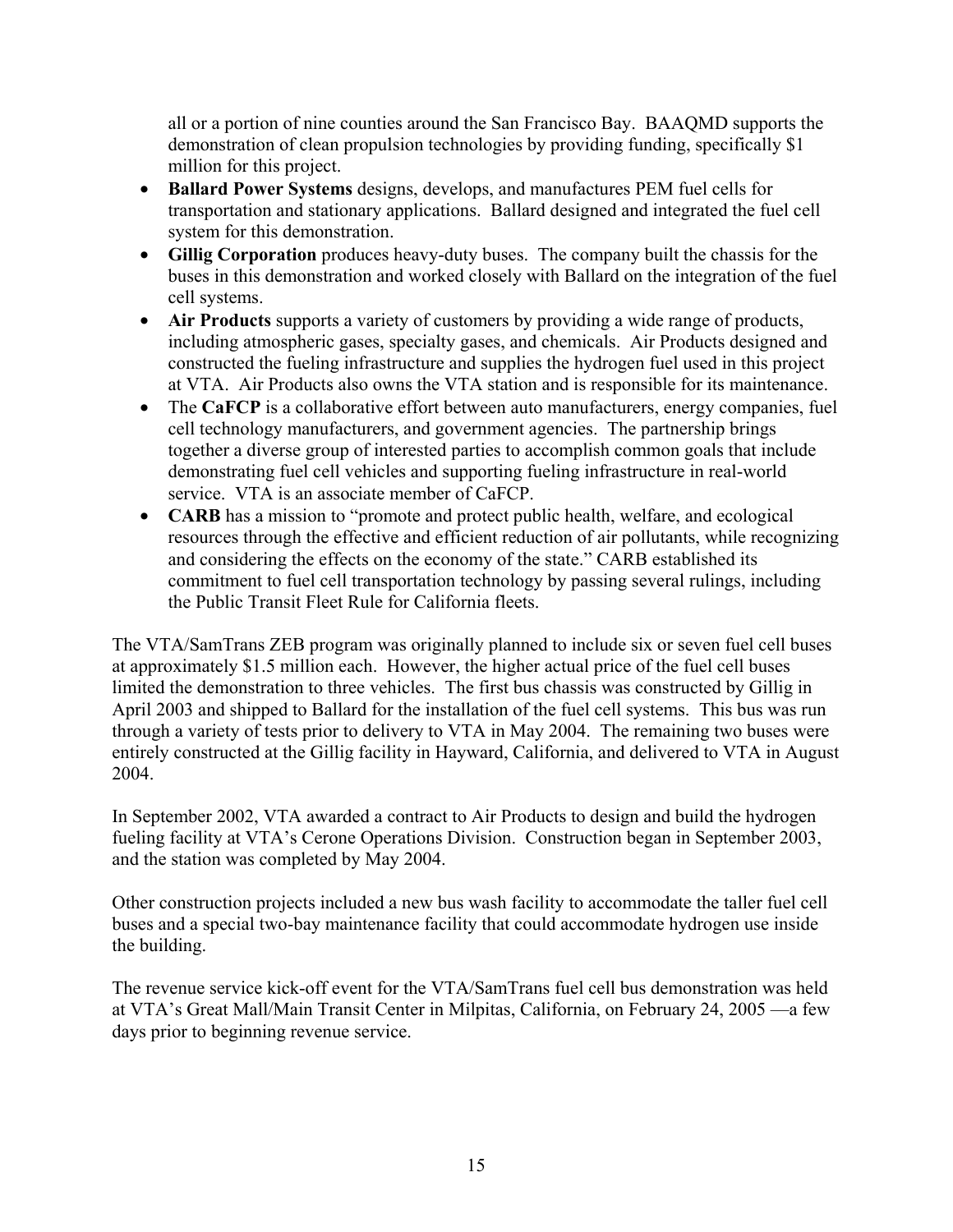## <span id="page-20-0"></span>**Infrastructure and Facilities**

VTA has three depots for bus operations—Cerone, Chaboya, and North. The Cerone operating division was selected as the home of the fuel cell bus program primarily because of space availability. The Cerone operations include 220 buses operating seven days a week. The infrastructure and facilities added at Cerone for fuel cell bus operations included a compressed hydrogen fueling station, a stand-alone two-bay maintenance facility, and an upgraded bus wash to accommodate the taller buses.

### **Compressed Hydrogen Dispensing Station**

VTA issued a request for proposal for the hydrogen dispensing station in January 2002 and awarded a contract to Air Products in September 2002 to design and build the fueling facility. Construction began in September 2003, and the station was completed in May 2004; however, actual dispensing of hydrogen at the station did not start until November 2004. VTA has a capital lease for the facility (shown in Figure 3), which is owned and maintained by Air Products. VTA provided the concrete pad for the station at the Cerone depot. VTA paid approximately \$480,000 up front and has monthly payments for three years (about \$4,400 per month) with a grand total of approximately \$640,000 for the station plus the cost of liquid hydrogen.

The station features a 9,000 gallon cryogenic tank that stores liquid hydrogen. Prior to use, the liquid hydrogen is compressed to 6,000 psi and vaporized for secondary storage in a pressurized three-tank cascade. Air Products' liquid compression system enables fast filling of the buses. The fueling island dispenses pressurized gaseous hydrogen into the fuel cell buses from the cascade, which acts as a buffer. The cascade holds enough hydrogen to begin the fueling process. When the hydrogen in the cascade tanks drops below a certain level, the compressor is activated, the tanks are refilled, and the bus fueling process is completed.



**Figure 3. Compressed Hydrogen Dispensing Station at VTA's Cerone Operations Division**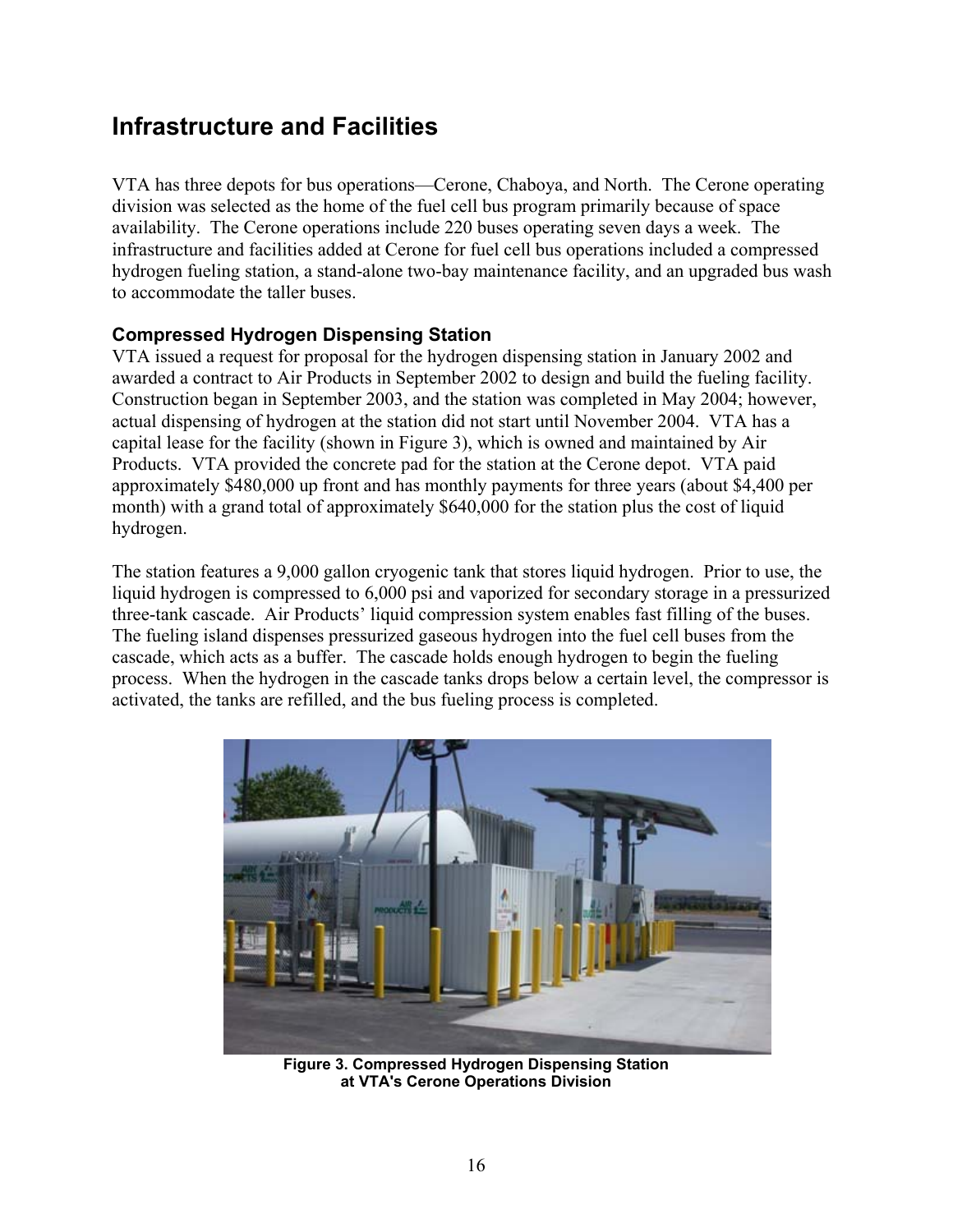The hydrogen dispenser (Figure 4) is equipped for a communications fill. The communications allow for monitoring of tank pressure and temperature, and the cable also provides a connection to ground. When using the communications cable, a full hydrogen bus fill can be performed in approximately 10 minutes. A non-communication fill can take upwards of 20 minutes.



**Figure 4. Hydrogen Dispenser** 

The station design includes two compressors to avoid downtime for the fleet. This allows the station to continue operation when the primary compressor undergoes scheduled maintenance or experiences a failure. As a newer Air Products design, the primary compressor can provide a fast fill in about eight minutes. The secondary compressor is a reliable, proven design that provides a bus fill in less than 20 minutes.

To ensure high reliability and safety, the station includes numerous shut down and alarming devices to alert the fleet and Air Products of any potential problems. These devices include flame sensors, alarms, and emergency stop (E-stop) buttons (Figure 5) that are monitored onsite by VTA and remotely by Air Products. When activated, the E-stop buttons shut down the system and close the liquid tank valves.

VTA uses its two assigned fuel cell bus mechanics to dispense hydrogen into the buses. To ensure safety, no other VTA employees are authorized to dispense hydrogen from the station. The Ballard assigned mechanic and Air Products staff can also work with the hydrogen dispensing equipment.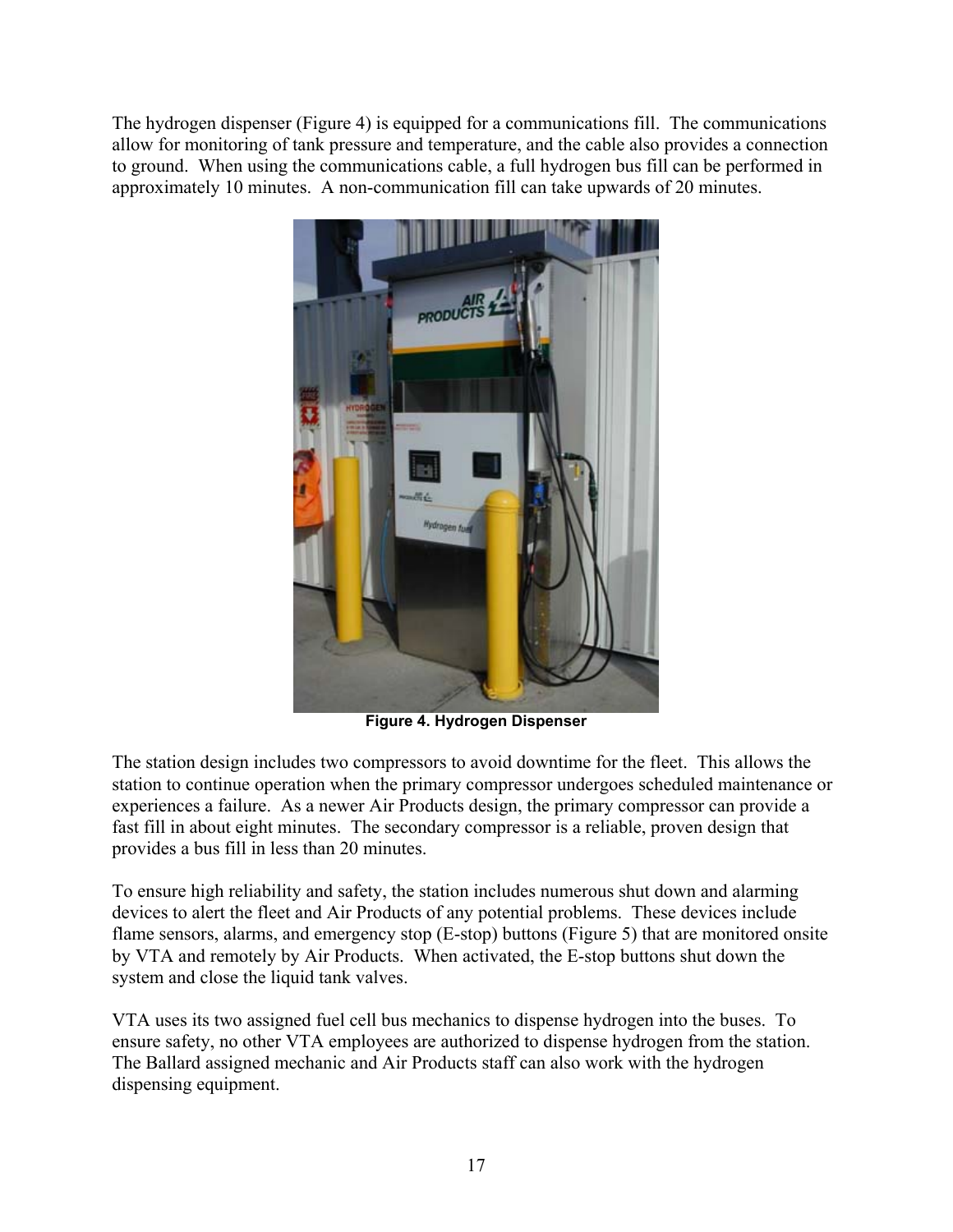

**Figure 5. Flame Sensors (left and top) and Emergency Shut-off (right) at the Hydrogen Dispensing Facility**

**Early Experience with Hydrogen Dispensing—**Operating and maintaining the requisite hydrogen fueling infrastructure for the fuel cell bus demonstration had been an early challenge. VTA experienced several problems and delays in the process of building and commissioning the fueling station. Because hydrogen infrastructure is in the early stage of development, precedent for building stations has not yet been set—except in a few locations. Each station installation is unique, with various approaches to producing and dispensing hydrogen. When planning its station, VTA staff cited the need for a uniform approach to codes and standards, as well as standardized interfaces and fueling connectors. Some of the early issues encountered by VTA are summarized below.

During the commissioning of the station in May 2004, the discharge thermocouple on the compressor failed, causing a liquid hydrogen leak and fire. This thermocouple monitors the discharge temperature and is used to control the compressor. The system was going through checkout and commissioning at the time of the leak, and the E-stop was activated within seconds. Damage was minimal and limited to the immediate area where the leak and fire occurred. There were no injuries. Air Products determined that the failure was the result of a manufacturing defect in the thermocouple. All thermocouples of that type and manufacturing batch were replaced, including units installed at two other facilities. Although there was no major damage resulting from the fire, the station had to be shut down for investigation, repair, and inspections by local fire officials. This ultimately delayed the start of full operation of the dispensing station until November 2004.

Multiple false alarms, which triggered calls to the local fire department, have also caused delays to VTA's station operation. The majority of the alarms could be traced to one of the following causes.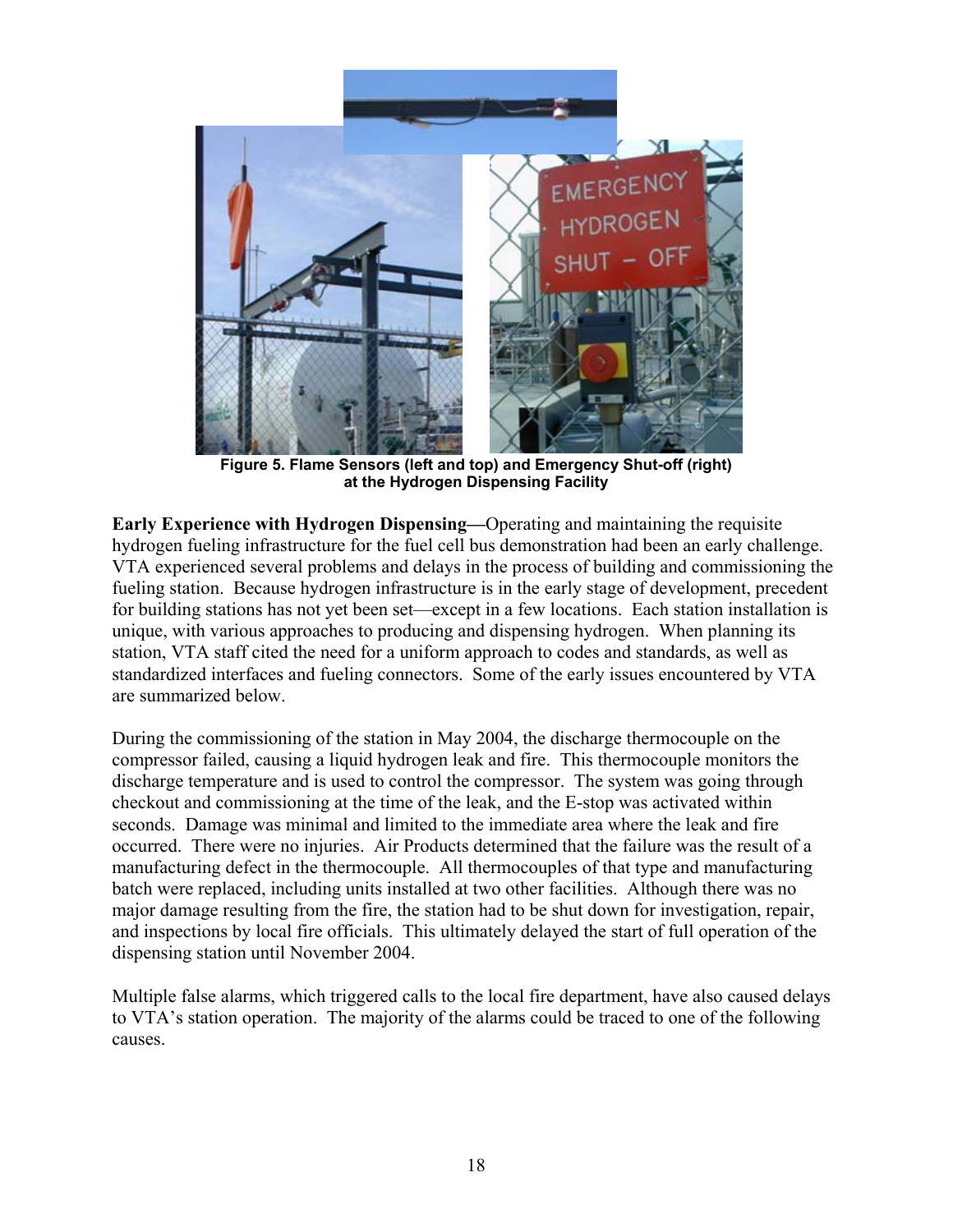- **Power Loss**: In the case of a power loss, safety systems at the VTA facilities will trigger an alarm. On two occasions, false alarms were determined to be caused by temporary power losses at the fueling station.
- **Detector Sensitivity**: Safety systems are in place to detect conditions that may pose a danger or signal an incident. Sensors and detectors are extremely sensitive and were triggered by events such as maintenance work in the area. Investigation of events at VTA showed that maintenance work, including grinding or welding in the area, could have caused the false alarms. This experience resulted in the development and installation of improved flame detectors as well as the implementation of new procedures if such activities take place.
- **Detector Failure**: The detectors were replaced due to a manufacturing defect.

Because most of the false alarms occurred during or shortly after maintenance work was performed, VTA now requires advanced notification of work on or near the hydrogen facilities. During this time, the systems are placed in test mode. Valuable experience was gained on the flame detectors during the initial operation of the station. As a result of the numerous problems experienced with the ultra-violet flame detector, a new and improved infra-red flame detector which greatly improved the reliability and reduced the number of false alarms, was installed.

Several incidents occurred at the VTA station that resulted in excessive venting or hydrogen leaks. On at least three separate occasions, vapor clouds were detected by VTA personnel at the hydrogen fueling facility.

The first incident occurred in October 2004. This was a small leak and vapor cloud at the front of the liquid hydrogen storage tank. The leak occurred at the stem packing of a cryogenic valve. VTA personnel signaled for an evacuation and pulled the fire alarm to notify the fire department. An Air Products technician diagnosed the problem and stopped the leak by tightening the packing vent valve. Although the repair was simple and quick, the incident involved the San Jose fire and police departments and resulted in a temporary evacuation of the facility. Several training issues were discovered during the incident that needed correction. The local E-stop, or remote shut down using the electrical breaker, was never activated by personnel onsite, which would have stopped the leak. Additionally, a faulty fire alarm pull box did not signal the fire department.

The second incident was a small leak and vapor cloud at the fueling facility. The leak occurred at the primary cryogenic compressor. VTA personnel activated the E-stop at the dispenser to shut down the system and notified Air Products. The leak was isolated and the system was placed back into service with the secondary cryogenic compressor. Repairs were made to fix the leak and the primary cryogenic compressor was returned back into service.

The third incident occurred during a bus fueling at the station. The primary cryogenic compressor continued to operate but was not providing any hydrogen flow into the system or the fuel cell bus. The system was venting excessively and continuously. The bus fueling was stopped and VTA staff notified Air Products. The primary compressor kept running even though the cascade tanks were not filling and venting continued. When the primary compressor shut down, the secondary system came online as back up. VTA personnel then noticed a small leak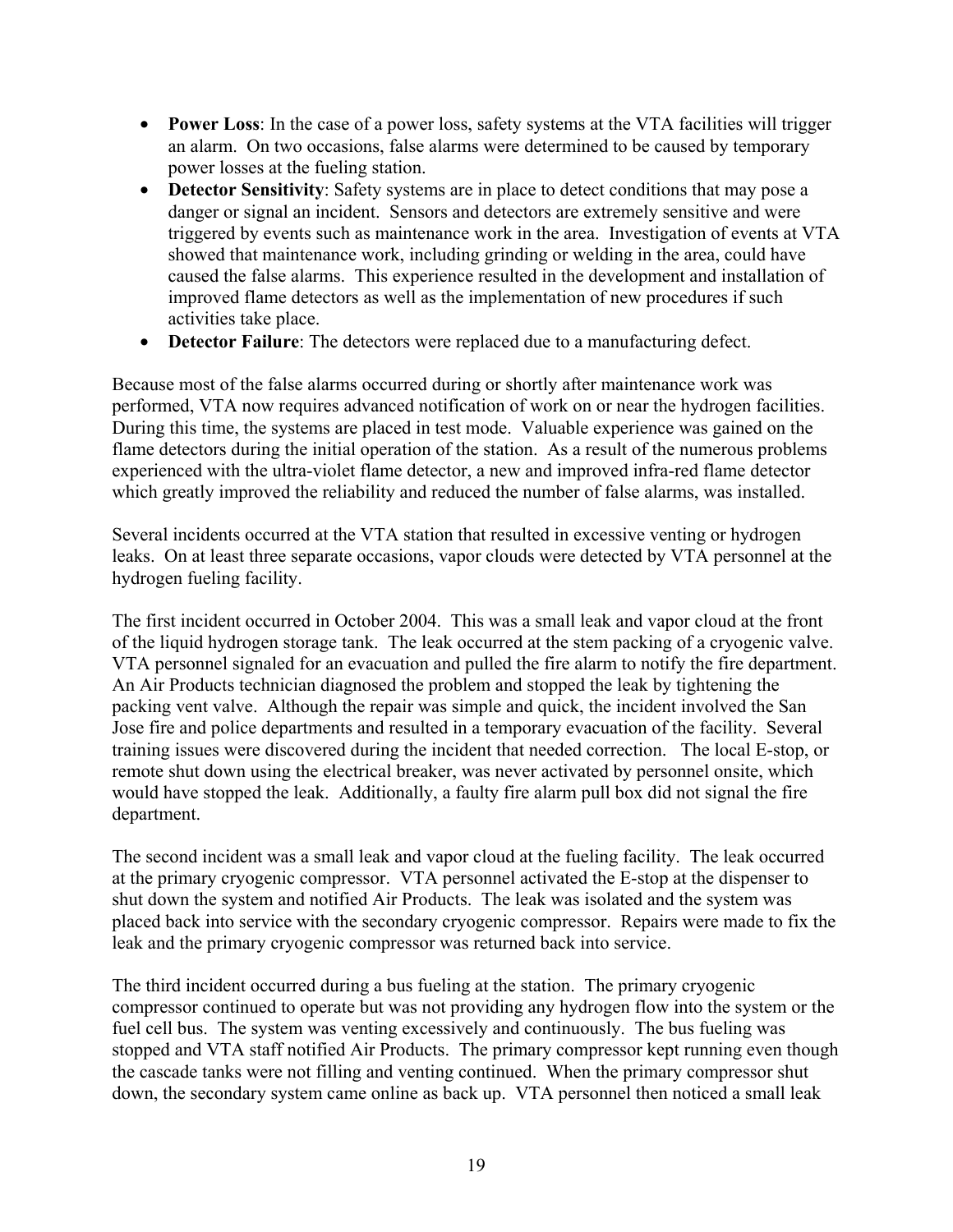and vapor cloud at the secondary compressor. VTA personnel shut down the entire system using the E-stop button. An Air Products technician corrected the secondary compressor leak to get the system back online. The primary compressor needed more extensive repairs, necessitating the continued use of the back up.

Although these issues were addressed and resolved, use and operation of the hydrogen station caused delays and challenges for the fleet. Multiple problems with the various systems at the station caused delays that directly affected VTA's ability to provide service to its customers. Many of the alarms resulted in calls to the San Jose fire department, which dispatched fire trucks that were not technically needed. VTA staff members cited concerns that repeated false alarms could erode the company's relationship with the local fire department. VTA continues to work with project partners to prevent future problems from occurring and to fully train onsite personnel, fire officials, and emergency responders to handle hydrogen-related incidents. Modifications to equipment, software, and procedures seem to be working; there have been no incidents at the station since July 2004.

It is important to recognize that this is a demonstration project and that some of the technology used in the hydrogen dispensing station is in early deployment and use. As with any demonstration project, problems should be expected, especially during the first months of operation. Significant progress and improvements have been made to the hydrogen dispensing station during the program, including:

- The safe operation the hydrogen dispensing station during the demonstration program with no injuries or recordable incidents.
- More than 300 successful fuel cell bus and light-duty vehicle fills.
- The systematic identification and correction of problems to ensure the hydrogen dispensing station was kept online to service the fuel cell bus fleet.
- Incorporating modifications into the station to address lessons learned during the station operation.

**Hydrogen Fuel Dispensing Analysis—**The first liquid hydrogen fuel shipment occurred in May 2004; (however, fueling of the buses did not start until November 2004) for testing of the bus fuel and propulsion systems. Through early November 2005, the fueling station has 22,045 kg of hydrogen delivered. The station has insufficient fueling use, causing much of the fuel to be lost to boil-off. With the buses operating since February 2005, vent and boil-off losses have been at approximately 50%. This implies that the other 50% of the hydrogen has been lost to boil-off from the station. As the bus use increased, the use of the hydrogen has improved.

Figure 6 shows average hydrogen dispensing amounts and times per fueling. As mentioned earlier, fuelings at the beginning of the station operation took an average of about 20 minutes. Since the newer (primary) compressor came online in April 2005, the fueling times improved considerably, with fill times averaging between 10 and 14 minutes.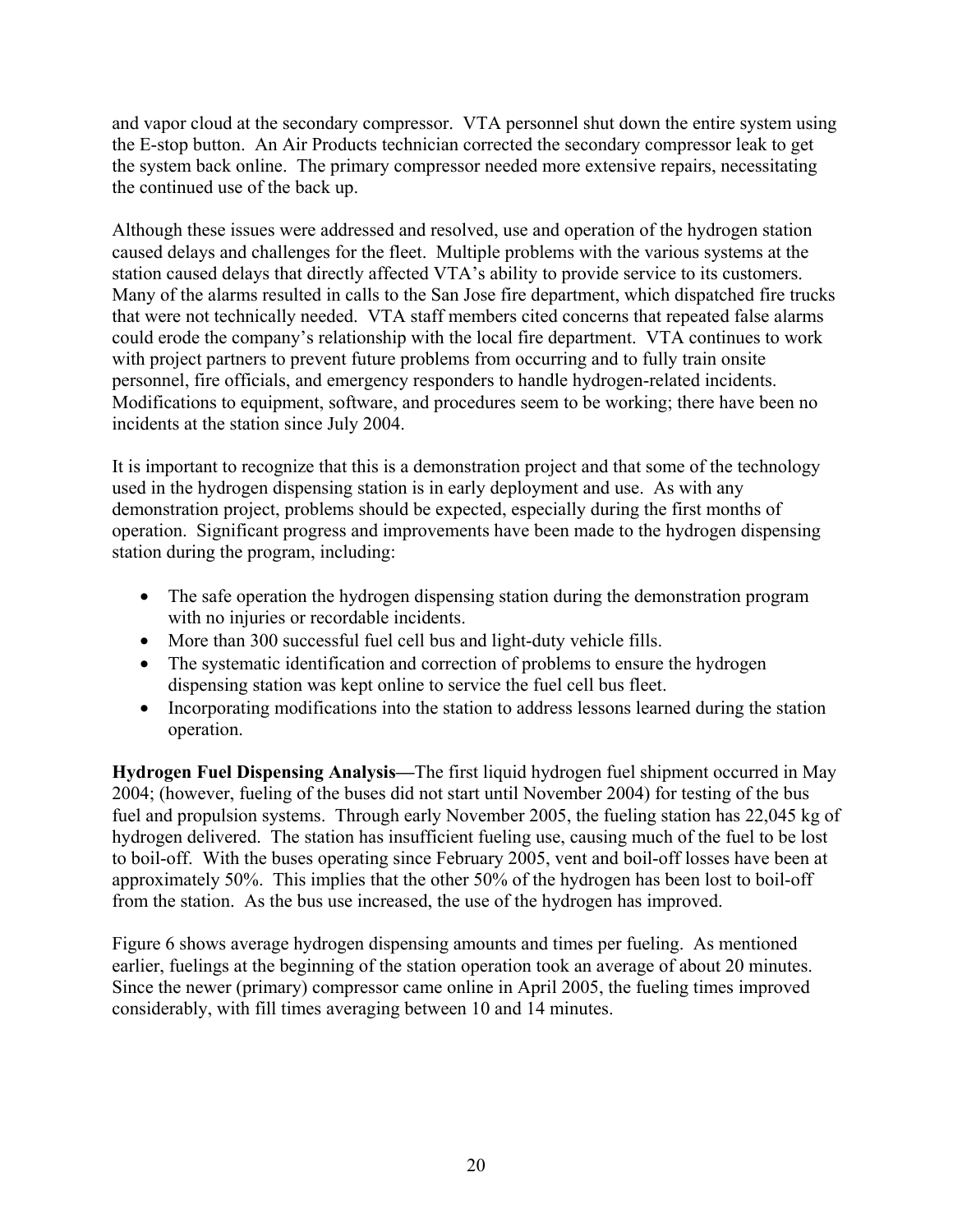

**Figure 6. Average Hydrogen Fueling Amounts and Average Fueling Time** 

Figure 7 shows average hydrogen fuel cost over time. For most of the period shown, the hydrogen cost was between \$8 and \$9 per kg of hydrogen. The price increased considerably in October 2005 and November 2005 to \$10.39 per kg of hydrogen. This cost would equate to approximately \$11.77 per diesel equivalent gallon. Based on the loss of hydrogen due to venting and boil-off losses as described above, the cost of hydrogen fuel might be considered to be double. The average hydrogen cost per kg used for the evaluation, discussed later in this report, is \$8.56 for the data period of March 2005 through October 2005.

**Diesel Fuel Cost—**During the evaluation period, the diesel fuel cost at VTA was tracked as a monthly average cost per gallon, as shown in Figure 8. The diesel fuel at VTA is ultra low sulfur diesel with a sulfur content of less than 15 parts per million (ppm). The diesel fuel cost started out well below \$2 per gallon and increased in August 2005 (like with the rest of the country). The average diesel fuel cost per gallon for the evaluation period was \$2.02.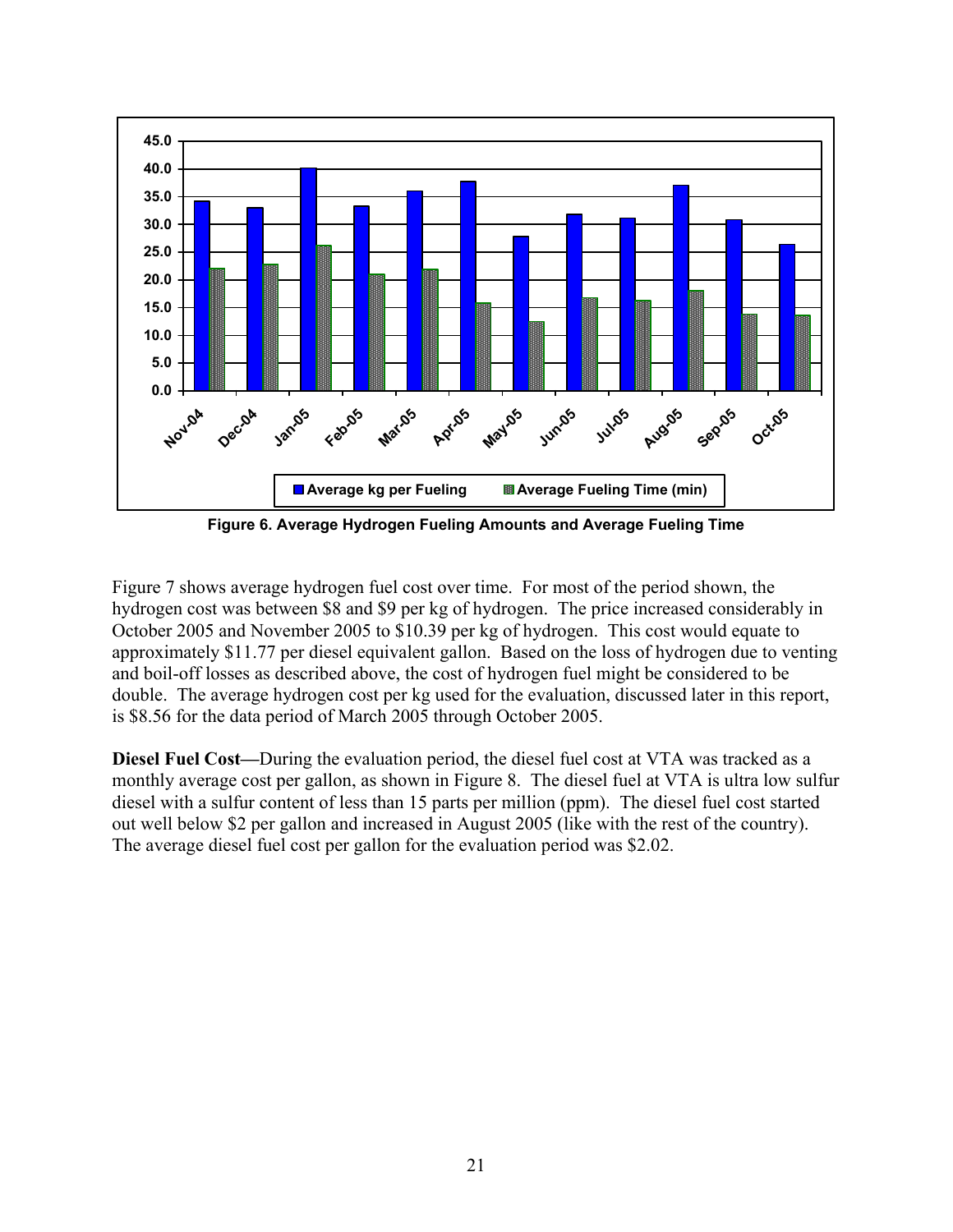<span id="page-26-0"></span>

**Figure 7. Average Price Paid (\$/kg) for Liquid Hydrogen Delivered to VTA Station** 

### **Hydrogen Bus Maintenance Facility**

A separate maintenance facility was also designed and built for the ZEB demonstration. The new facility was required in order to accommodate the hydrogen rating for the maintenance of the hydrogen fuel cell buses in accordance with the fire marshal requirements. This two-bay facility, shown in Figure 9, houses the equipment and spare parts needed to maintain and repair hydrogen fuel cell buses. Like the fueling station, the maintenance building is equipped with the necessary devices to enable safe operation and maintenance on hydrogen vehicles. These include hydrogen and flame sensors and an anti-static coating on the doors. When sensors detect hydrogen, alarms are triggered. At a lower flammability limit (LFL) of 15% (0.6% hydrogen in air), the doors open and fans are automatically activated to clear the air in the building. Evacuation is required at 50% (2% hydrogen in air) LFL.

The new bus wash (shown in Figure 10) planned as part of the Cerone improvement program, was also designed and constructed to allow for the added height of the fuel cell buses due to the hydrogen fuel storage tanks on the roof. This included higher brushes and rinse arches, as well as a fire sprinkler system. The total cost for adding these three facilities to meet the requirements of operating the hydrogen fuel cell buses was \$4.4 million.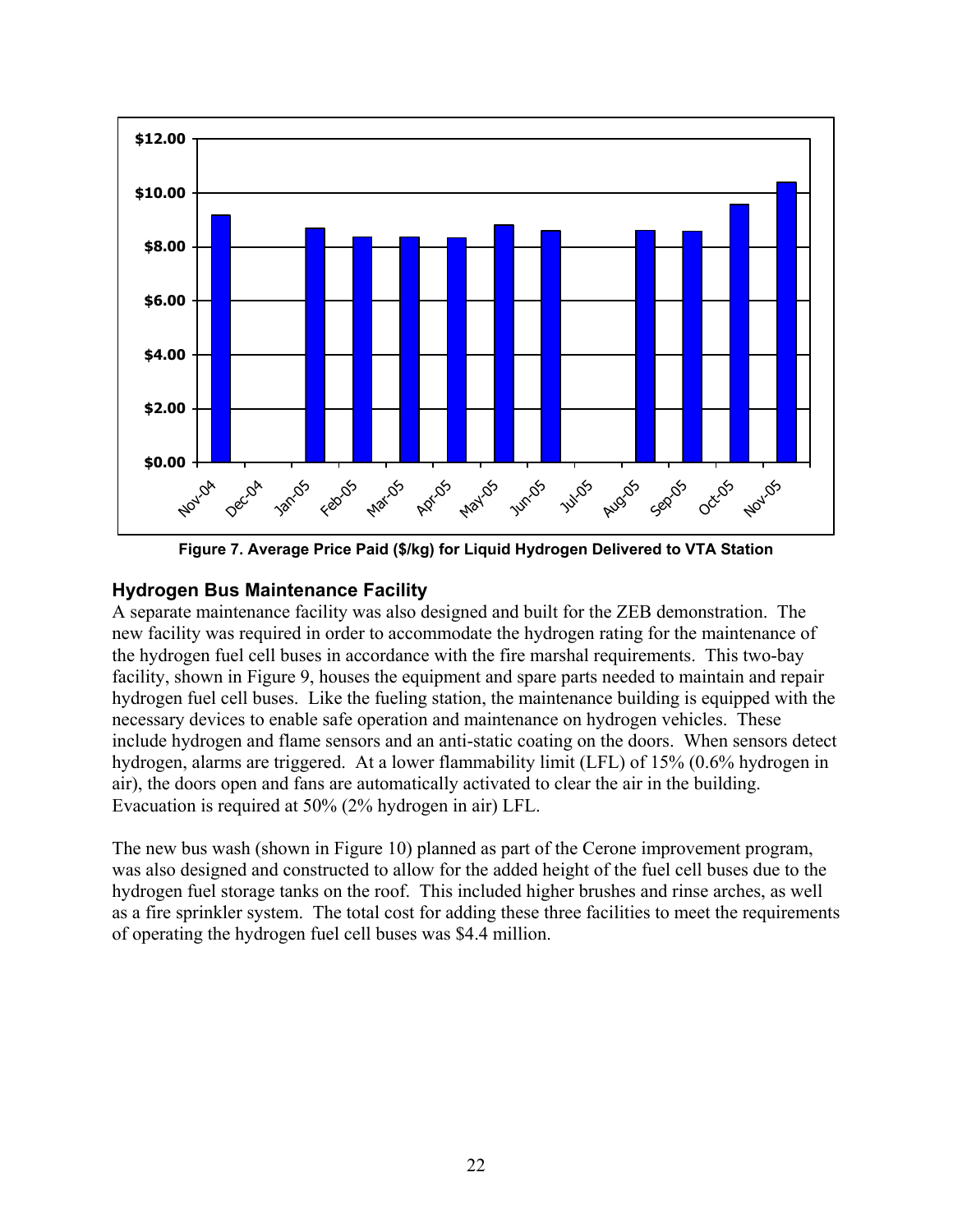

**Figure 8. Average Diesel Fuel Cost (\$/gallon) at VTA (March 2005 through October 2005)** 



**Figure 9. Maintenance Facility Used for the Fuel Cell Buses at VTA** 



**Figure 10. Bus Wash (left) and Maintenance Facility (right)**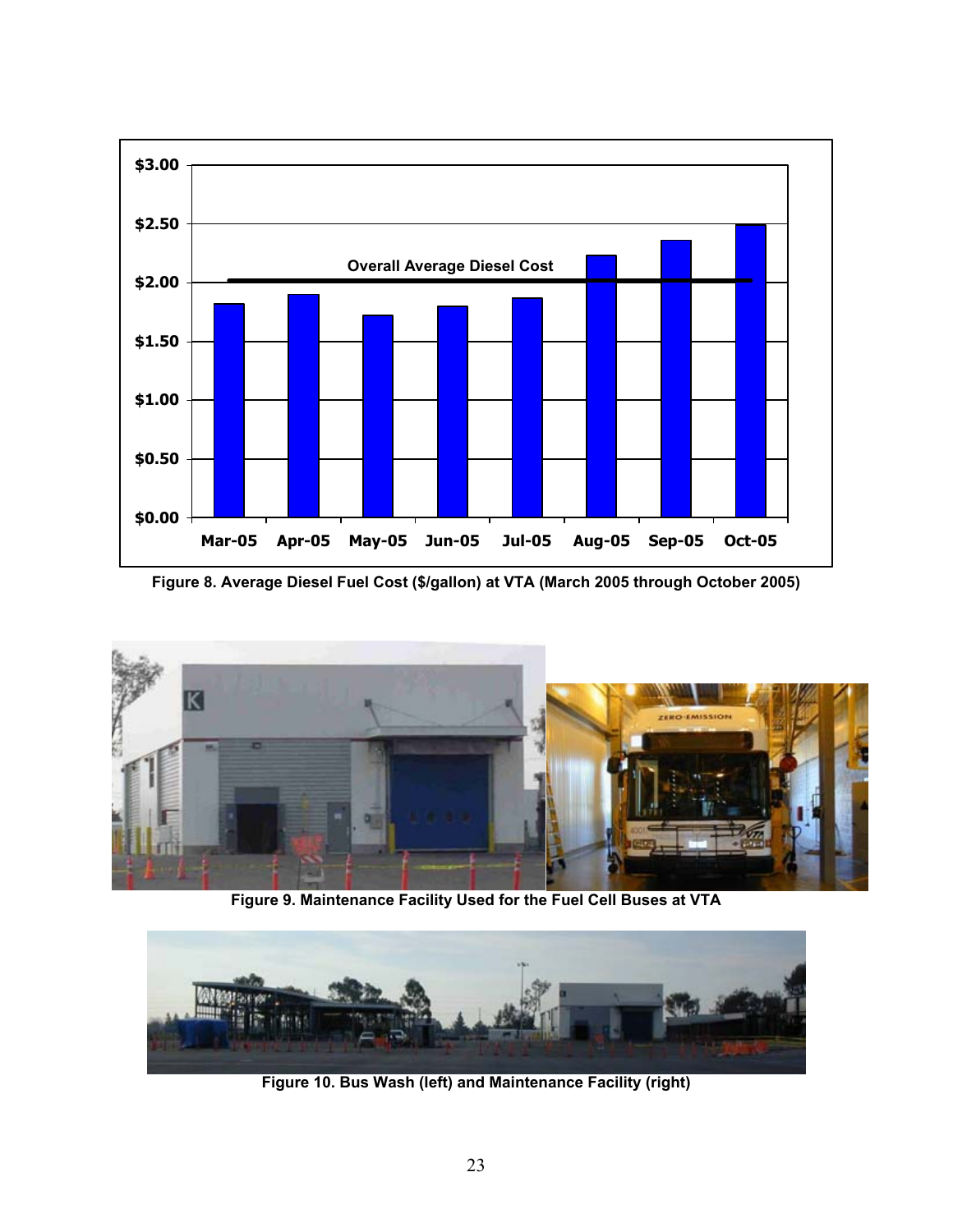# <span id="page-28-0"></span>**Fuel Cell and Diesel Bus Descriptions**

In June 2002, VTA awarded a contract to Gillig Corporation to build three buses featuring fuel cell propulsion systems by Ballard Power Systems. The first bus chassis was constructed by Gillig in April 2003 and shipped to Ballard's Canadian headquarters in Vancouver, British Columbia, for the installation of the fuel cell system. This bus was run through a variety of tests, and the integration was finalized prior to delivery to VTA in May 2004. The remaining two buses were entirely constructed at the Gillig facility in Hayward, California, with Ballard staff support and delivered to the fleet in August 2004. The buses cost \$10.6 million (\$3.5 million) each)—a price that includes system integration engineering, a two-year warranty, parts, training, and support from Gillig and Ballard.

Table 4 shows a summary of vehicle system descriptions for the fuel cell and diesel baseline study groups of buses. Both bus groups are Gillig low-floor buses; however, the fuel cell buses are slightly newer than the diesel buses. The fuel cell buses are 24 inches taller than the diesel buses, which caused some concerns about clearance. But issues such as low-hanging tree limbs were taken into account. Additionally, the fuel cell buses are 6,800 lb heavier than the diesel buses. This restricted the maximum number of passengers to include all seats and five standees in the fuel cell buses (compared to all seats and 43 standees in diesel buses). Both groups of buses have a standard transmission and retarder. The fuel cell buses do not have a hybridized system, and therefore, do not have regenerative braking or additional energy storage. Table 5 provides several additional details on the fuel cell propulsion system, including the electric motor and hydrogen fuel storage details.

| <b>Vehicle System</b>             | <b>Cerone Depot</b>                 |                               |  |  |
|-----------------------------------|-------------------------------------|-------------------------------|--|--|
|                                   | <b>Fuel Cell Buses</b>              | <b>Diesel Buses</b>           |  |  |
| Number of Buses                   | Three                               | Five                          |  |  |
| <b>Bus Manufacturer and Model</b> | Gillig low-floor                    | Gillig low-floor              |  |  |
| Model Year                        | 2004                                | 2002                          |  |  |
| Length/Width/Height               | 40 feet/102 in/144 in               | 40 feet/102 in/120 in         |  |  |
| <b>GVWR/Curb Weight</b>           | 40,600 lb/34,100 lb                 | 39,600 lb/27,300 lb           |  |  |
| Wheelbase                         | 284 in                              | 284 in                        |  |  |
| Passenger Capacity                | 37 seated or                        | 38 seated or                  |  |  |
|                                   | 29 seated and two wheelchairs       | 31 seated and two wheelchairs |  |  |
|                                   | five standing                       | 43 standing                   |  |  |
| Engine Manufacturer and Model     | Two Ballard fuel cell modules P5-2  | Cummins ISL (8.9 liter)       |  |  |
| <b>Rated Power</b>                | 150 kW each (300 kW total)          | 280 bhp @ 2,200 rpm           |  |  |
| <b>Rated Torque</b>               | 790 lb-ft @ 1,350 rpm (1250 Nm)     | 900 lb-ft @ 1,300 rpm         |  |  |
| Accessories                       | Mechanical                          | Mechanical                    |  |  |
| <b>Emissions Equipment</b>        | None                                | Diesel oxidation catalyst     |  |  |
| <b>Transmission/Retarder</b>      | ZF transmission/integrated retarder | Voith transmission/integrated |  |  |
|                                   |                                     | retarder                      |  |  |
| <b>Fuel Capacity</b>              | Approx. 55 kg hydrogen              | 115 gallons                   |  |  |
|                                   | at 5,000 psi                        |                               |  |  |
| <b>Bus Purchase Cost</b>          | \$3.5 million (average)             | \$316,000                     |  |  |

| Table 4. Fuel Cell and Diesel Bus System Descriptions |  |
|-------------------------------------------------------|--|
|-------------------------------------------------------|--|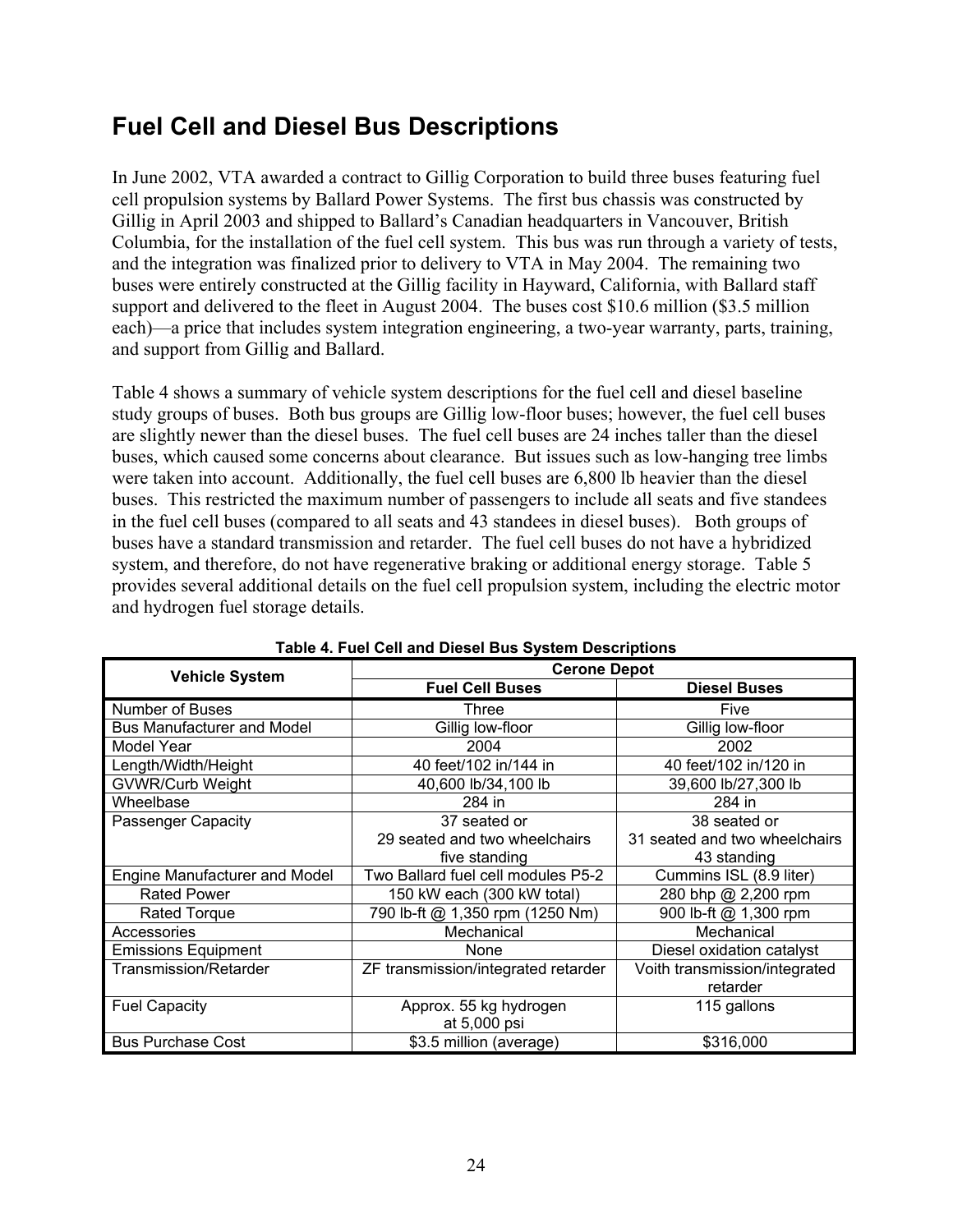<span id="page-29-0"></span>

| <b>Propulsion Systems</b> | <b>Fuel Cell Buses</b>                                                                   |  |  |  |
|---------------------------|------------------------------------------------------------------------------------------|--|--|--|
| Manufacturer/Integrator   | Gillig/Ballard                                                                           |  |  |  |
| <b>Drive System</b>       | Fuel cell powerplant, inverter, one electric propulsion motor, six-speed<br>transmission |  |  |  |
| <b>Propulsion Motor</b>   | Reuland Electric, three-phase induction motor rated at 225 kW                            |  |  |  |
| <b>Energy Storage</b>     | None (not hybrid)                                                                        |  |  |  |
| Fuel Storage              | Eleven, roof mounted, Dynetek Dynecell carbon fiber-wrapped tanks                        |  |  |  |

**Table 5. Additional Fuel Cell Propulsion System Descriptions** 

### **VTA Fuel Cell Bus Operation**

VTA has two mechanics assigned to the fuel cell bus project that were trained at Ballard to work on the fuel cell modules and propulsion system. Ballard also has had a mechanic onsite at VTA since the buses were delivered. VTA's procedure for operating the fuel cell buses includes a pretrip by a VTA mechanic while the fuel cell systems are "warming up."

The fuel cell modules use hydrogen and oxygen to produce electricity, heat, and water. The electricity produced powers the bus through an electric motor directly connected to the drive axle. The fuel cell bus system enters a start-up mode when the key is turned on. This initiates:

- The electric motor going into idle mode.
- The air compressor starting airflow to the cathode side of the fuel cell.
- The hydrogen pressure regulator starting the hydrogen flow to the anode side of the fuel cell.

The inverter is switched on when the power from the fuel cell reaches a minimum operating voltage for the motor/inverter. Once conditions are stabilized, the bus is ready to drive. The bus can be driven immediately; however, full power operation typically takes 15 to 20 minutes. While this "warm up" process is occurring, the drivers perform their pre-trip safety inspections of the bus before starting a route.

During driving, the electricity from the fuel cell feeds the motor to provide traction for the bus and power for the auxiliaries (air compressor, air conditioning, alternator, etc.). As the driver presses the accelerator pedal, air flow and hydrogen pressure are increased to provide the requested power. The system uses valves and regulators to strictly control the air and hydrogen flow.

At the end of operation, the fuel cell propulsion system goes through a shut-down procedure, which is triggered by the driver (key-off) or safety system. The valves for each hydrogen fuel cylinder/tank are closed while any hydrogen remaining in the lines is evacuated through the purge diffuser. The traction motor stops turning and the electrical systems are disconnected. The system is now in safe shut-down mode.

### **Early Experience with VTA's Fuel Cell Buses**

Because fuel cell bus technology is new to the industry and this fleet, VTA took a conservative approach to the demonstration. Once hydrogen fuel was available, the fleet operated the buses in test mode for several months. VTA operated the buses in test mode as much as possible to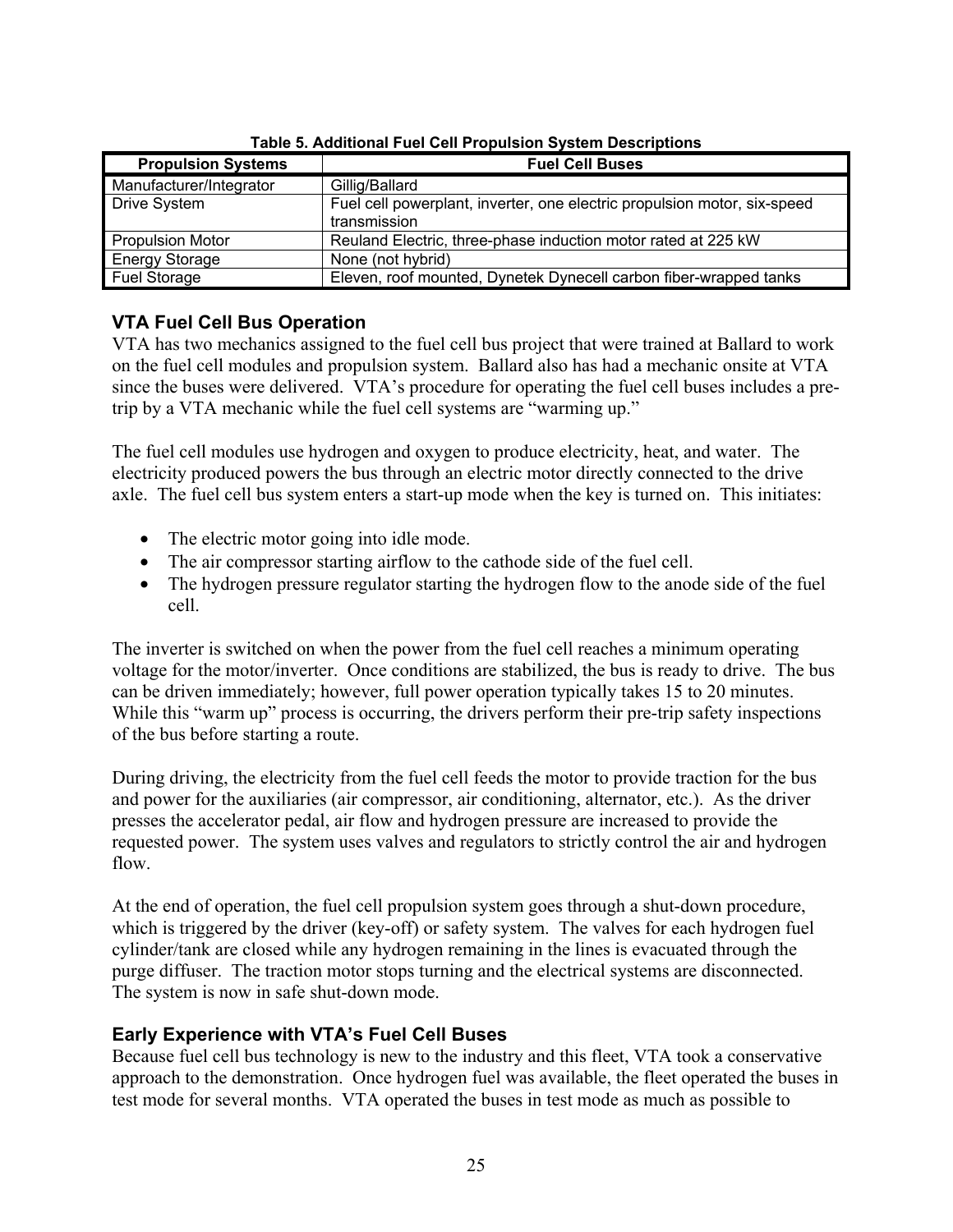identify problems and allow drivers and maintenance staff to become familiar with the differences between the fuel cell and conventional buses. During this time, VTA made the fuel cell buses available for training maintenance workers and other VTA staff and conducted familiarization classes for local fire officials and first responders. After an official kick-off event in late February 2005, the buses began extra revenue service.

VTA has experienced several issues and challenges demonstrating fuel cell buses. Some comments regarding early experience with the fuel cell buses are summarized below.

- **Sensor Defect**: Due to a materials compatibility issue, a pressure-sensing device on the fuel cell system was determined to be faulty. At that time, VTA had received only one of the three buses. At the recommendation of the bus manufacturer, VTA did not operate the bus until the issue was resolved. The sensor manufacturer developed a new pressure sensor using materials appropriate for high-pressure hydrogen applications. The sensors were replaced on the first bus at VTA and installed on the remaining buses at the Gillig manufacturing facility prior to delivery.
- **Bus Height**: The compressed hydrogen cylinders mounted on the roof of fuel cell buses adds 24 in to the height of a standard bus. The added height meant the buses did not fit through VTA's existing bus wash. The new bus wash was designed and constructed to allow for the washing of the hydrogen fuel cell buses. The added height also necessitated extra precautions when placing the buses on specific routes. The buses were designed with crash sensors on the roof that shut down the buses if a collision occurs. The fleet had to inspect routes for obstacles, such as low hanging tree branches, to avoid potential shut down of the bus while in service.
- **Bus Weight**: Because fuel cell buses are heavier than a typical 40-foot bus, the fleet has to limit the number of standing passengers to meet weight requirements. This could be an issue when operating on some of the higher-use routes where standing passengers are common.
- **Range**: The lower range of the buses also limited the routes and schedules that the buses could operate. The range of a standard diesel bus is approximately 400 miles in revenue service as compared to approximately 140 miles for the fuel cell buses.
- **Parts Availability**: VTA's contract for purchasing the buses includes a certain number and type of replacement parts for bus repair. Transit agencies typically stock a large selection of parts for each type of bus they operate. This enables quick repairs of most failures and reduces downtime. While standard bus parts are readily available from Gillig, parts for the advanced fuel cell propulsion system are not always easy to obtain. Waiting for these replacement parts can potentially increase downtime for the fuel cell buses. Ballard carefully monitors the minimum/maximum numbers of many high-cost parts for the fuel cell bus system. Many of these parts are produced by second-tier suppliers, making this a challenge. VTA and Ballard have been working together to try to minimize this potential downtime.

VTA controls which drivers are assigned to operate the fuel cell buses rather than train all drivers at Cerone. The number of trained drivers started at a two and has grown to more than 20. Based on several discussions with VTA staff, the following comments reflect impressions from VTA fuel cell bus drivers.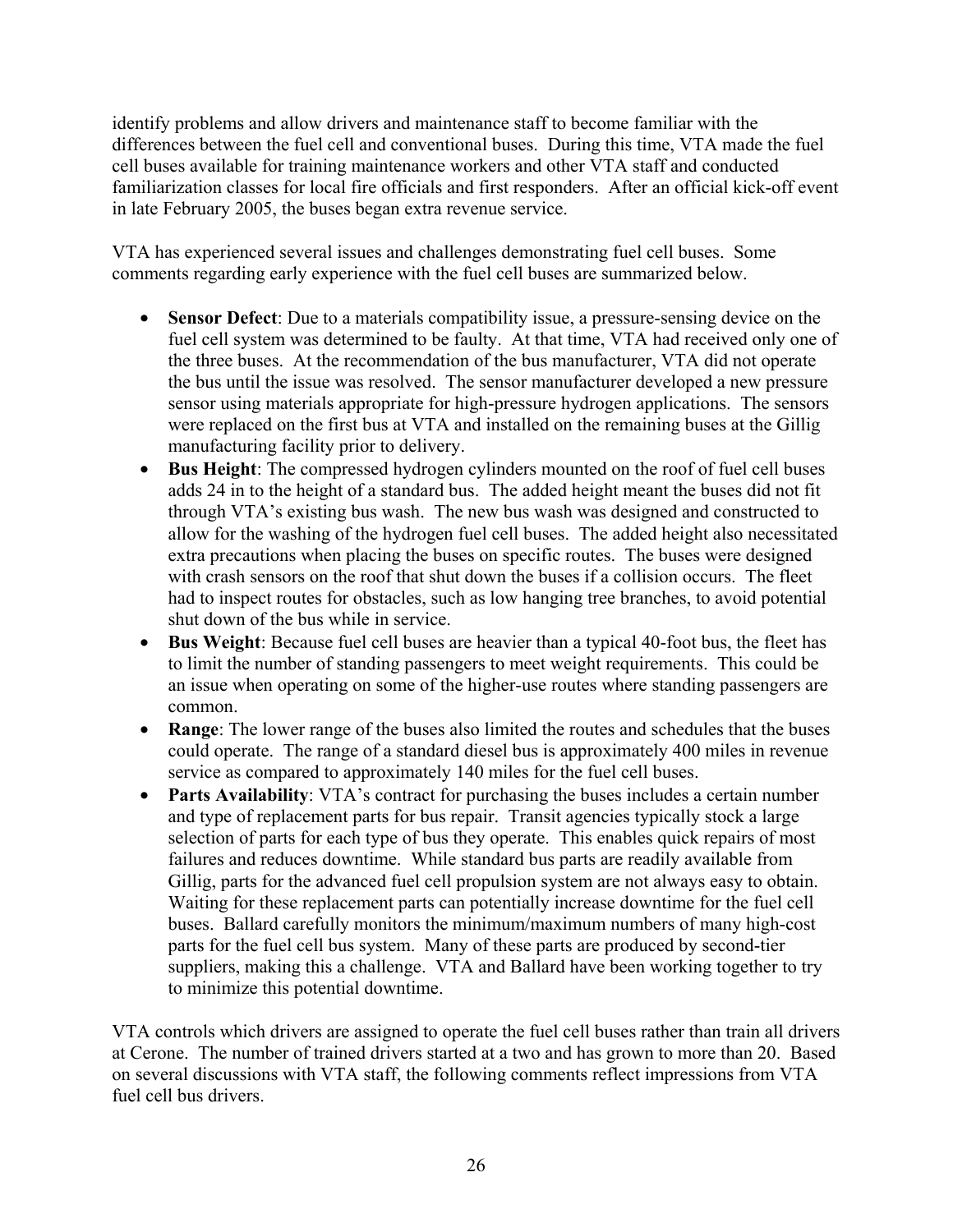- "Operating the fuel cell buses has been fun; the bus has smooth acceleration (probably because it's heavier than a diesel bus)."
- "I like the fact that it's a new bus."
- "The bus is really quiet. The loudest noise is the air conditioning fan; it's a lot quieter than the diesel buses."
- "I'm a little concerned about "hurting" the bus."
- "The bus gets attention from the public while on the street."
- "The bus is a little slower from stop than a diesel bus, but it tops out at a higher speed."
- "The bus is a little top heavy. I can feel a little lean during turns."
- "The braking and retarder feel better than the diesel buses."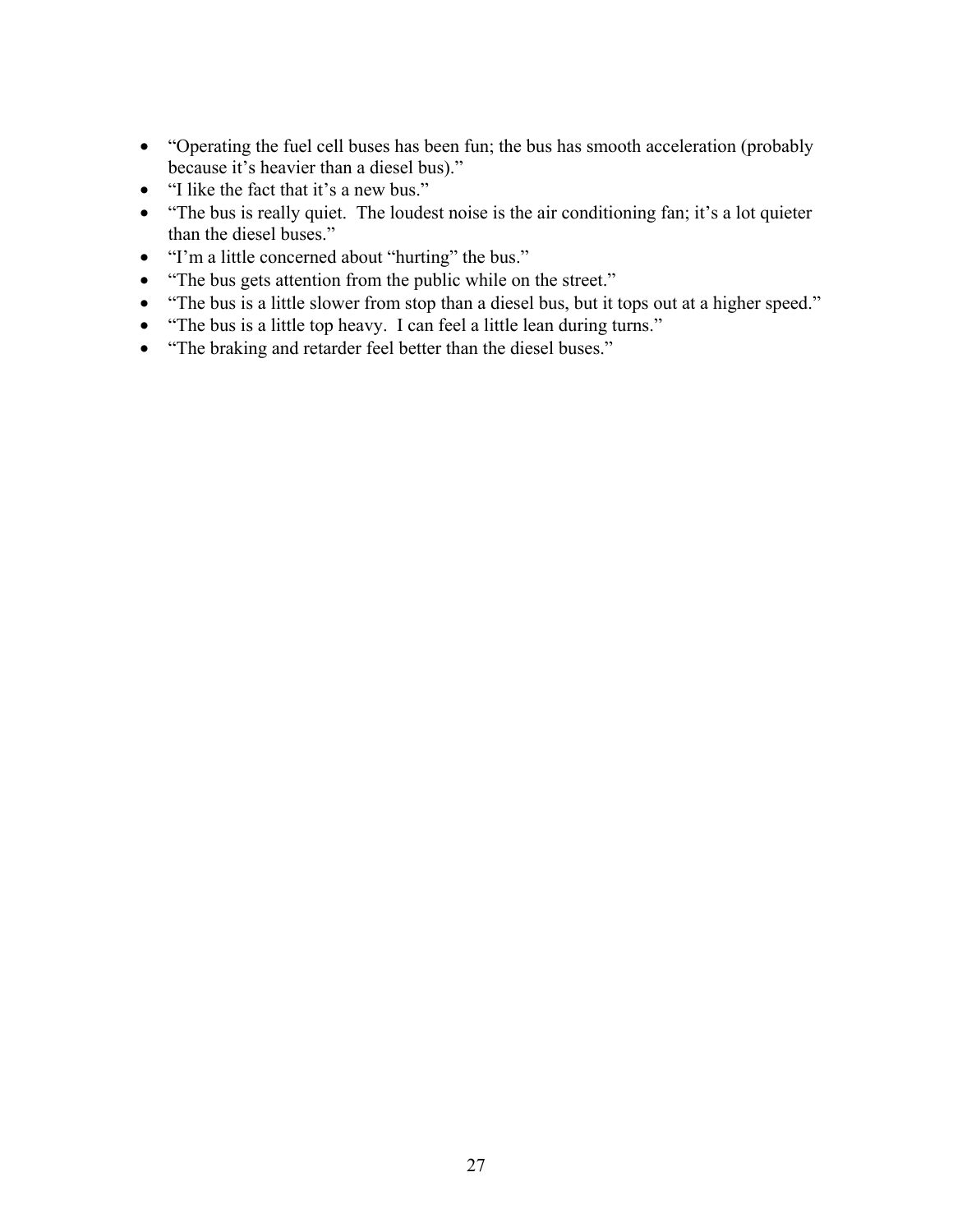# <span id="page-32-0"></span>**Training and Public Awareness**

As previously mentioned, familiarization training for hydrogen safety and general characteristics was held at VTA for all staff at Cerone and local emergency responders. Training groups included:

- Bus operators.
- Bus technicians/mechanics.
- Cleaners.
- General personnel.
- Operations control center.
- Facility maintenance personnel.
- VTA emergency response personnel.
- Emergency responders outside of VTA.

The VTA mechanics assigned to the fuel cell buses received training at Ballard for the fuel cell propulsion system, as well as customized training from Air Products on the hydrogen dispensing station operation. The drivers of the fuel cell buses were also trained on vehicle systems and additional items on the pre-trip inspection sheet. VTA continues to provide familiarization training for emergency responders (fire and police). A quick reference emergency response card was produced for emergency responders showing location of specific equipment and places where it would be dangerous for the bus to be cut into.

VTA accommodates requests for tours and brings the buses to events as time and resources allow. Events attended, tours of, and presentations about the fuel cell buses at VTA include:

- **March 14, 2005**: VTA hosted a tour for the Chinese Fuel Cell Bus program.
- **March 17, 2005**: VTA participated in the Santa Clara Valley Science and Engineering Fair Association; one fuel cell bus was on display.
- **March 29, 2005**: VTA hosted a tour of the hydrogen dispensing station for the Hazardous Materials Subcommittee of the Northern California Fire Prevention Officers.
- **April 21, 2005**: VTA participated at San Jose State University's Earth Day; one fuel cell bus was on display.
- May 6, 2005: VTA and CaFCP made a presentation to the Santa Clara County Fuel Cell Working Group at its workshop. The group was given a ride in a fuel cell bus.
- **May 10-12, 2005**: VTA provided training for Milpitas Fire Department with CaFCP; one of the fuel cell buses was used in the training.
- **May 24, 2005**: VTA took a fuel cell bus to Sheppard Middle School as a community outreach event; 34 students and teachers took a ride on the bus.
- **June 1-June 2, 2005**: VTA participated in the United Nations World Environment Day in San Francisco by displaying the ZEB and providing related information. International VIP's, environmental experts, and media representatives rode the ZEB on pre-scheduled routes.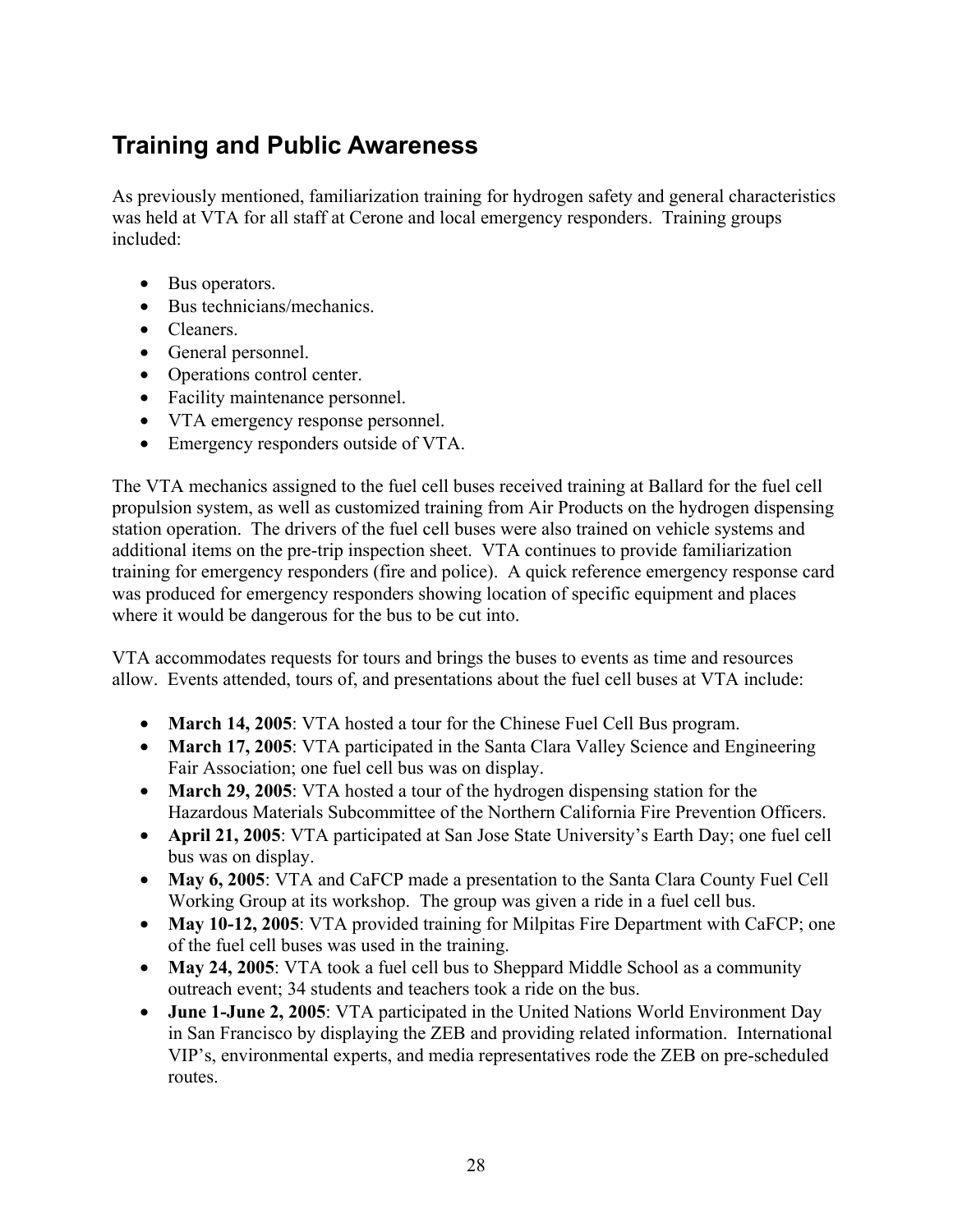- **July 12, 2005**: VTA hosted a tour for Ron Dodsworth, Assistant General Manager of Denver RTD and several RTD board members at VTA's Cerone Operations Division.
- July 14, 2005: VTA provided a ZEB presentation to the Risk and Insurance Management Society.
- **July 15, 2005**: Representatives from DaimlerChrysler and Matt Nauman of the *Mercury News* visited VTA's Cerone facility to fill a DaimlerChrysler fuel cell vehicle at the hydrogen fueling station.
- **September 30, 2005**: Staff participated in the CaFCP Road Rally 2005 at San Jose State University. The ZEB was on display and program materials were provided to attendees.
- **September 30, 2005**: The Road Rally caravan vehicles were fueled at VTA's hydrogen fueling station. The media was invited to attend.
- **September 30, 2005**: Staff also participated in the Road Rally VIP event at the Doubletree Hotel in San Jose. The ZEB was on display, and program materials were provided to event attendees.
- **October 4, 2005**: VTA hosted a tour for representatives of the Swedish Broadcasting Company who visited VTA's Cerone facility to learn about ZEBs.
- **October 26, 2005**: Staff participated in the Fuel Cell Workshop at West Valley College in Saratoga, CA. The ZEB was on display and program materials were provided to workshop attendees.
- **November 2, 2005**: Staff participated in the California Transit Association conference by hosting the ZEB Technical Tour, which included a ride on the ZEB and a visit to the hydrogen fueling station and maintenance facility. Tour attendees received materials and a presentation by VTA staff on the ZEB program.
- **November 8, 2005**: VTA hosted a tour for Emilio Hoffmann, Director of Brazil H2 Fuel Cell Energy, which is devoted to spreading information on the hydrogen and fuel cell economy in Brazil
- **November 9, 2005**: VTA hosted a tour for Nick Bagly of "Drive Around the World," who visited VTA's Cerone facility to learn about the ZEBs.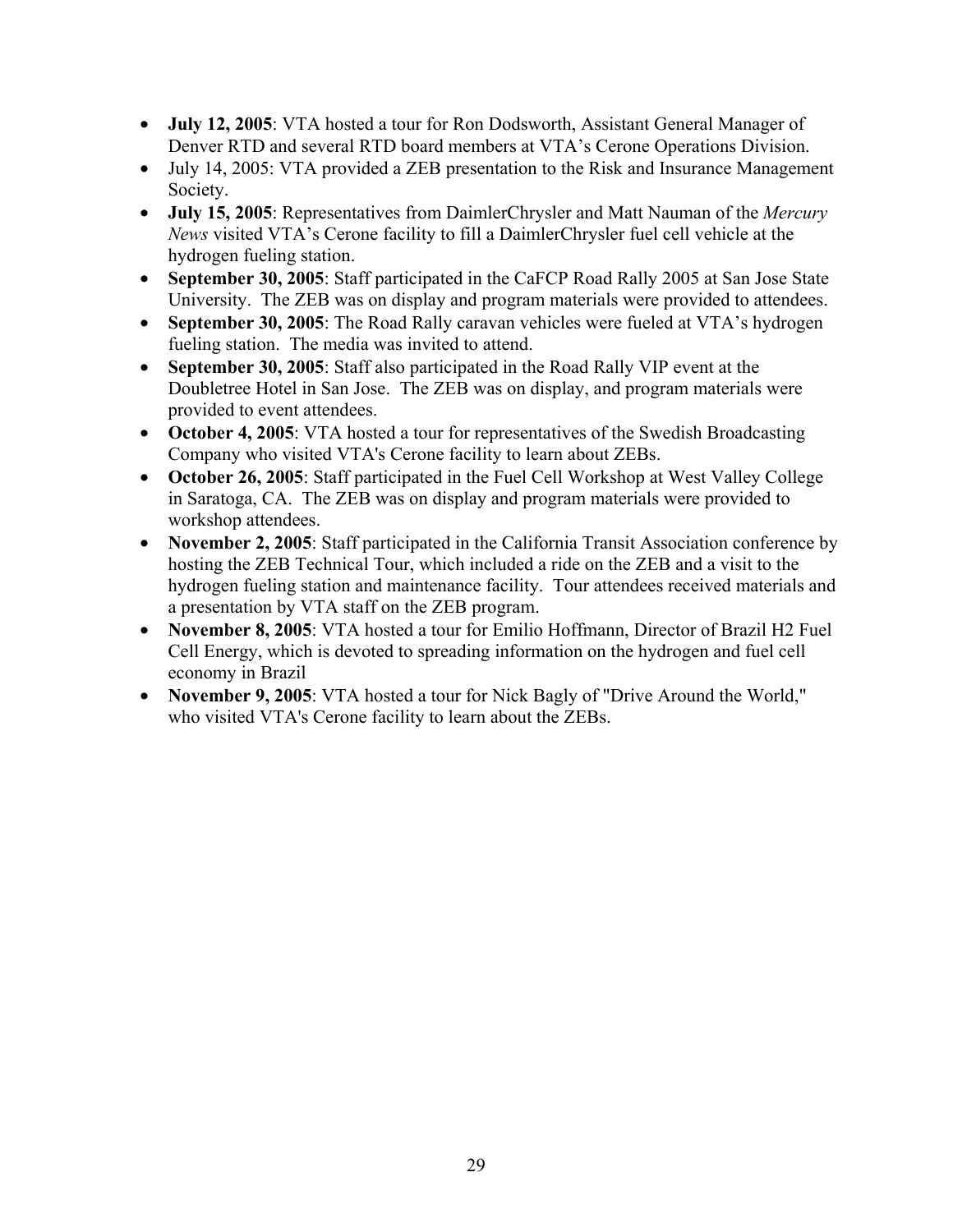# <span id="page-34-0"></span>**Ballard Fuel Cell Development and Testing**

Ballard Power Systems, Inc., [\(www.ballard.com](http://www.ballard.com/)) is headquartered in Vancouver, British Columbia, Canada, and was founded in 1979 as a research company investigating high-energy lithium batteries. Ballard started work on PEM fuel cells in 1983 and began demonstration of this fuel cell technology in transit buses in 1991 (shown in Table 6). Ballard has been working to commercialize fuel cells for transportation applications as well as electrical equipment and portable power. Ballard reports that these fuel cell systems have evolved into pre-commercial prototypes and initial commercial products. Current work on fuel cells at Ballard is focused on reducing cost, increasing durability, improving freeze start, and increasing power density.

| , apic e, banara r aor con bovolopinont r naoco |                                                           |                                        |                                            |  |  |  |
|-------------------------------------------------|-----------------------------------------------------------|----------------------------------------|--------------------------------------------|--|--|--|
| <b>Phase</b>                                    | <b>Bus/Fuel Cell</b><br><b>Timeframe</b><br><b>Module</b> |                                        | <b>No. of Buses</b>                        |  |  |  |
| Phase 1: Proof of Concept                       | 1991-1992                                                 | Small bus/MK500,<br>100 <sub>k</sub> W | One                                        |  |  |  |
| Phase 2: Commercial<br>Prototype                | 1993-1995                                                 | <b>Bus/MK513,</b><br>200 kW            | One                                        |  |  |  |
| Phase 3: Fleet<br>Demonstration - Alpha Sites   | 1996-1999                                                 | <b>Bus/MK513,</b><br>200 kW            | Three in Chicago and<br>three in Vancouver |  |  |  |
| Phase 4: Fuel Cell Engines                      | 1999-2002                                                 | <b>Bus/MK705,</b><br>200 kW            | One                                        |  |  |  |
| Phase 5: Serial Production                      | 2002-2006                                                 | Bus/P5-2,<br>300 kW                    | 39 around the world                        |  |  |  |

#### **Table 6. Ballard Fuel Cell Development Phases**

Source: Ballard presentation in Vancouver, 2005

**Phase 1: Proof of Concept**—Ballard developed a proof-ofconcept bus with a working PEM fuel cell propulsion system using compressed hydrogen in the 1991-1992 timeframe. The vehicle was a small 20-passenger shuttle bus with a 100 kW fuel cell system. Range of the vehicle was reported as approximately 100 miles.

**Phase 2: Commercial Prototype—The next fuel cell bus from** Ballard was a 40-foot New Flyer low-floor bus in the 1993-1995 timeframe. This bus could hold 60 passengers, used 20 fuel cell stacks, had a range of 250 miles on compressed hydrogen, and a

power plant rated at 200 kW. The challenges for this bus were weight, fuel economy, and maintainability. Successes from this demonstration were reported to be significant work in systems integration and improved component selection for the fuel cell propulsion systems.

**Phase 3: Fleet Demonstration-Alpha Sites**—Phase 3 was a much more ambitious demonstration: six fuel cell buses split between two transit agencies, Chicago Transit Authority and Coast Mountain Bus in Vancouver. These buses were essentially the same as the New Flyer bus in Phase 2 with some advances based on lessons learned in Phase 2. This development and demonstration effort spanned 1996-

1999. Phase 3 was a full-scale demonstration that included facility adaptation to the use of



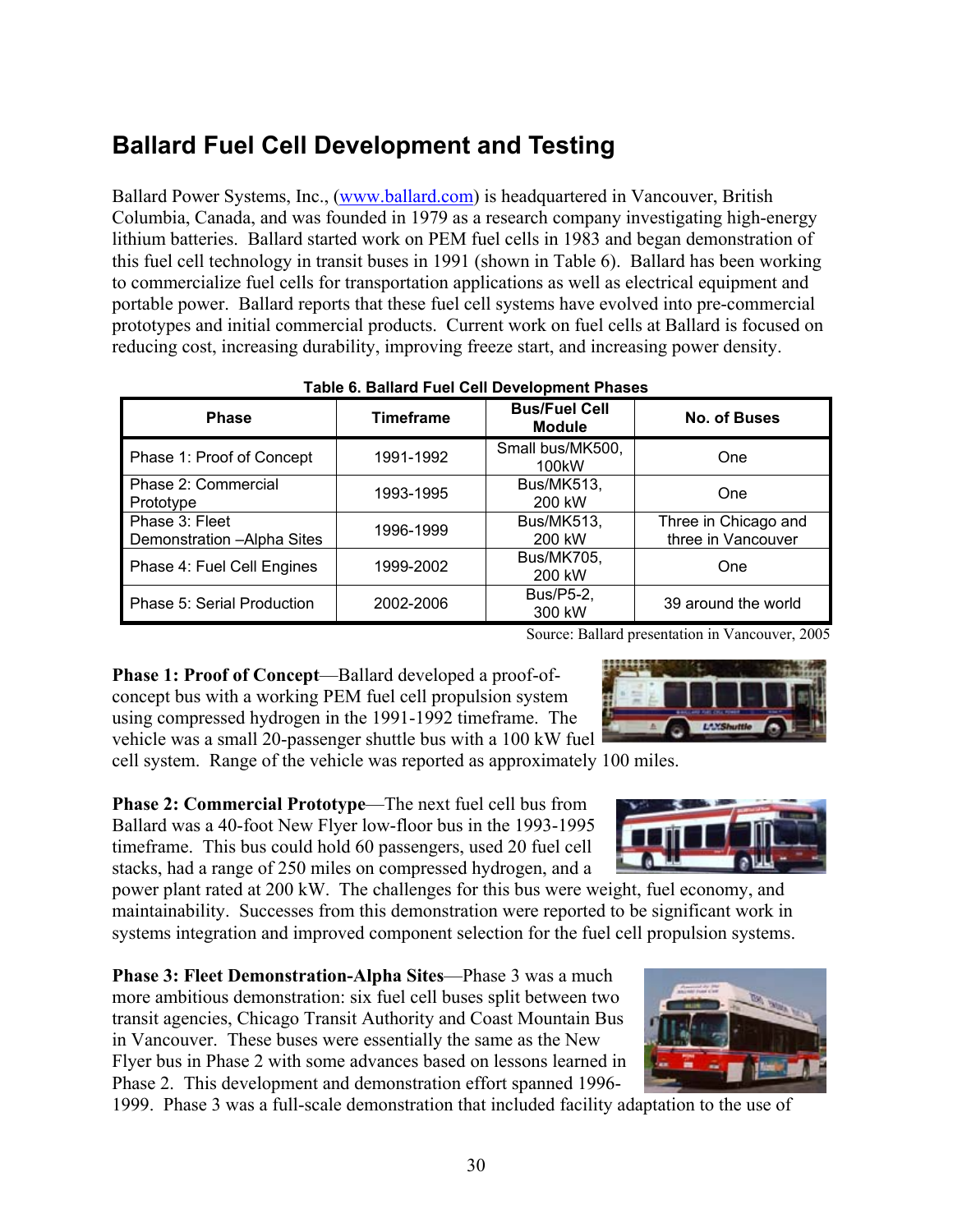hydrogen and the inclusion of transit agency personnel in operations and maintenance for the fuel cell buses. The following objectives for this phase were reported by Ballard.

- Learn about fuel cell technology in real, everyday operation and transfer that knowledge to subsequent engine and component development phases.
- Gain an understanding of vehicle performance, failures, and operating costs.
- Better understand the infrastructure required for the operation of this technology.
- Prepare the market for the entrance of fuel cell vehicles.
- Educate the public on the safety and reliability of fuel cell vehicles.
- Prepare and train potential transit customers to work with fuel cell vehicles.

Lessons learned in this phase included the need for additional work in durability of the propulsion systems and experience working within the two colder climate areas. Successes included learning about meeting the needs of working in two locations and creating training programs for transit personnel. Some revenue service was completed with these buses. A highlevel summary report for this demonstration can be found at www.cleanairnet.org/infopool/1411/articles-35634 cleaning up.pdf.

**Phase 4: Fuel Cell Engines**—Ballard focused on vehicle performance in Phase 4 with one New Flyer low-floor bus, called the zero emission bus (ZEbus). The fuel cell propulsion system was made smaller (higher power density) with eight fuel cell stacks instead of the 20 in the previous two phases. This bus could hold 60 passengers, had a

range of 250 miles on 48 kg of compressed hydrogen, and the power plant was rated at 200 kW. This bus was tested as a demonstration at SunLine Transit Agency in the 1999-2002 timeframe. SunLine operates in the desert in the Coachella Valley, near Palm Springs, California. This demonstration was an opportunity to test the fuel cell propulsion systems in high-temperature and low-humidity operations.

Challenges in this phase were reported as temperature, weight, and cooling, and successes were meeting the challenges and training collaboration with the Coachella Valley's College of the Desert. These training materials are available at

[www.eere.energy.gov/hydrogenandfuelcells/tech\\_validation/h2\\_manual.html](http://www.eere.energy.gov/hydrogenandfuelcells/tech_validation/h2_manual.html). Lessons learned from this phase were the need for cooling system improvement and fuel cell propulsion component improvements for inverter cooling and traction drive. A final summary report for this demonstration can be found at

[www.eere.energy.gov/hydrogenandfuelcells/tech\\_validation/pdfs/sunline\\_final\\_report1.pdf](http://www.eere.energy.gov/hydrogenandfuelcells/tech_validation/pdfs/sunline_final_report1.pdf)

**Phase 5: Serial Production**—Phase 5 has been the most ambitious to date. DaimlerChrysler and Ballard embarked on an 11-city fuel cell bus implementation and demonstration program, which included 33 Mercedes-Benz Citaro buses. The timeframe for this phase is 2002 present and is now planned to operate through 2006. Some significant results are expected to be reported in early 2006.



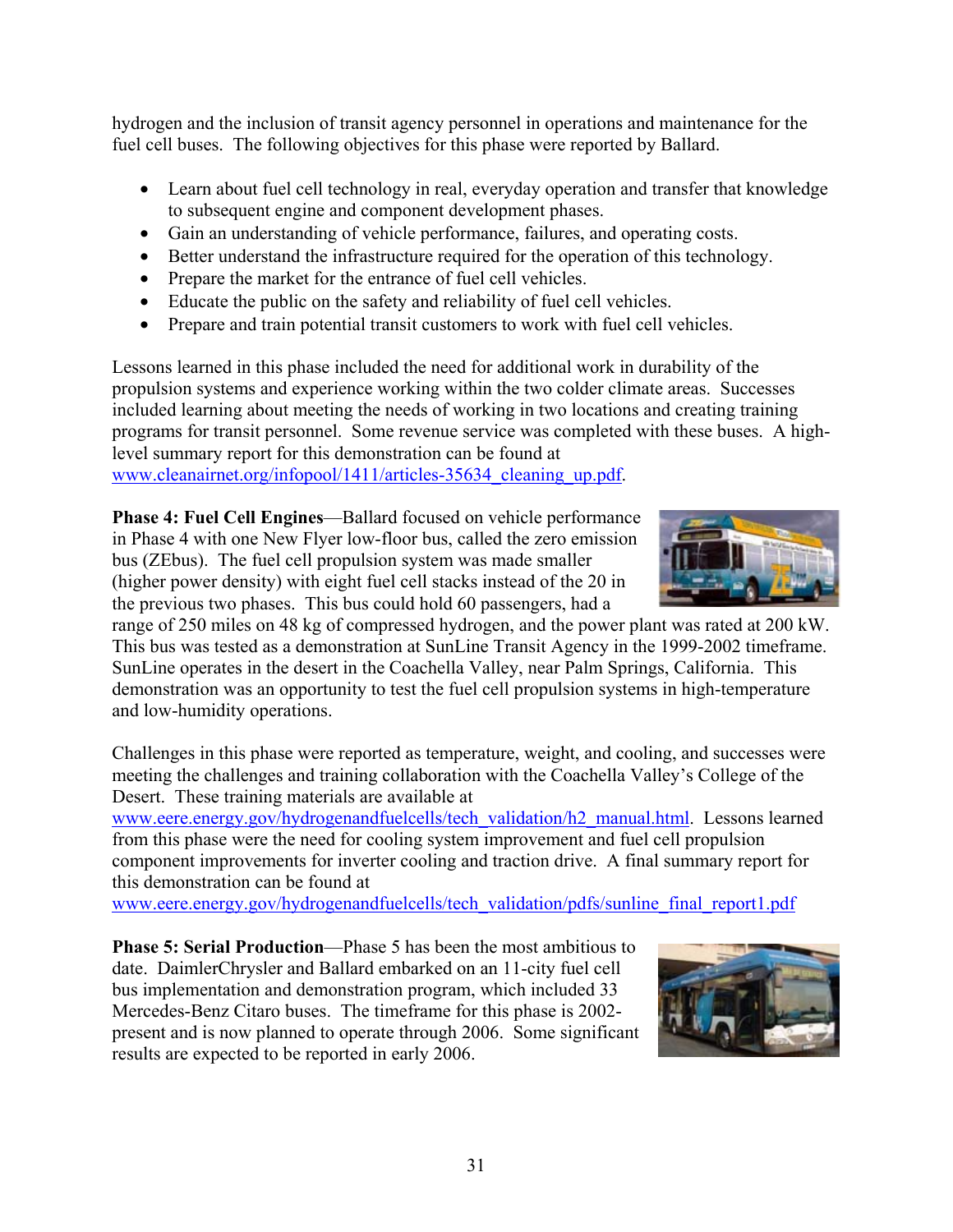Each of the following 11 cities have received and have been operating three fuel cell buses each:

- Clean Urban Transport for Europe (CUTE)
	- o Amsterdam, Netherlands
	- o Barcelona, Spain
	- o Hamburg, Germany
	- o London, England
	- o Luxembourg, Luxembourg
	- o Madrid, Spain
	- o Porto, Portugal
	- o Stockholm, Sweden
	- o Stuttgart, Germany
- Ecological City Transport System
	- o Reykjavik, Iceland
- Sustainable Transport Energy for Perth
	- o Perth, Australia

The original two-year demonstration for these 11 cities is essentially over now; however, an extension of one year of operation has been approved. So far, seven of the original 11 cities have agreed to participate in this additional year of operation. The general objectives for this extra year are to get more operating experience and possibly take the fuel cell propulsion system to failure. This additional operation is a part of a program called HyFLEET:CUTE. The fuel cell buses from two cities not participating in the additional operation are planned to be transferred to Hamburg for operation. Hamburg will have a total of nine buses in operation for this demonstration. Additional information on these demonstration sites is provided at [www.fuel-cell-bus-club.com.](http://www.fuel-cell-bus-club.com/)

On November 23, 2005, Ballard Power Systems announced that three more Citaro fuel cell buses from Mercedes-Benz were placed into service in Beijing, China. This project was co-funded by the United Nations Development Program/Global Environment Facility.

The VTA fuel cell buses also have a fuel cell propulsion system that is essentially the same as the other buses in the Phase 5 programs. However, the VTA buses use the Gillig low-floor bus model. The packaging and integration for VTA's three fuel cell buses is significantly different than the Mercedes-Benz Citaro buses used for the other Phase 5 sites.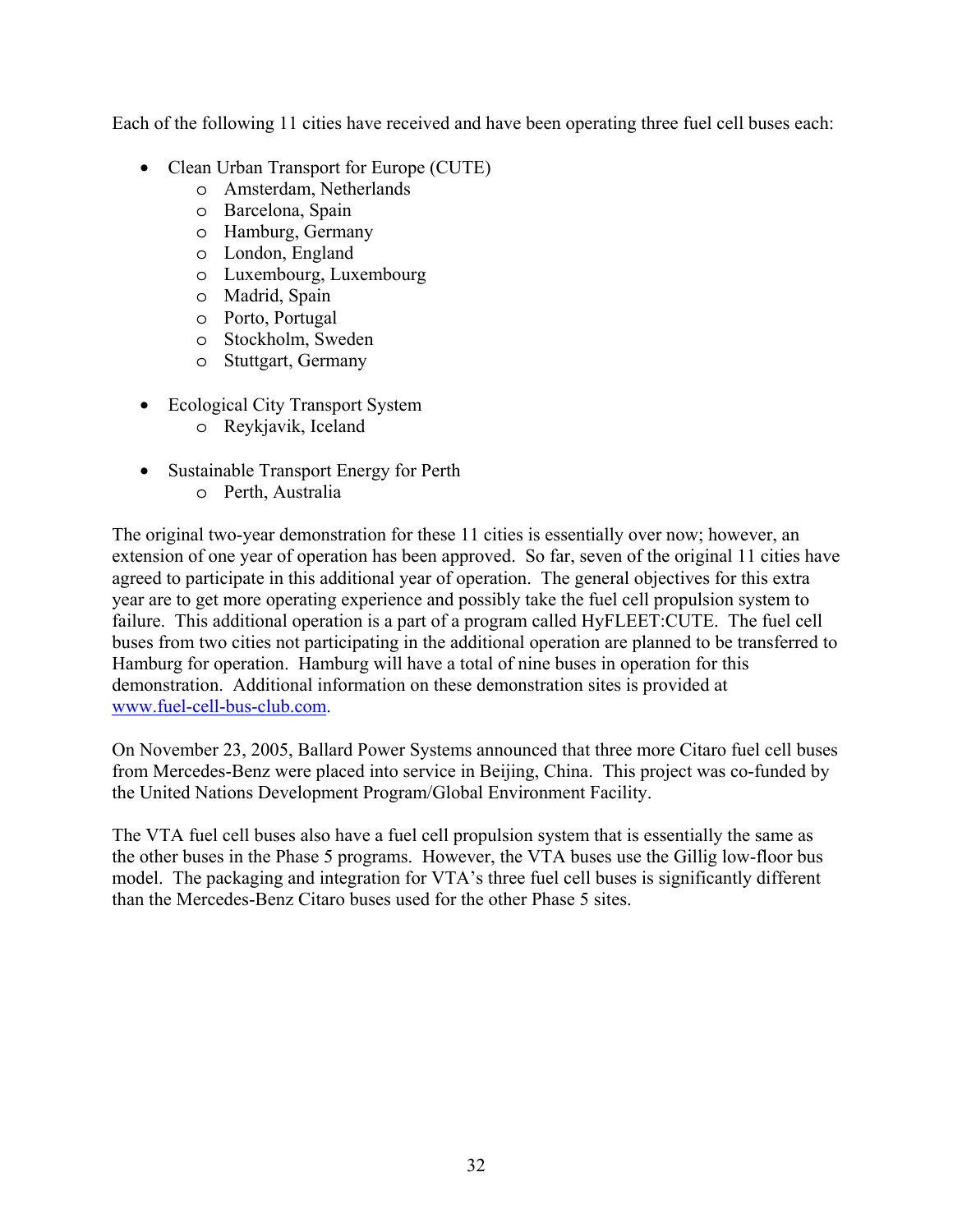# <span id="page-37-0"></span>**Evaluation Results**

In this evaluation, the starting point was chosen by VTA as February 28, 2005, the day that the agency's fuel cell buses first went into revenue service from the Cerone Operating Division. This report provides analysis and discussion focused on a data period including March 2005 through October 2005, an eight-month evaluation period. Some results and discussion presented in this report will include information and data results prior to March 2005. The data period used is provided in each case.

In this evaluation, the fuel cell buses at VTA are considered prototype technology, and the analysis and comparison discussions with standard diesel buses reflects this status. The intent of this analysis is to determine the status of this implementation and improvements that have been made over time at VTA. There is no intent to consider this implementation of fuel cell buses as commercial (or full revenue transit service). The evaluation is focused on documenting progress and opportunities for improvement of the vehicles, infrastructure, and procedures.

### **Route Descriptions**

VTA operates 54 fixed, 19 express, and 19 special/shuttle type bus routes. Cerone is one of three bus operating divisions at VTA and provides 140 buses for standard weekday service. The weekly average mileage and speed for buses operating from Cerone is shown in Table 7. All standard buses at Cerone are randomly dispatched on routes.

| <b>I AVIC 1. OUIIIIIIAI V OF TULAI VYGGNIY DUS USAYG ITUIII UGIUII</b> |           |            |      |  |  |  |
|------------------------------------------------------------------------|-----------|------------|------|--|--|--|
| Day of Week<br><b>Total Miles</b><br><b>Hours</b>                      |           | Avg. Speed |      |  |  |  |
| Weekday                                                                | 22,061.2  | 1,527.22   | 14.4 |  |  |  |
| Saturday                                                               | 11,294.2  | 776.13     | 14.6 |  |  |  |
| Sunday                                                                 | 9,600.6   | 666.55     | 14.4 |  |  |  |
| <b>Weekly Total</b>                                                    | 131,200.8 | 9,078.78   | 14.5 |  |  |  |

**Table 7. Summary of Total Weekly Bus Usage from Cerone** 

For demonstrating this advanced technology, the fleet chose to use the three fuel cell buses as "extra" service on existing routes, meaning they are placed on routes between two regularly scheduled buses. This is meant to prevent a situation where passengers are stranded for a long period in the event of a failure of the fuel cell bus. The fuel cell buses are operated during peak weekday hours with two buses in service and one as a spare. This allows for service interruptions if a bus needs maintenance or is scheduled for a public event. VTA limits the use of the buses to times when a trained ZEB mechanic is available.

The scheduling department created two blocks of work for the fuel cell buses, which have changed over time to accommodate having the fuel cell buses operate on several VTA routes and experience different operating types. VTA's strategy for testing the overall bus performance was to select shorter routes close to the Cerone base to start and gradually introduce the buses to longer routes that cover more ground. A summary of these blocks and assignments are shown in Table 8. The fuel cell buses have generally been used at an average speed slightly less than the fleet average for the diesel buses at Cerone.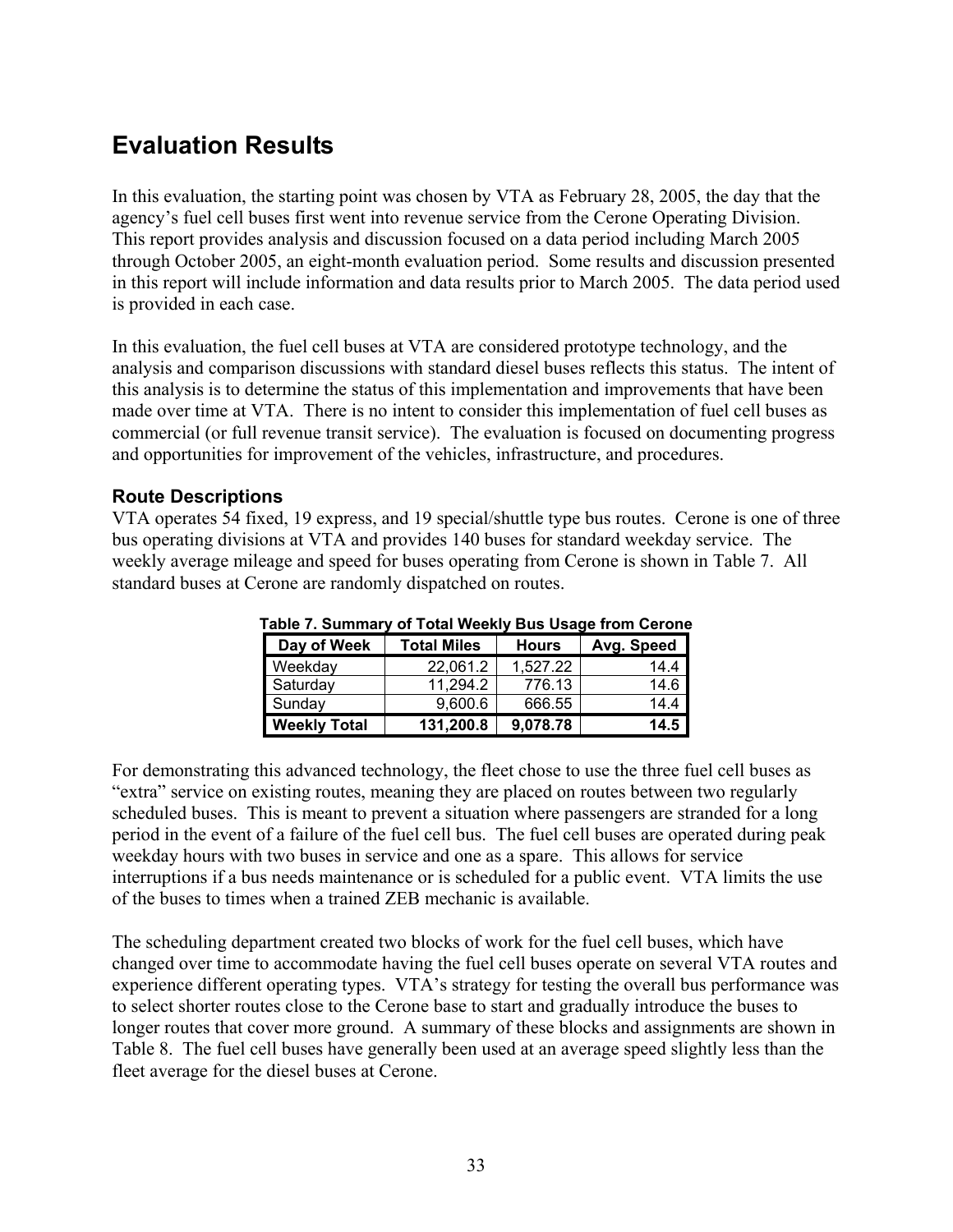<span id="page-38-0"></span>

| <b>Block</b> | <b>Routes</b> | <b>Effective</b><br><b>Date</b> | <b>Pull Out</b><br>Time | Pull In<br>Time | Total<br>Time | <b>Total</b><br><b>Miles</b> | Average<br><b>Speed</b> |
|--------------|---------------|---------------------------------|-------------------------|-----------------|---------------|------------------------------|-------------------------|
| 9781         | 45            | 2/28/2005                       | 8:03 a.m.               | 2:00 p.m.       | 5:57          | 52.0                         | 8.7                     |
|              | 33            | 5/2/2005                        | 8:00 a.m.               | 2:30 p.m.       | 6:30          | 86.5                         | 13.3                    |
|              | 47            | 7/5/2005                        | 8:00 a.m.               | 2:14 p.m.       | 6:14          | 71.5                         | 11.5                    |
|              | 102/22/71     | 9/6/2005                        | $6:42$ a.m.             | $2:27$ p.m.     | 7:45          | 114.7                        | 14.8                    |
| 9782         | 47            | 2/28/2005                       | 8:22 a.m.               | 2:00 p.m.       | 5:38          | 71.5                         | 12.6                    |
|              | 46            | 5/2/2005                        | 8:00 a.m.               | 2:23 p.m.       | 6:23          | 84.0                         | 13.2                    |
|              | 32            | 5/31/2005                       | 8:00 a.m.               | 2:21 p.m.       | 6:21          | 85.5                         | 13.5                    |
|              | 53            | 7/5/2005                        | 8:00 a.m.               | 2:22 p.m.       | 6:22          | 61.0                         | 9.6                     |
|              | 62            | 9/6/2005                        | $6:42$ a.m.             | 2:23 p.m.       | 7:41          | 88.0                         | 11.5                    |

**Table 8. Route Block Assignments for the Fuel Cell Buses** 

### **Bus Use and Availability**

Bus use is intended as an indicator of reliability and availability for bus service. The lack of bus usage may be an indication of downtime for maintenance or purposeful reduction of planned work for the buses. This section provides a summary of bus usage and availability for the two study groups of buses.

Figure 11 shows mileage and fuel cell module operating hour accumulation from the start of hydrogen fueling in November 2004 through October 2005. As would be expected, usage began to accumulate faster after the buses went into revenue service at the end of February 2005. Use of the fuel cell buses was limited by using the buses only on weekdays, planned work for the buses as extra service, maintenance issues, and availability of drivers and mechanics for the fuel cell bus operation.

Table 9 summarizes average monthly mileage accumulation by bus and study group for the evaluation period. The three fuel cell buses accumulated 16,708 miles in the eight-month evaluation period and 1,376 hours on the fuel cell modules. Average monthly mileage per fuel cell bus was 726 miles.

The diesel study buses were operated in normal VTA service from Cerone, including weekend operation. The average monthly mileage per bus from the evaluation period was 4,284 miles. In calendar year 2004, these five buses had an average monthly mileage per bus of 4,027 miles; however, bus 2230 was out of service for significant maintenance. With bus 2230 removed from this average, the diesel buses had an average monthly mileage per bus of 4,273 miles, which is essentially the same as that experienced during the evaluation period.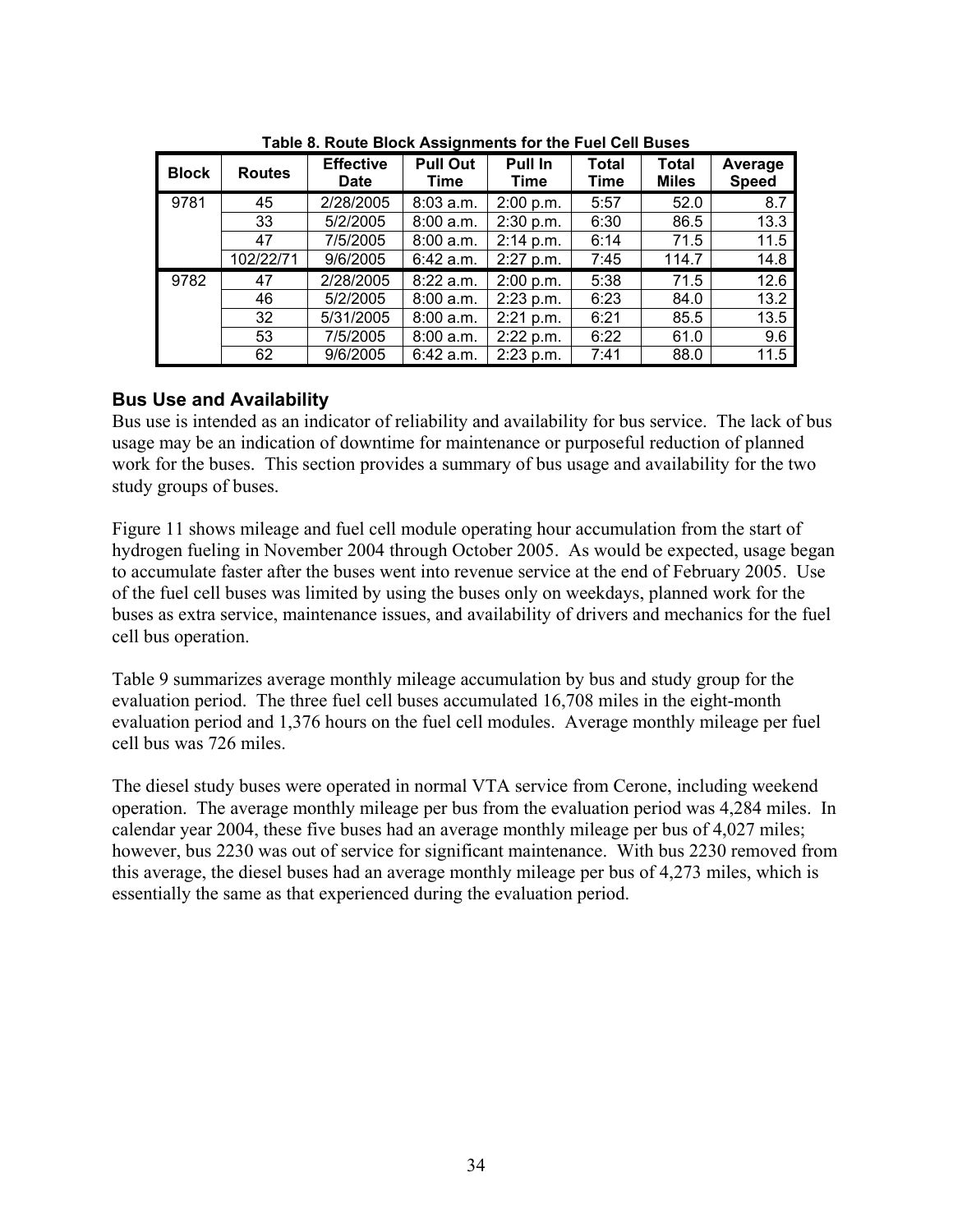

**Figure 11. Cumulative Mileage and Fuel Cell Hours for Three Fuel Cell Buses** 

| <b>Bus</b>       | <b>Starting</b><br>Hubodometer | <b>Ending</b><br><b>Hubodometer</b> | Total<br><b>Mileage</b> | <b>Months</b> | <b>Monthly</b><br>Average<br><b>Mileage</b> | <b>Fuel Cell</b><br><b>Module</b><br><b>Hours</b> |
|------------------|--------------------------------|-------------------------------------|-------------------------|---------------|---------------------------------------------|---------------------------------------------------|
| 4001             | 7,930                          | 14,428                              | 6,498                   | 8             | 812                                         | 561                                               |
| 4002             | 959                            | 5,781                               | 4,822                   |               | 689                                         | 402                                               |
| 4003             | 954                            | 6,342                               | 5,388                   | 8             | 674                                         | 413                                               |
| <b>Fuel Cell</b> |                                |                                     | 16,708                  | 23            | 726                                         | 1,376                                             |
| 2229             | 134,738                        | 161,852                             | 30,408                  | 8             | 3,801                                       | N/A                                               |
| 2230             | 115,857                        | 152,772                             | 36,915                  | 8             | 4,614                                       | N/A                                               |
| 2231             | 130,452                        | 164,663                             | 36,434                  | 8             | 4,554                                       | N/A                                               |
| 2232             | 122,086                        | 156,950                             | 34,864                  | 8             | 4,358                                       | N/A                                               |
| 2233             | 134,142                        | 166,880                             | 32,738                  | 8             | 4,092                                       | N/A                                               |
| <b>Diesel</b>    |                                |                                     | 171,359                 | 40            | 4,284                                       | N/A                                               |

**Table 9. Average Monthly Mileage (Evaluation Period)** 

Availability of a diesel bus was measured by the number of days it might be scheduled for service and the number of days it was not available for service due to any maintenance issues. During the evaluation period, the diesel buses had an availability rate of 84%. VTA's goal is 80% for diesel buses.

During the evaluation period, the fuel cell buses had an availability rate of 52% for each weekday, with a goal of 67% of the time. (For this preliminary report, no differentiation was made between standard bus maintenance issues and those attributed specifically to the fuel cell and system.) VTA's schedule was designed for two of the three fuel cell buses to be in service on weekdays, except holidays. This would generally indicate that the fuel cell buses met the goal 78% of the time.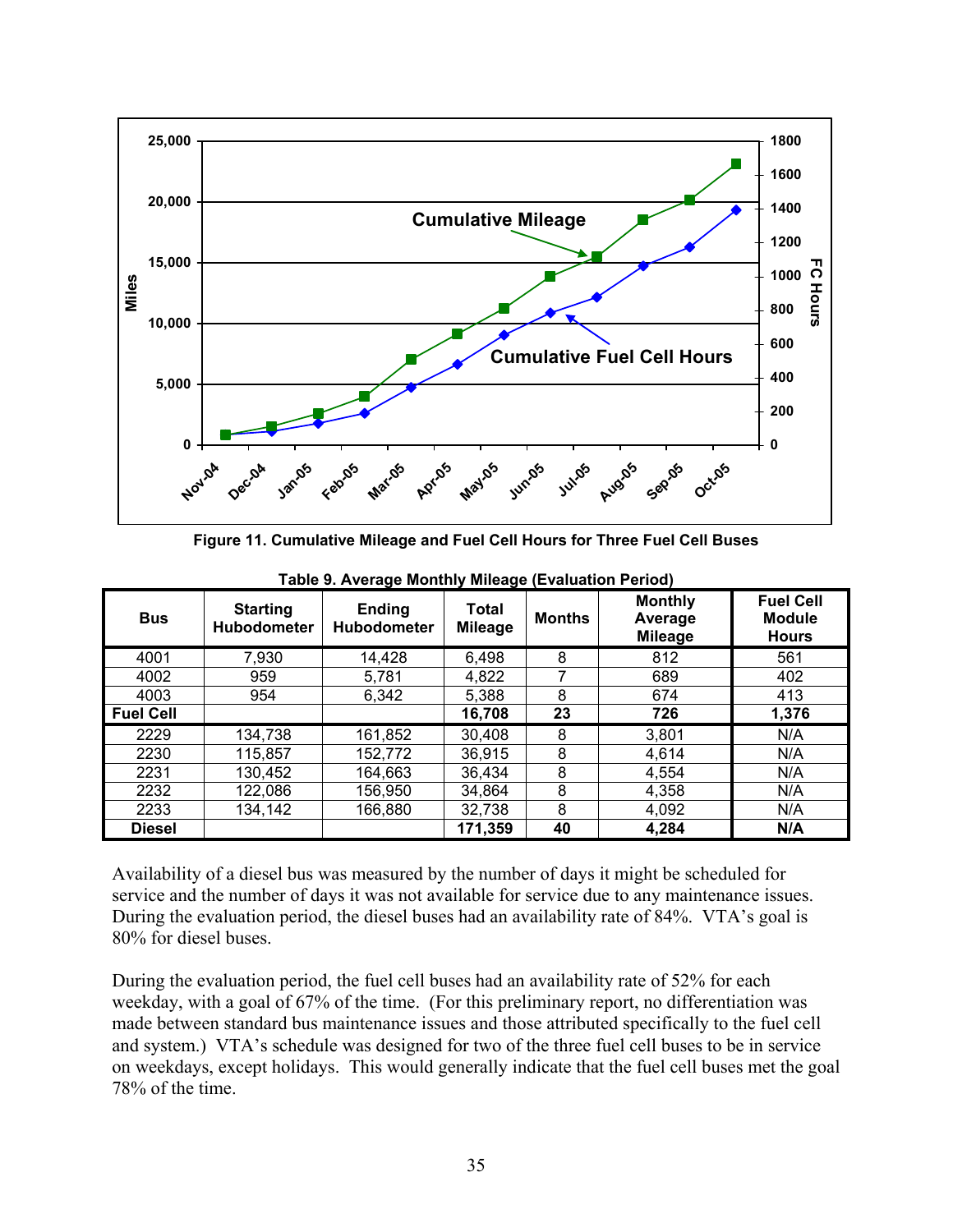### <span id="page-40-0"></span>**Fuel Economy and Cost**

As previously mentioned, hydrogen fuel was trucked as a liquid from near Sacramento, California, to San Jose and added to the fuel station at Cerone. For trucking commerce, the liquid hydrogen was tracked as mass (kg) of fuel delivered to the hydrogen dispensing station. Fueling records for the fuel cell buses were tracked as mass (kg) of hydrogen dispensed for each fuel fill. To compare the hydrogen fuel dispensed and fuel economy to diesel, the hydrogen dispensed was also calculated into diesel energy equivalent gallons. The general energy conversions used in this report is shown in the Appendix.

Table 10 shows hydrogen and diesel fuel consumption and fuel economy for the two study groups during the evaluation period. The fuel cell buses averaged 3.05 miles per kg of hydrogen, which translates into 3.45 miles per diesel equivalent gallons (mpg). This fuel economy includes all hydrogen fuel added to the buses even if there was some venting for maintenance or testing during the evaluation period. The diesel study group had a fuel economy of 3.95 mpg. With diesel as the baseline, the fuel cell buses had a fuel economy that was 13% lower on an energy equivalent basis. Figure 12 shows average monthly energy equivalent fuel economies throughout the evaluation period for the fuel cell and diesel buses.

| ww. www.mux.com/horality/intervalshipsing.com/ |                               |                  |                        |                                                    |                                   |  |
|------------------------------------------------|-------------------------------|------------------|------------------------|----------------------------------------------------|-----------------------------------|--|
| <b>Bus</b>                                     | <b>Mileage</b><br>(Fuel Base) | Hydrogen<br>(kg) | <b>Miles per</b><br>kg | <b>Diesel Equivalent</b><br><b>Amount (Gallon)</b> | <b>Miles per</b><br><b>Gallon</b> |  |
| 4001                                           | 6,498                         | 2,188.8          | 2.97                   | 1,937.0                                            | 3.35                              |  |
| 4002                                           | 4,822                         | 1,584.4          | 3.04                   | 1,402.1                                            | 3.44                              |  |
| 4003                                           | 5,388                         | 1,696.1          | 3.18                   | 1,501.0                                            | 3.59                              |  |
| <b>Fuel Cell</b>                               | 16,708                        | 5,469.3          | 3.05                   | 4,840.1                                            | 3.45                              |  |
| 2229                                           | 25,996                        |                  |                        | 6,412.4                                            | 4.05                              |  |
| 2230                                           | 36,915                        |                  |                        | 9,741.4                                            | 3.79                              |  |
| 2231                                           | 33,106                        |                  |                        | 8,507.1                                            | 3.89                              |  |
| 2232                                           | 34,864                        |                  |                        | 8,940.0                                            | 3.90                              |  |
| 2233                                           | 32,738                        |                  |                        | 7,873.2                                            | 4.16                              |  |
| <b>Diesel</b>                                  | 163,619                       |                  |                        | 41,474.1                                           | 3.95                              |  |

**Table 10. Fuel Use and Economy (Evaluation Period)** 

As reported earlier, the average cost of hydrogen during the evaluation period was \$8.56 per kg of hydrogen and the average cost of diesel fuel during the evaluation period was \$2.02 per gallon. These average fuel costs translate into a fuel cost per mile of \$2.80 for the fuel cell buses and \$0.51 per mile for the diesel buses. If hydrogen fuel losses at the station were taken into account, the fuel cost per mile for the fuel cell buses would be essentially double.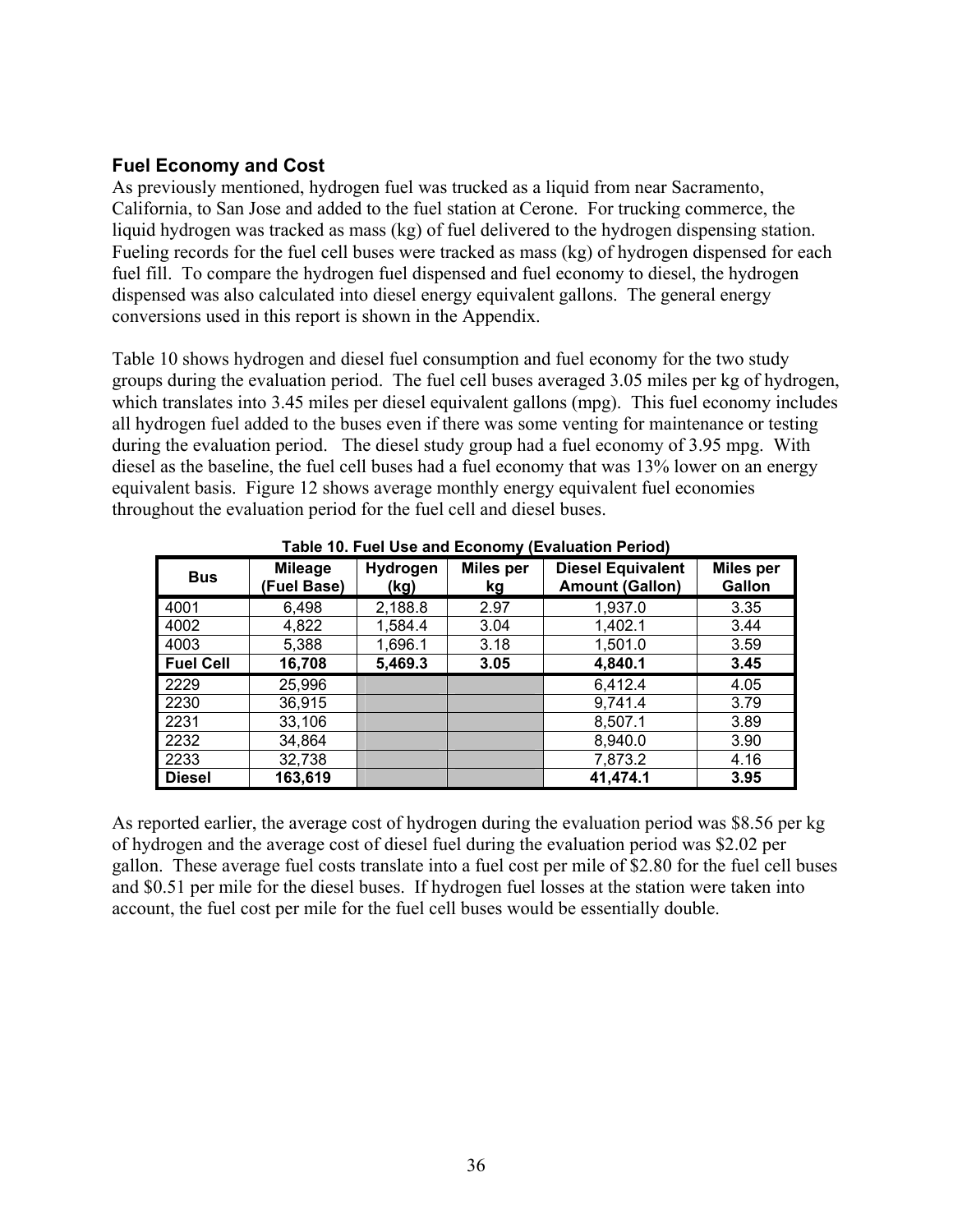<span id="page-41-0"></span>

**Figure 12. Average Fuel Economy (mpg) by Month** 

### **Maintenance Analysis**

The maintenance cost analysis in this section is for only the evaluation period (March 2005 through October 2005) for the two study groups of buses. Warranty costs are shown but not included in the cost-per-mile calculations. All work orders for the study buses were collected and analyzed for this evaluation. The labor rate for maintenance was kept at a constant \$50 per hour, and this is not reflective of an average rate at VTA. This section first covers total maintenance costs, then maintenance costs broken down by bus system.

**Total Maintenance Costs—**Total maintenance costs include the price of parts and hourly labor rates of \$50 per hour; they do not include warranty costs. Cost per mile is calculated as follows:

Cost per mile =  $((\text{labor hours} * 50) + \text{parts cost}) / \text{mileage}$ 

Table 11 shows total maintenance costs for the fuel cell and diesel buses. Warranty costs are shown in the table but not included in the cost-per-mile calculation shown. For the fuel cell buses, bus 4001 has the lowest cost per mile and the other two have similar costs per mile. This most likely occurred because of the testing and shakedown of bus 4001 done at Ballard before the bus was delivered to VTA. The other two buses have had ongoing work to sort out integration issues. The warranty cost by bus also supports this hypothesis.

Bus 4002 had some significant repairs on the fuel cell modules and fuel system in September 2005 and October 2005. This bus had lower mileage than the other two because of these ongoing troubleshooting activities. The overall average maintenance cost per mile for the fuel cell buses was \$4.26.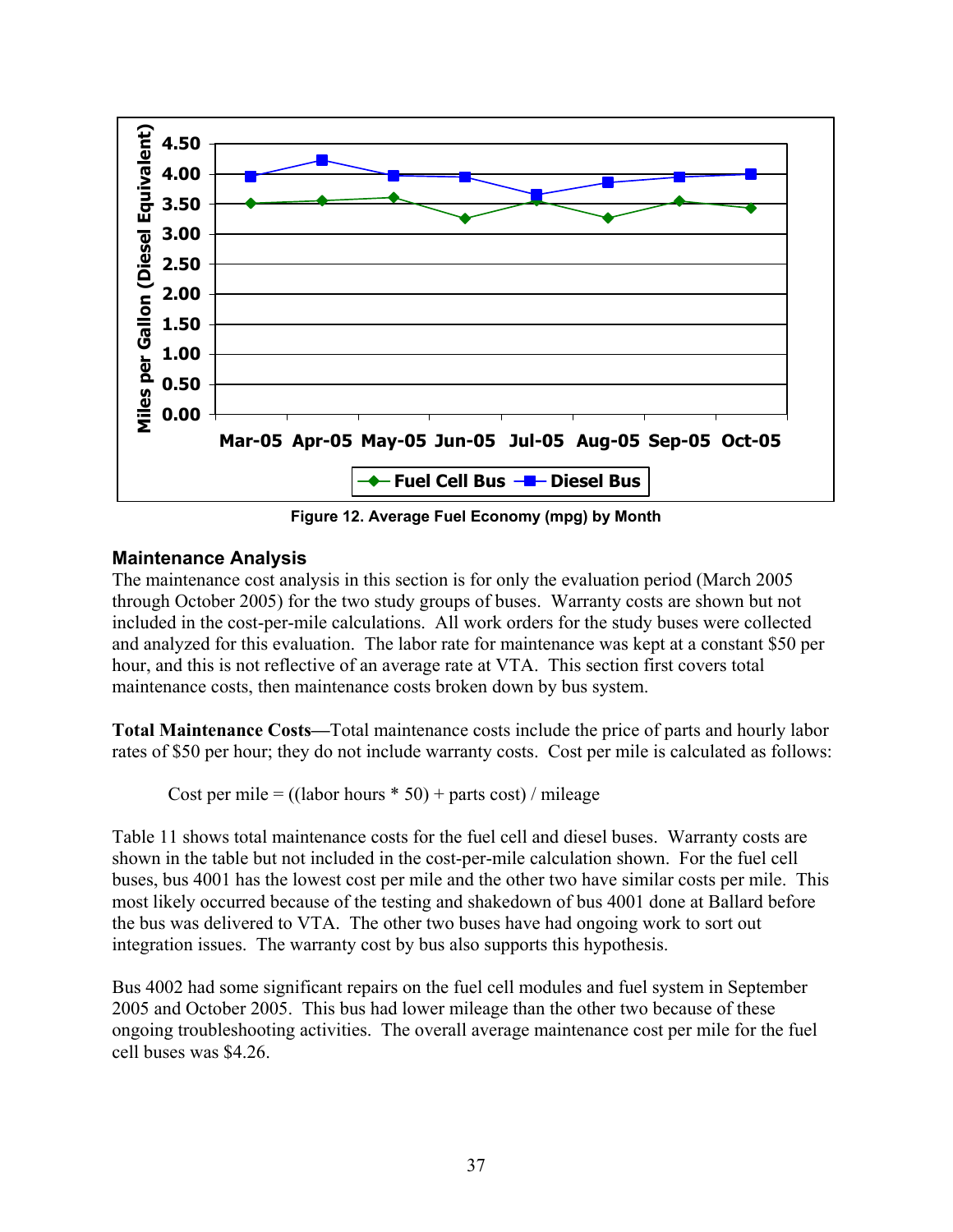| <b>Bus</b>             | <b>Mileage</b> | <b>Warranty</b><br>Parts (\$) | Parts (\$) | Labor<br><b>Hours</b> | Cost per<br>Mile $(\$)$ |
|------------------------|----------------|-------------------------------|------------|-----------------------|-------------------------|
| 4001                   | 6,498          | 5,350.25                      | 520.52     | 347.8                 | 2.76                    |
| 4002                   | 4,822          | 31,395.50                     | 1,528.56   | 496.4                 | 5.46                    |
| 4003                   | 5,388          | 32,022.64                     | 349.91     | 531.4                 | 5.00                    |
| <b>Total Fuel Cell</b> | 16,708         | 68,768.39                     | 2,398.99   | 1,375.6               | 4.26                    |
| Avg. per Bus           | 5,569          | 22,922.80                     | 799.66     | 458.5                 |                         |
| 2229                   | 30,408         | 1,238.75                      | 7,839.45   | 383.0                 | 0.89                    |
| 2230                   | 36,915         | 468.81                        | 5,697.16   | 271.1                 | 0.52                    |
| 2231                   | 36,434         | 1,981.25                      | 5,075.11   | 234.7                 | 0.46                    |
| 2232                   | 34,864         | 2,871.45                      | 5,246.33   | 276.3                 | 0.55                    |
| 2233                   | 32,738         | 440.20                        | 6,446.44   | 247.5                 | 0.58                    |
| <b>Total Diesel</b>    | 171,359        | 7,000.46                      | 30,304.49  | 1,412.6               | 0.59                    |
| Avg. per Bus           | 34,272         | 1,400.09                      | 6,060.90   | 282.5                 |                         |

**Table 11. Total Maintenance Costs (Evaluation Period)** 

Warranty costs listed are those that were available for the data collection and evaluation. A significant portion of the cost for parts covered under warranty is not yet accounted for. A priority for the final results report for this evaluation is to attempt to collect more of the warranty costs for the fuel cell buses. Some of the warranty costs that were not collected at this point include the preventive maintenance filter parts, which were listed as no-cost to VTA. Warranty parts costs for the fuel cell propulsion systems were expected to be expensive (compared to mature diesel technology) because of the developmental nature of the technology and relatively low volume production of these systems.

The diesel buses had similar maintenance costs per mile for four of the five buses and the overall average maintenance cost per mile for the diesel group was \$0.59. Bus 2229 had a significantly higher maintenance cost, which was caused by major repairs for the transmission, air compressor, and exhaust systems.

The total maintenance costs, without warranty costs, are much lower for the diesel buses. This reflects the stage of development for the fuel cell buses and the fact that they are in the prototype development stage for transit bus service.

**Maintenance Cost Broken Down by System—**Table 12 shows maintenance costs by vehicle system and bus study group. The vehicle systems shown in the table include the following.

- **Cab, Body, and Accessories**: Includes body repairs following accidents, glass, and paint; cab and sheet metal repairs on seats and doors; and accessory repairs such as hubodometers and radios
- **Propulsion-Related Systems**: Repairs for exhaust; fuel; engine; electric motors, fuel cell modules, and propulsion control; non-lighting electrical (charging, cranking, ignition); air intake; cooling; and transmission
- **Preventive Maintenance Inspections (PMI)**: Labor for inspections during preventive maintenance
- **Brakes**
- **Frame, Steering, and Suspension**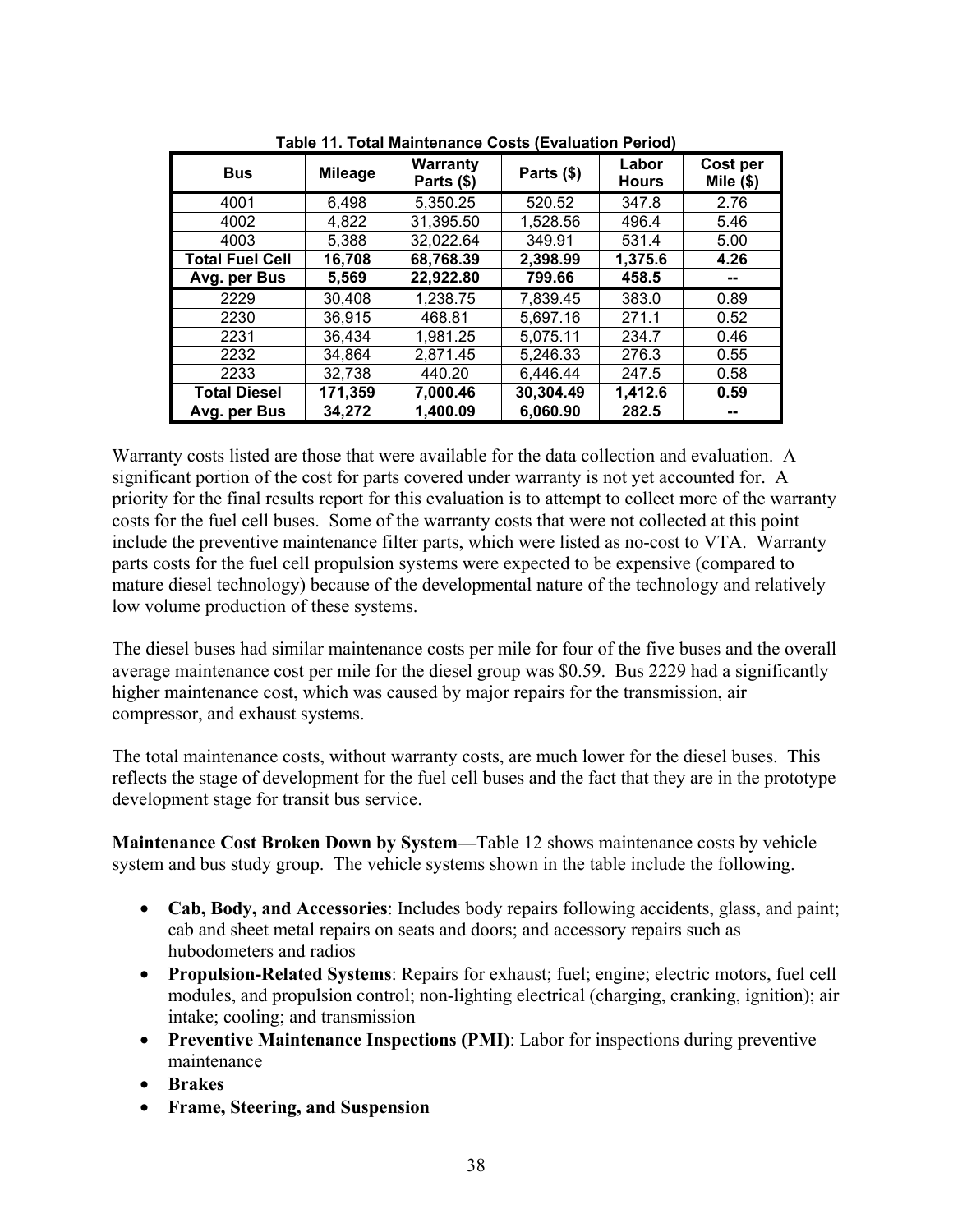- **Heating, Ventilation, and Air Conditioning (HVAC)**
- **Lighting**
- **Air System, General**
- **Axles, Wheels, and Drive Shaft**
- **Tires**

The highest percent maintenance cost systems for the fuel cell buses were propulsion-related, PMI, and cab, body and accessories. The diesel buses had those three system maintenance groups as the highest cost and also frame, steering, and suspension. The additional category of frame, steering, and suspension reflects the higher use of the diesel buses compared to the fuel cell buses.

|                                          | <b>Fuel Cell</b>       |                                | <b>Diesel</b>          |                                |  |
|------------------------------------------|------------------------|--------------------------------|------------------------|--------------------------------|--|
| <b>System</b>                            | Cost per<br>Mile $(*)$ | <b>Percent of</b><br>Total (%) | Cost per<br>Mile $($)$ | <b>Percent of</b><br>Total (%) |  |
| Cab, Body, and<br>Accessories            | 0.39                   | 9                              | 0.12                   | 21                             |  |
| Propulsion-Related                       | 3.06                   | 72                             | 0.21                   | 36                             |  |
| PMI                                      | 0.65                   | 15                             | 0.09                   | 15                             |  |
| <b>Brakes</b>                            | 0.07                   | 2                              | 0.02                   | 3                              |  |
| Frame, Steering,<br>and Suspension       | 0.00                   | 0                              | 0.08                   | 14                             |  |
| <b>HVAC</b>                              | 0.05                   | 1                              | 0.02                   | 3                              |  |
| Lighting                                 | 0.01                   | 0                              | 0.02                   | 3                              |  |
| Air, General                             | 0.00                   | 0                              | 0.03                   | 5                              |  |
| Axles, Wheels, and<br><b>Drive Shaft</b> | 0.01                   | ∩                              | 0.00                   | 0                              |  |
| Tires                                    | 0.02                   | 1                              | 0.00                   | 0                              |  |
| Total                                    | 4.26                   | 100                            | 0.59                   | 100                            |  |

**Table 12 Breakdown of Vehicle System Maintenance Cost per Mile (Evaluation Period)** 

Preventive maintenance for the fuel cell and diesel buses was the same percent portion of total maintenance cost. The diesel buses have a preventive maintenance schedule of 6,000 miles. The fuel cell buses have preventive maintenance inspections scheduled for 160 hours and 320 hours based on fuel cell module operation and every 3,700 miles based on bus operation. These preventive maintenance schedules for the fuel cell buses do not necessarily overlap, and at times, the fuel cell buses may be in for preventive maintenance for one schedule one week and another the following week. Ballard has been working to harmonize these schedules.

**Propulsion-Related Maintenance Costs—**The propulsion-related vehicle systems include the exhaust, fuel, engine, electric propulsion, air intake, cooling, non-lighting electrical, and transmission systems. Table 13 shows a breakdown of the propulsion-related system repairs for the two study groups during the evaluation period. The fuel cell buses had significantly higher maintenance costs for all of the systems shown in the table except for exhaust and transmission systems.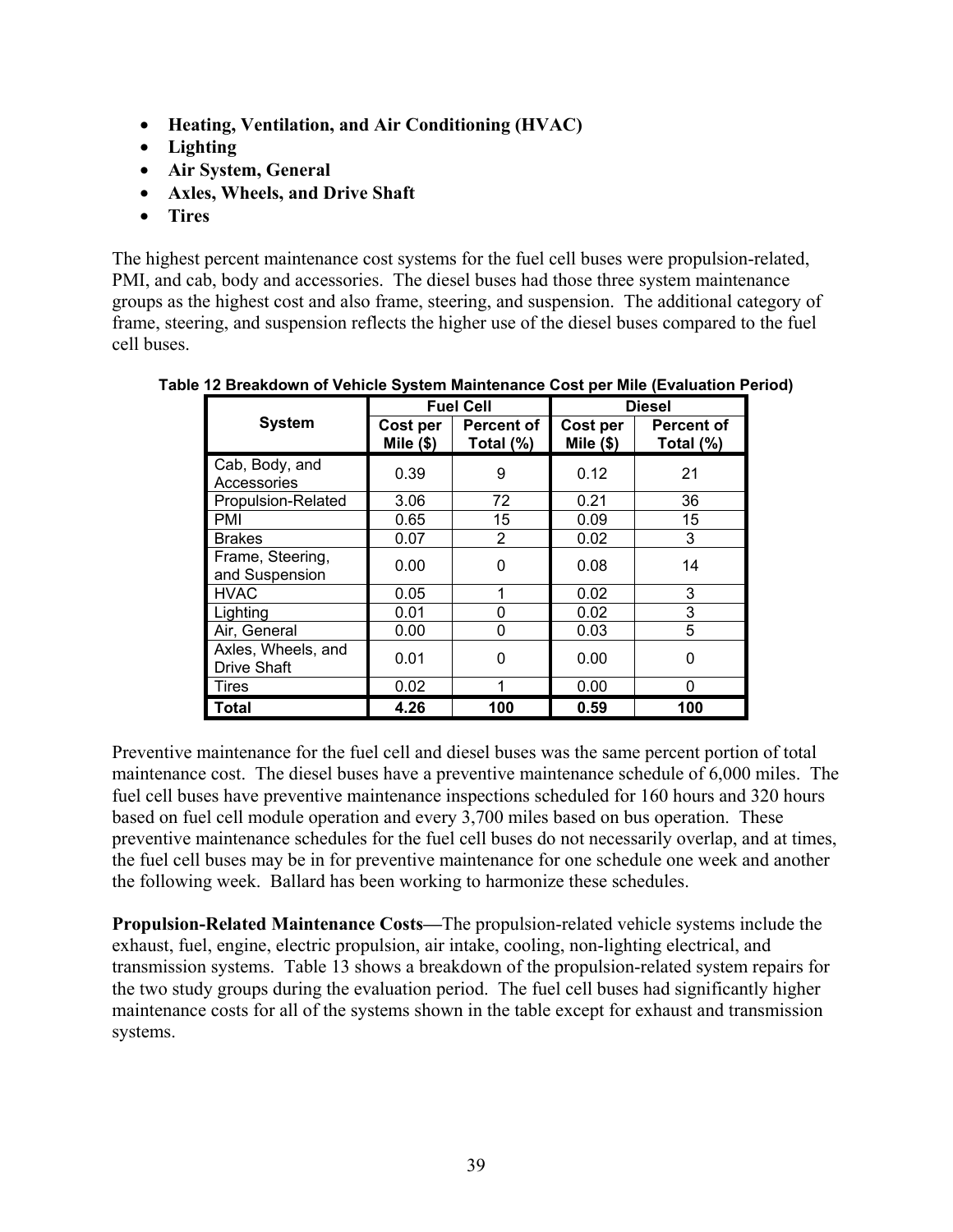| <b>Maintenance System Costs</b>                             | <b>Fuel Cell</b> | <b>Diesel</b>         |
|-------------------------------------------------------------|------------------|-----------------------|
| Mileage                                                     | 16,708           | 171,359               |
| <b>Total Propulsion-related Systems (Roll-Up)</b>           |                  |                       |
| Parts cost (\$)                                             | 2,381.59         | 11,737.99             |
| Labor hours                                                 | 973.6            | 491.6                 |
| Total cost (\$)                                             | 51,061.59        | 36,315.49             |
| Total cost (\$) per mile                                    | 3.06             | 0.21                  |
| <b>Exhaust System Repairs</b>                               |                  |                       |
| Parts cost (\$)                                             | 0.00             | 86.97                 |
| Labor hours                                                 | 0.0              | 100.4                 |
| Total cost (\$)                                             | 0.00             | $\overline{5,106.97}$ |
| Total cost (\$) per mile                                    | 0.00             | 0.03                  |
| <b>Fuel System Repairs</b>                                  |                  |                       |
| Parts cost (\$)                                             | 1,042.00         | 3,226.63              |
| Labor hours                                                 | 184.9            | 33.1                  |
| Total cost (\$)                                             | 10,287.00        | 4,879.13              |
| Total cost (\$) per mile                                    | 0.62             | 0.03                  |
| <b>Engine System Repairs</b>                                |                  |                       |
| Parts cost (\$)                                             | 299.93           | 3,924.18              |
| Labor hours                                                 | 351.0            | 158.7                 |
| Total cost (\$)                                             | 17,849.93        | 11,859.18             |
| Total cost (\$) per mile                                    | 1.07             | 0.07                  |
| <b>Electric Motor and Fuel Cell Module Repairs</b>          |                  |                       |
| Parts cost (\$)                                             | 0.00             | 0.00                  |
| Labor hours                                                 | 106.4            | 0.0                   |
| Total cost (\$)                                             | 5,320.00         | 0.00                  |
| Total cost (\$) per mile                                    | 0.32             | 0.000                 |
| Non-Lighting Electrical System Repairs (General Electrical, |                  |                       |
| <b>Charging, Cranking, Ignition)</b>                        |                  |                       |
| Parts Cost (\$)                                             | 0.00             | 463.33                |
| Labor Hours                                                 | 70.9             | 25.5                  |
| Total Cost (\$)                                             | 3,545.00         | 1,738.33              |
| Total cost (\$) per mile                                    | 0.21             | 0.01                  |
| <b>Air Intake System Repairs</b>                            |                  |                       |
| Parts cost (\$)                                             | 509.50           | 312.79                |
| Labor hours                                                 | 109.8            | 0.5                   |
| Total cost (\$)                                             | 5,999.50         | 337.79                |
| Total cost (\$) per mile                                    | 0.36             | 0.00                  |
| <b>Cooling System Repairs</b>                               |                  |                       |
| Parts cost (\$)                                             | 530.16           | 1,895.65              |
| Labor hours                                                 | 141.1            | 84.4                  |
| Total cost (\$)                                             | 7,585.16         | 6,113.15              |
| Total cost (\$) per mile                                    | 0.45             | 0.04                  |
| <b>Transmission Repairs</b>                                 |                  |                       |
| Parts cost (\$)                                             | 0.00             | 1,828.44              |
| Labor hours                                                 | 9.5              | 89.1                  |
| Total cost (\$)                                             | 475.00           | 6,280.94              |
| Total cost (\$) per mile                                    | 0.023            | 0.04                  |

**Table 13. Propulsion-Related Maintenance Cost by System (Evaluation Period)**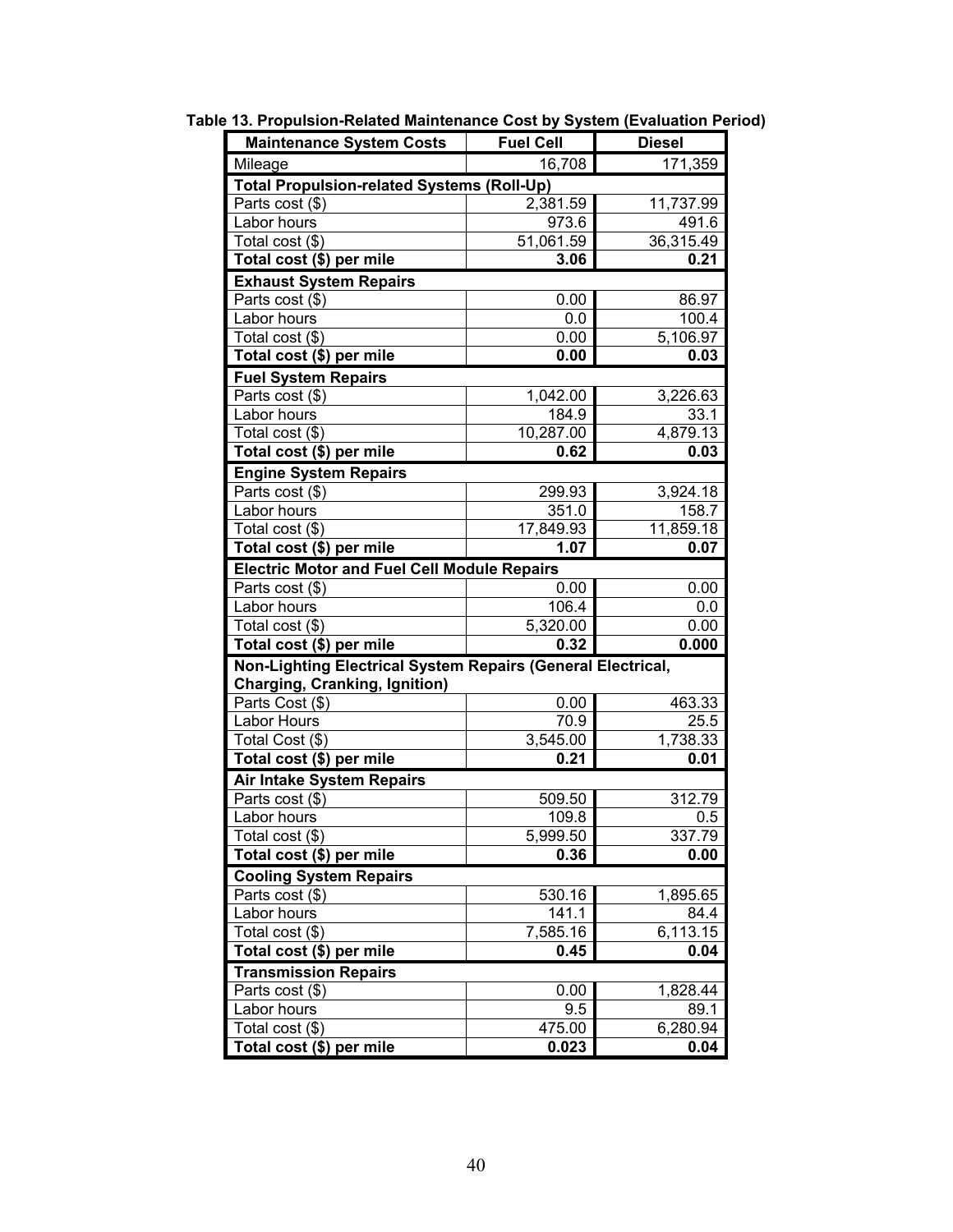### <span id="page-45-0"></span>**Roadcall Analysis**

 $\overline{a}$ 

A roadcall  $(RC)$  or revenue vehicle system failure (as named for the National Transit Database<sup>[3](#page-45-1)</sup>) is defined as a failure of an in-service bus that causes the bus to be replaced on route or causes a significant delay in schedule. If the problem with the bus can be repaired during a layover and the schedule is kept, this is not considered a RC. The analysis provided here only includes RCs that were caused by "chargeable" failures. Chargeable RCs includes systems that can physically disable the bus from operating on route, such as interlocks (doors), engine, etc. They do not include RCs for things such as radios or destination signs.

Table 14 shows the RCs and miles between roadcalls (MBRC) for each study bus and breaks them down by all RCs and propulsion-related-only RCs. The diesel buses have much better MBRC rates for both categories. This is indicative of the low usage and prototype status of the fuel cell buses.

| <b>Bus</b>       | <b>Mileage</b> | All<br><b>Roadcalls</b> | <b>All MBRC</b> | <b>Propulsion</b><br><b>Roadcalls</b> | <b>Propulsion</b><br><b>MBRC</b> |
|------------------|----------------|-------------------------|-----------------|---------------------------------------|----------------------------------|
| 4001             | 6,498          | 6                       | 1,083           | 6                                     | 1,083                            |
| 4002             | 4,822          | 6                       | 804             | 5                                     | 964                              |
| 4003             | 5,388          | 5                       | 1,078           | 5                                     | 1,078                            |
| <b>Fuel Cell</b> | 16,708         | 17                      | 983             | 16                                    | 1,044                            |
| 2229             | 30,408         | 3                       | 10,136          | 3                                     | 10,136                           |
| 2230             | 36,915         | 2                       | 18,458          | 2                                     | 18,458                           |
| 2231             | 36,434         | 4                       | 9,109           | 2                                     | 18,217                           |
| 2232             | 34,864         | 4                       | 8,716           | 4                                     | 8,716                            |
| 2233             | 32,738         | 6                       | 5,456           | 4                                     | 8,185                            |
| <b>Diesel</b>    | 171,359        | 19                      | 9,019           | 15                                    | 11,424                           |

**Table 14. Roadcalls and MBRC (Evaluation Period)** 

<span id="page-45-1"></span><sup>&</sup>lt;sup>3</sup> Revenue vehicle system failures are defined for the FTA's National Transit Database in the Reporting Manual, Resource Module, which can be found at [www.ntdprogram.com/NTD/ReportingManual/2005/Annual/PDFFiles/2005%20Resource%20Module.pdf](http://www.ntdprogram.com/NTD/ReportingManual/2005/Annual/PDFFiles/2005 Resource Module.pdf).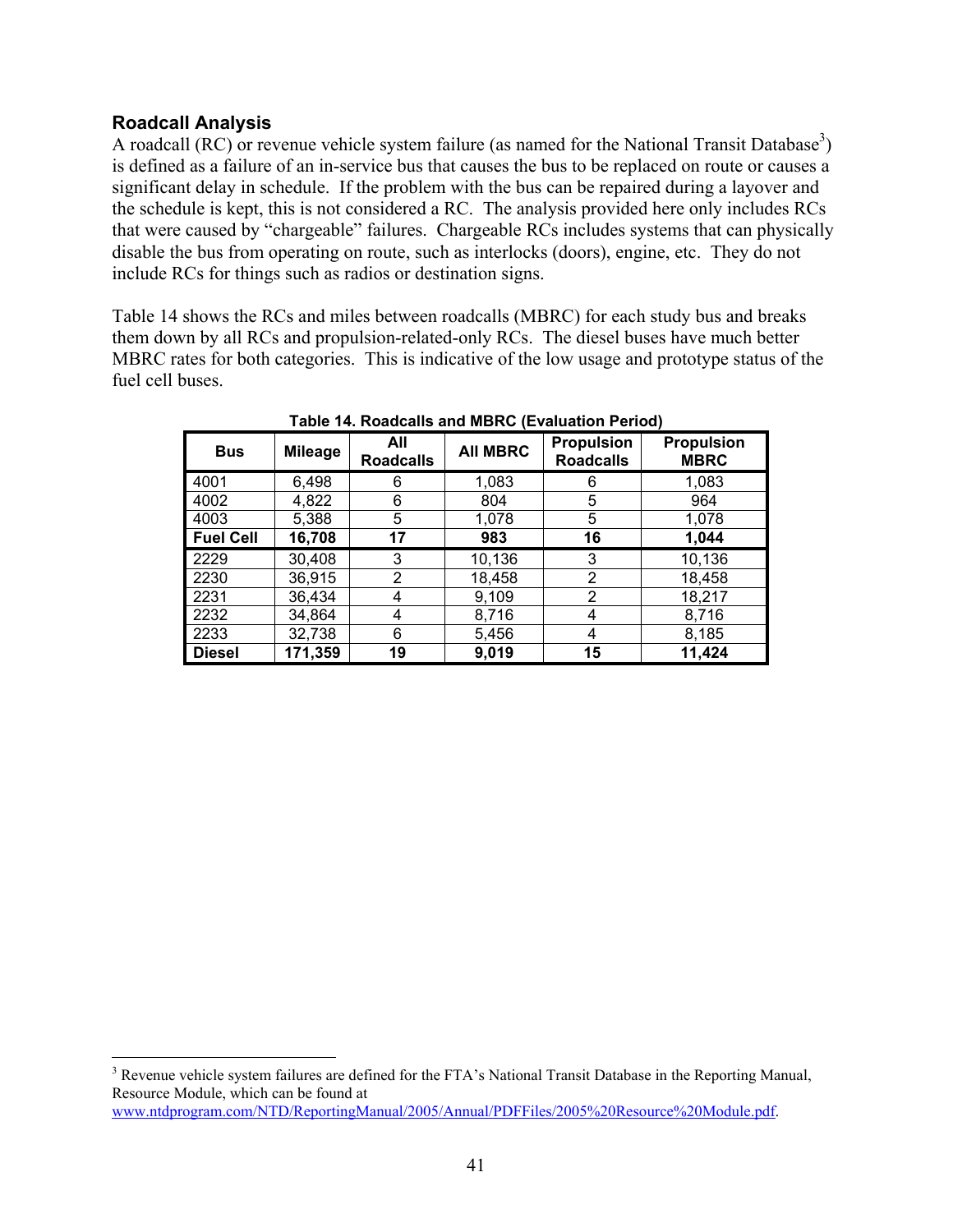# <span id="page-46-0"></span>**What's Next?**

This preliminary data report includes an eight-month evaluation period (March 2005 through October 2005) of the prototype fuel cell buses in demonstration at VTA. A final report is planned for this evaluation following at least 12 months of fuel cell bus operation at VTA. This is expected to be published in mid-2006.

VTA currently plans to operate the fuel cell buses through July 2006—the end of the two-year demonstration and the warranty/support period for the fuel cell buses, as defined by Ballard. It is not clear whether this demonstration will continue beyond the end date because there are no grants or funds set aside to extend it. As described in this preliminary data report, to continue operation beyond the current end point would require significant funding. VTA, Ballard, and Air Products have expressed interest in continuing this testing program if funding becomes available. Significant investment and effort have been committed to test and operate this equipment. There is still significant work to be done (and lessons to be learned) before fuel cell buses and infrastructure equipment is truly commercial.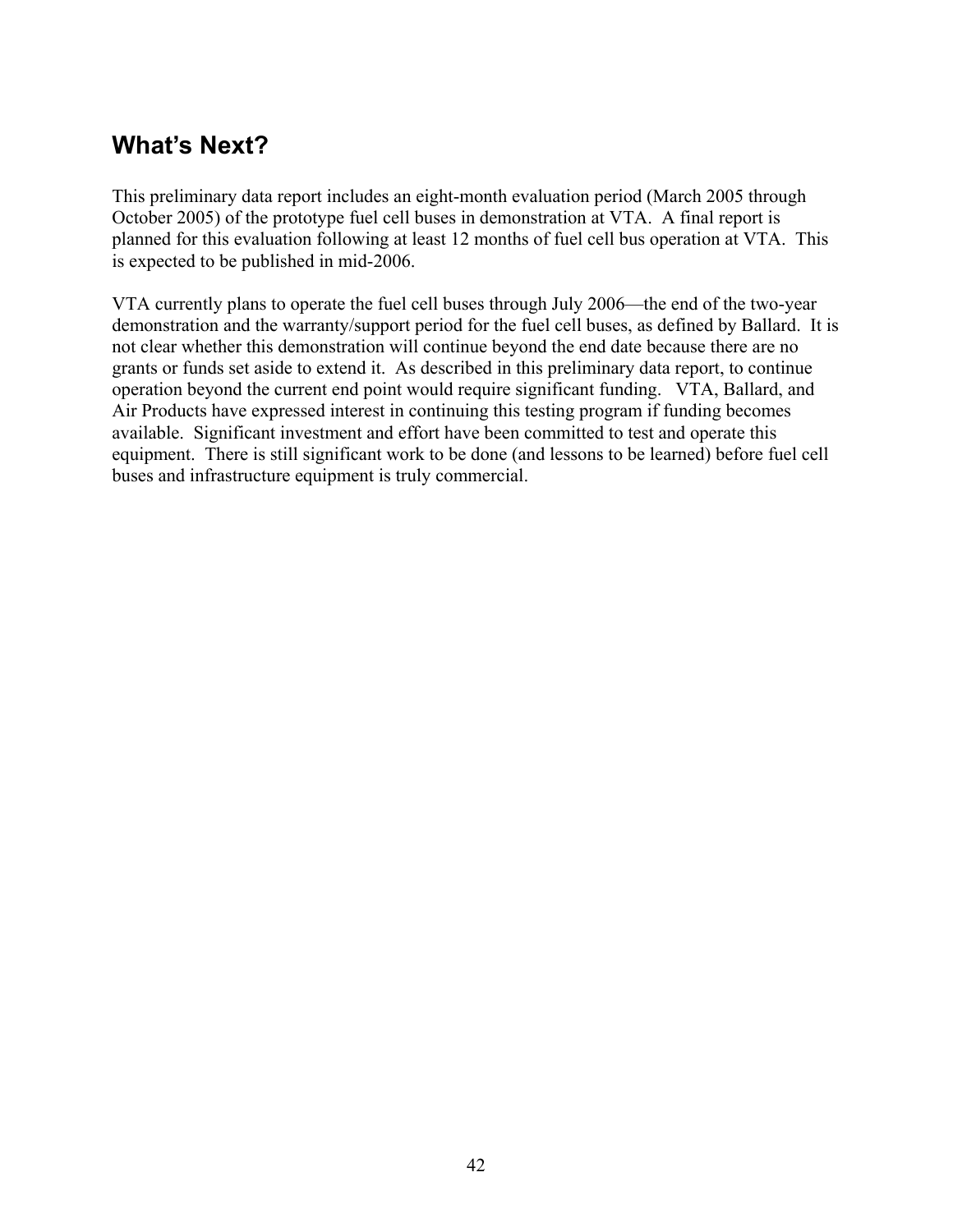### <span id="page-47-0"></span>**Contacts**

**DOE**  1000 Independence Ave., SW Washington, DC 20585

Sigmund Gronich Technology Validation Manager Office of Hydrogen, Fuel Cells and Infrastructure Technologies Phone: 202-586-1623 E-mail: sigmund.gronich@ee.doe.gov

### **NREL**

1617 Cole Blvd. Golden, CO 80401

Leslie Eudy Senior Project Leader Phone: 303-275-4412 E-mail: [leslie\\_eudy@nrel.gov](mailto:leslie_eudy@nrel.gov)

#### **VTA**

3331 N. 1st St. San Jose, CA 95134

Art Douwes Senior Mechanical Engineer Phone: 408-321-7027 E-mail: <u>douwes@vta.org</u>

#### **SamTrans**

301 N. Access Rd. South San Francisco, CA 94083-2727

Kenneth Quijano Bus Maintenance Phone: 650-508-6418 E-mail: [quijanok@samtrans.com](mailto:quijanok@samtrans.com)

#### **Ballard**

4343 N. Fraser Way Burnaby, BC V5J 5J9 Canada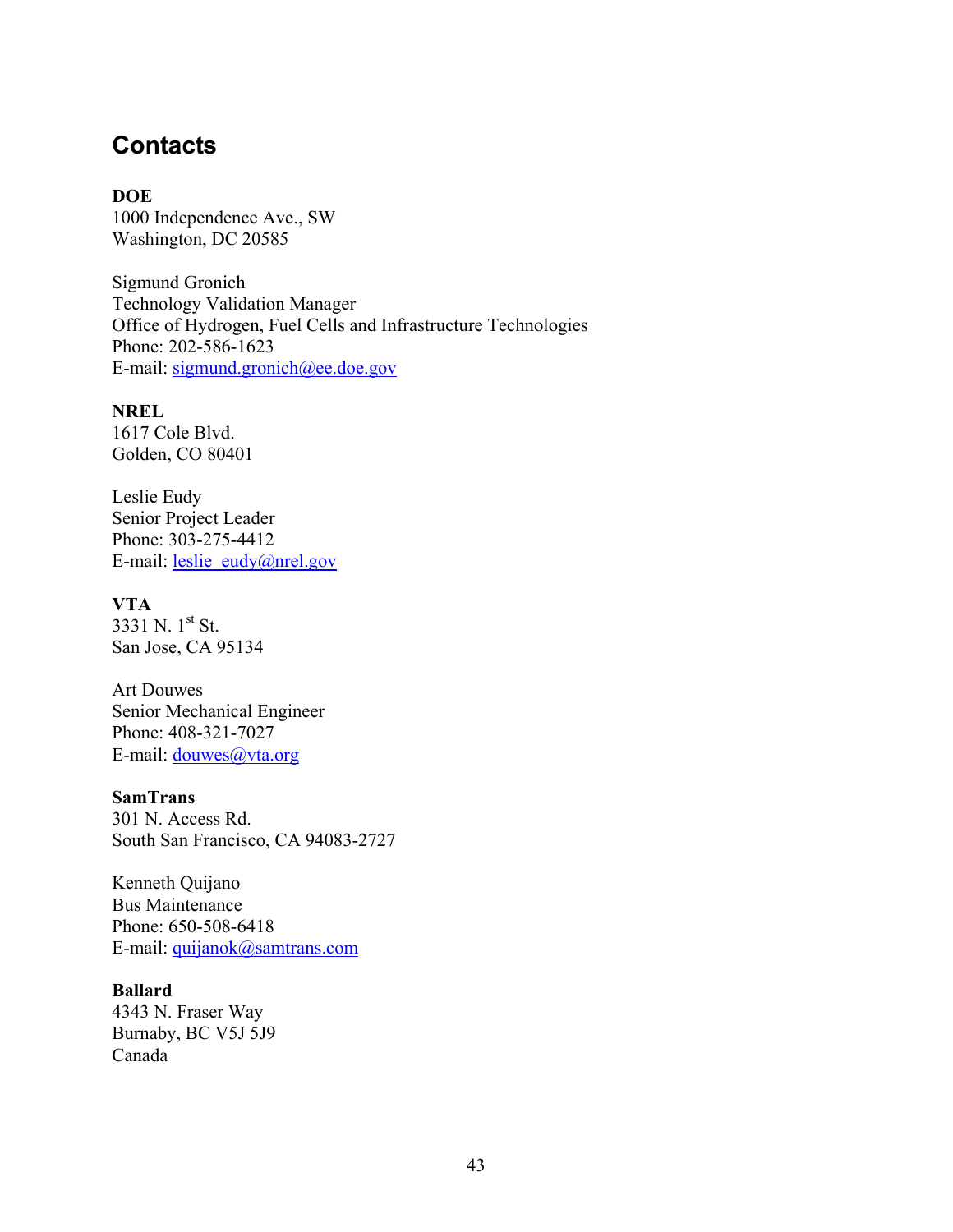Byron Somerville Bus Program Manager Phone: 604-453-3889 E-mail: byron.somerville@ballard.com

### **Air Products**

555 1st St., Ste. 302 Benicia, CA 94510-3280

Mark Pedersen Commercial Development Phone: 707-748-7595, ext. 18 E-mail: pedersms@airproducts.com

### **Gillig Corporation**

25800 Clawiter Rd. Hayward, CA. 94545

Chuck Koske Vice President of Engineering Phone: 510-785-1500 E-mail: Chuck.Koske@Gillig.com

#### **Battelle**

505 King Ave. Columbus, OH 43201

Kevin Chandler Program Manager Phone: 614-424-5127 E-mail: [chandlek@battelle.org](mailto:chandlek@battelle.org)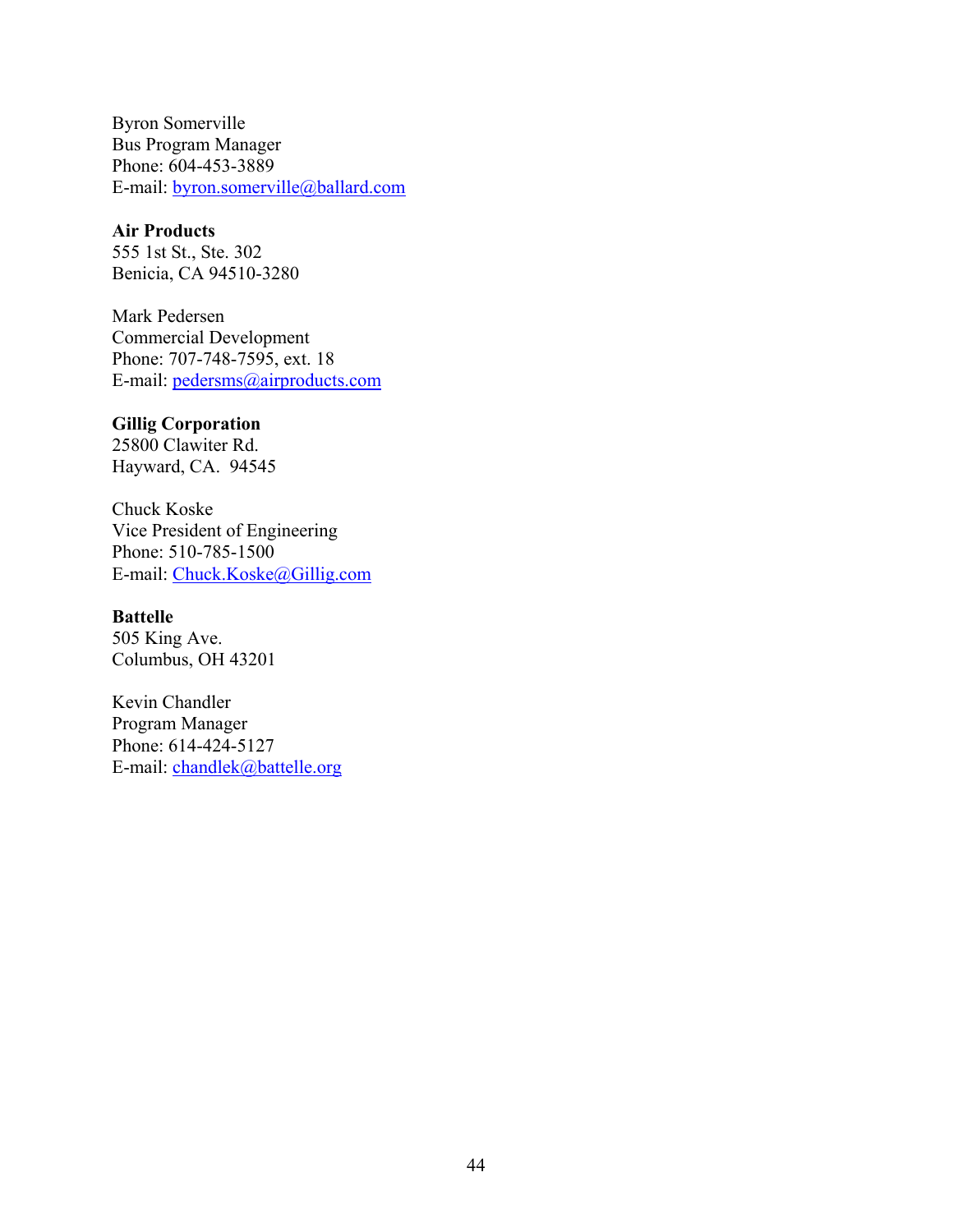# <span id="page-49-0"></span>**Acronyms and Abbreviations**

| <b>APTA</b>   | <b>American Public Transportation Association</b>  |
|---------------|----------------------------------------------------|
| <b>BAAQMD</b> | Bay Area Air Quality Management District           |
| <b>Btu</b>    | British thermal units                              |
| CaFCP         | California Fuel Cell Partnership                   |
| <b>CARB</b>   | California Air Resources Board                     |
| <b>CEC</b>    | California Energy Commission                       |
| <b>CUTE</b>   | Clean Urban Transport for Europe                   |
| <b>DOE</b>    | U.S. Department of Energy                          |
| E-stop        | Emergency stop                                     |
| <b>FCB</b>    | Fuel cell buses                                    |
| <b>FTA</b>    | <b>Federal Transit Administration</b>              |
| <b>GVWR</b>   | Gross vehicle weight rating                        |
| <b>HFCIT</b>  | Hydrogen, Fuel Cells & Infrastructure Technologies |
| <b>HVAC</b>   | Heating, ventilation, and air conditioning         |
| 1n            | Inches                                             |
| kg            | Kilograms                                          |
| kW            | Kilowatt                                           |
| 1b            | pound                                              |
| $1b-ft$       | Pound feet                                         |
| <b>LFL</b>    | Lower flammability limit                           |
| <b>LHV</b>    | Lower heating value                                |
| <b>MBRC</b>   | Miles between roadcalls                            |
| mpg           | Miles per gallon                                   |
| Nm            | Newton meter                                       |
| <b>NREL</b>   | National Renewable Energy Laboratory               |
| <b>PAFC</b>   | Phosphoric acid fuel cell                          |
| <b>PEM</b>    | Proton exchange membrane                           |
| <b>PMI</b>    | Preventive maintenance inspection                  |
| ppm           | Parts per million                                  |
| psi           | pounds per square inch                             |
| <b>RC</b>     | Roadcalls                                          |
| rpm           | revolutions per minute                             |
| SamTrans      | San Mateo County Transit District                  |
| <b>UTC</b>    | United Technologies Corporation                    |
| <b>VTA</b>    | Santa Clara Valley Transportation Authority        |
| <b>ZEB</b>    | Zero emissions bus                                 |
| <b>ZEbus</b>  | Ballard zero emission bus                          |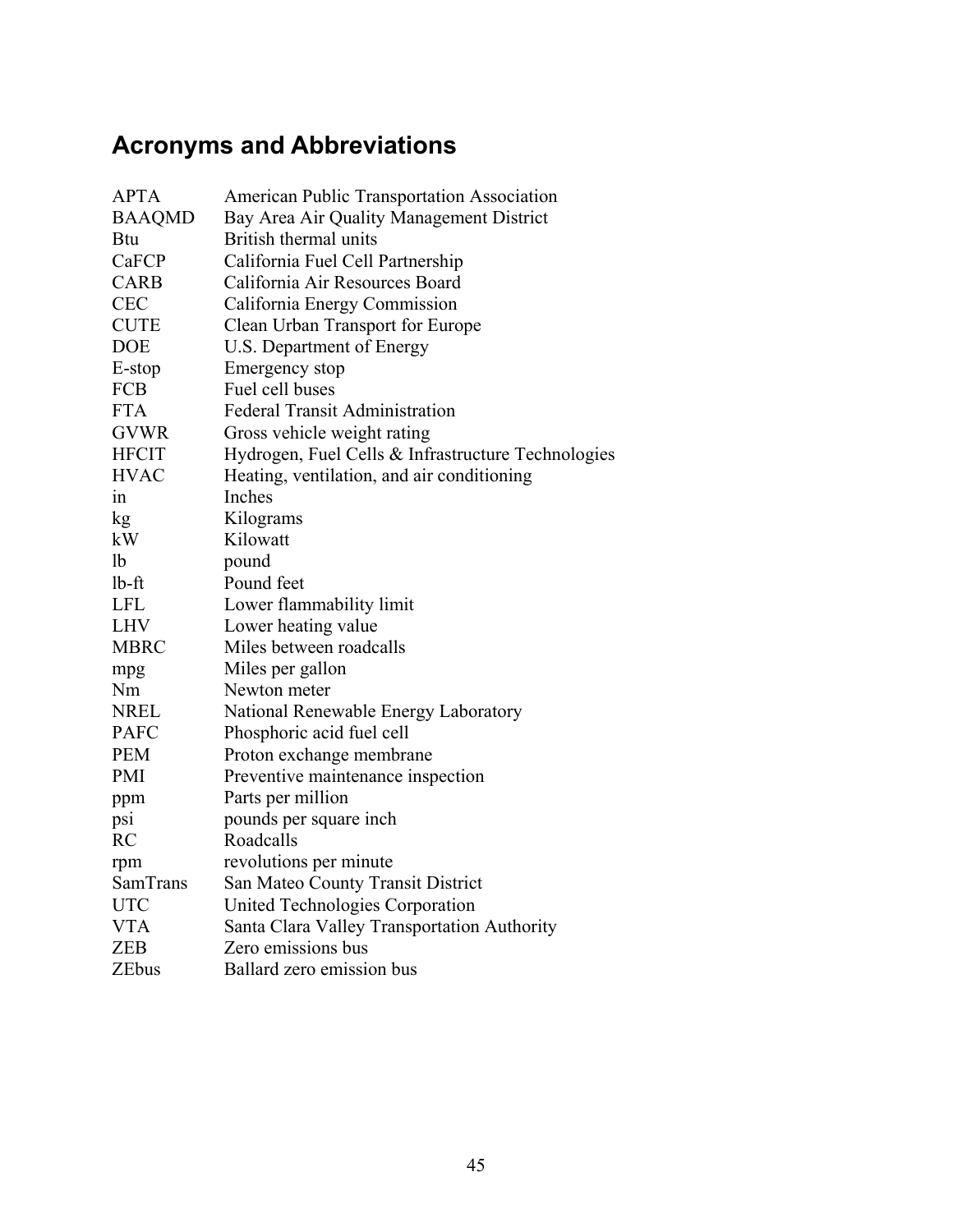# <span id="page-50-0"></span>**References and Related Reports**

NREL, 2005, VTA, SamTrans Look into Future with Bus Demo, National Renewable Energy Laboratory, Golden, CO, DOE/GO-102005-2147

NREL, 2005, Draft Fuel Cell Transit Bus Evaluation Plan, National Renewable Energy Laboratory, Golden, CO

EvoBus GmbH, 2004, Clean Urban Transport for Europe (CUTE), A Fuel Cell Bus Project in 9 European Cities, EvoBus, Ulm, Germany

Chandler, K., Eudy, L., 2003, ThunderPower Bus Evaluation at SunLine Transit Agency, National Renewable Energy Laboratory, Golden, CO, DOE/GO-102003-1786

NREL, 2003, SunLine Test Drives Hydrogen Bus, National Renewable Energy Laboratory, Golden, CO, DOE/GO-102003-1768

NREL, 2002, General Evaluation Plan, Fleet Test & Evaluation Projects, National Renewable Energy Laboratory, Golden, CO, NREL/BR-540-32392

College of the Desert, 2001, Hydrogen Fuel Cell Engines and Related Technologies (Course Materials, Modules 1-11), College of the Desert, Palm Desert, CA

Eudy, L., Parish, R., Leonard, J., 2001, Hydrogen Fuel Cell Bus Evaluation (Ballard ZEbus), National Renewable Energy Laboratory, Golden, CO

SunLine, 2001, Final Report, SunLine Transit Agency to Federal Transit Administration (Ballard ZEbus), SunLine Transit Agency, Thousand Palms, CA, Project Number CA-26-7022

Xcellsis/Ballard, 2000, Cleaning Up: Zero-Emission Buses in Real-World Use, A Report on the Xcellsis/Ballard Phase 3 Fuel Cell Bus Program

### **Other Reports from DOE/NREL Evaluations**

NREL, 2005, Advanced Technology Vehicles in Service: New York City Transit Drives Hybrid Electric Buses into the Future, National Renewable Energy Laboratory, Golden, CO, DOE/GO-102005-2009

NREL, 2005, Advanced Technology Vehicles in Service, Knoxville Area Transit, National Renewable Energy Laboratory, Golden, CO, DOE/GO-102005-2085

NREL, 2004, Advanced Technology Vehicles in Service, King County Metro Transit, National Renewable Energy Laboratory, Golden, CO, DOE/GO-102004-2026

NREL, 2004, Advanced Technology Vehicles in Service, Indianapolis Public Transportation, National Renewable Energy Laboratory, Golden, CO, DOE/GO-102004-1986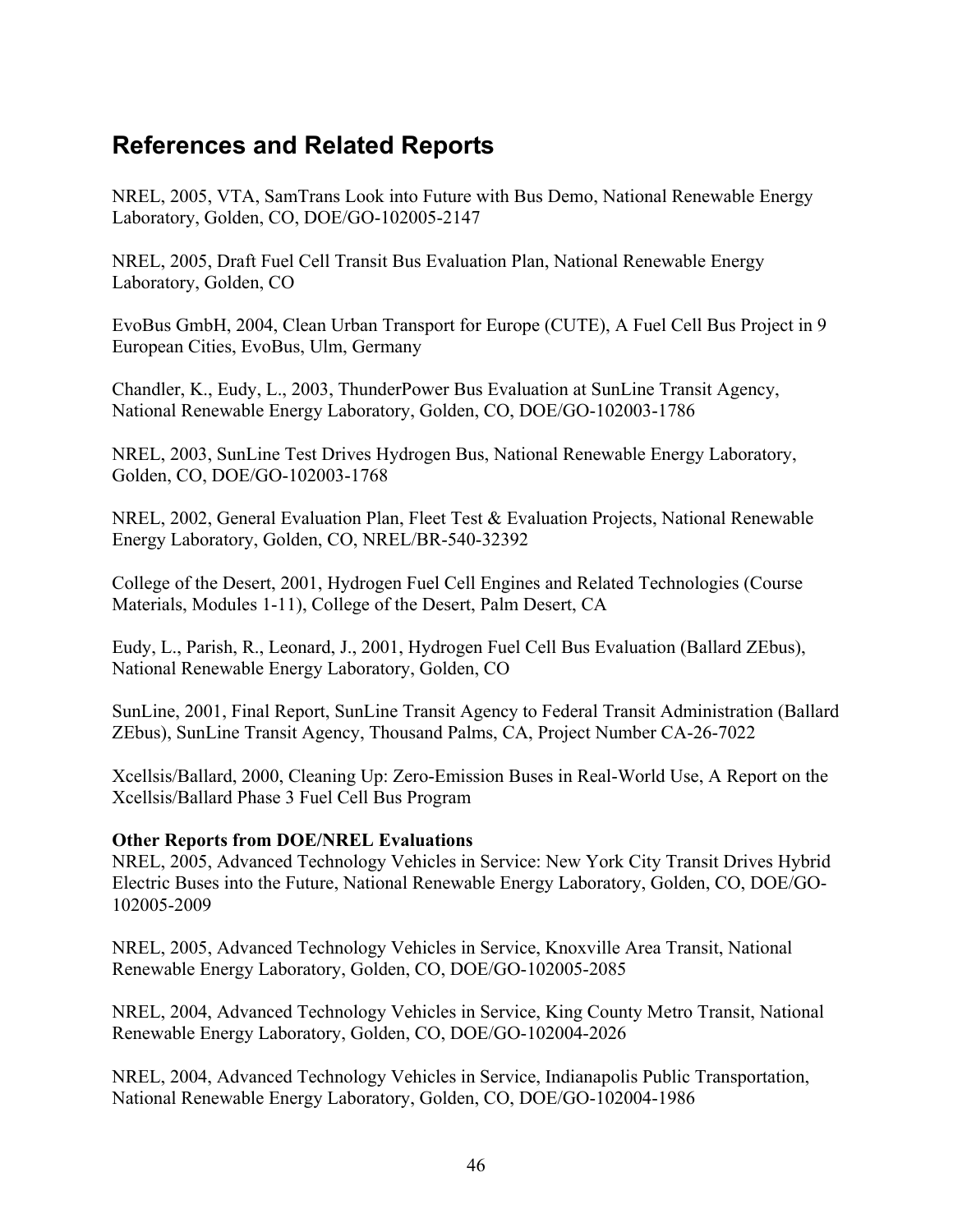Chandler, K., Proc, K., 2004, Norcal Prototype LNG Truck Fleet, Final Results, National Renewable Energy Laboratory, Golden, CO, DOE/GO-102004-1920

NREL, 2003, Advanced Technology Vehicles in Service: MTA New York City Transit, Diesel Hybrid Electric Buses, National Renewable Energy Laboratory, Golden, CO, NREL/FS-540- 33397

Chandler, K., Vertin, K., Alleman, T., Clark, N., 2003, Ralphs Grocery Company EC-Diesel<sup>TM</sup> Truck Fleet: Final Results, National Renewable Energy Laboratory, Golden, CO, NREL/BR-540-31363

Eudy, L., Gifford, M., 2003, Challenges and Experiences with Electric Propulsion Transit Buses in the United States, National Renewable Energy Laboratory, Golden, CO, DOE/GO-102003- 1791

NREL, 2002, Advanced Technology Vehicles in Service, Norcal Waste Systems, Inc., National Renewable Energy Laboratory, Golden, CO, NREL/FS-540-32808

Chandler, K., Walkowicz, K., Eudy, L., 2002, New York City Transit Diesel Hybrid-Electric Buses: Final Results, National Renewable Energy Laboratory, Golden, CO, NREL/BR-540- 32427

Battelle/NREL, 2002, NYCT's Diesel Hybrid-Electric Buses, Program Status Update, National Renewable Energy Laboratory, Golden, CO, NREL/BR-540-31668

Eudy, L., 2002, Natural Gas in Transit Fleets: A Review of the Transit Experience, National Renewable Energy Laboratory, Golden, CO, NREL/TP-540-31479

Battelle/NREL, 2001, Advanced Technology Vehicles in Service, Diesel Hybrid Electric Buses, National Renewable Energy Laboratory, Golden, CO, NREL/FS-540-30736.

Chandler, K., Norton, P., Clark, N., 2001, Waste Management's LNG Truck Fleet, Final Results, National Renewable Energy Laboratory, Golden, CO, NREL/BR-540-29073

Chandler, K., Norton, P., Clark, N., 2000, DART's LNG Bus Fleet, Final Results, National Renewable Energy Laboratory, Golden, CO, NREL/BR-540-28739

Chandler, K., Norton, P., Clark, N., 2000, Raley's LNG Truck Fleet, Final Results, National Renewable Energy Laboratory, Golden, CO, NREL/BR-540-27678

Battelle, 1999, Waste Management's LNG Truck Fleet, Start-Up Experience, National Renewable Energy Laboratory, Golden, CO, NREL/BR-540-26617

Battelle, 1997, Raley's LNG Truck Fleet, Start-Up Experience, National Renewable Energy Laboratory, Golden, CO, NREL/BR-540-23402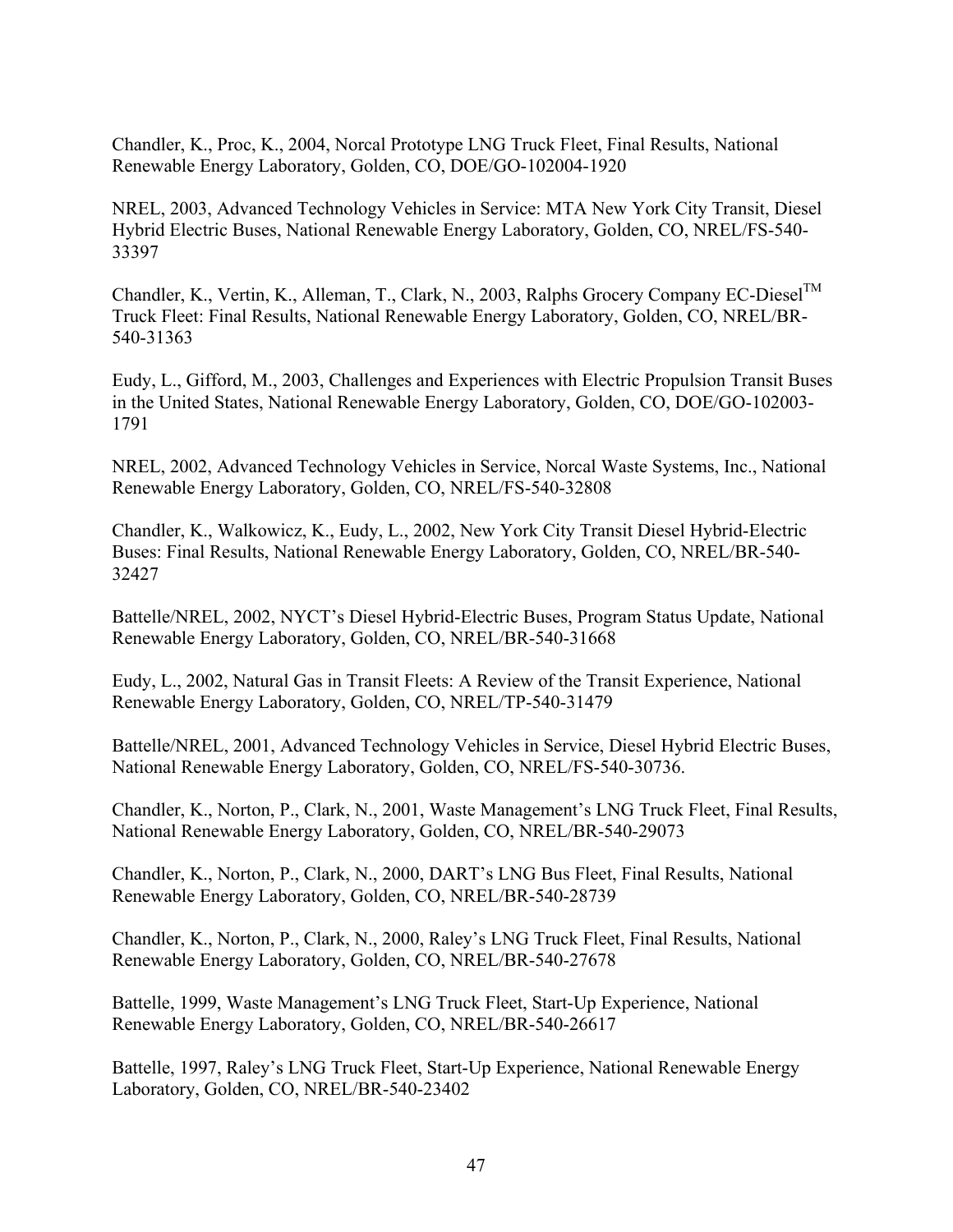Battelle, 2000, DART's LNG Bus Fleet, Start-Up Experience, National Renewable Energy Laboratory, Golden, CO, NREL/BR-540-28124

Motta, R., Norton, P., Kelly, K., Chandler, K., Schumacher, L., Nigel, N., 1996, Alternative Fuel Transit Buses, Final Results from the National Renewable Energy Laboratory (NREL) Vehicle Evaluation Program, National Renewable Energy Laboratory, Golden, CO, NREL/TP-425- 20513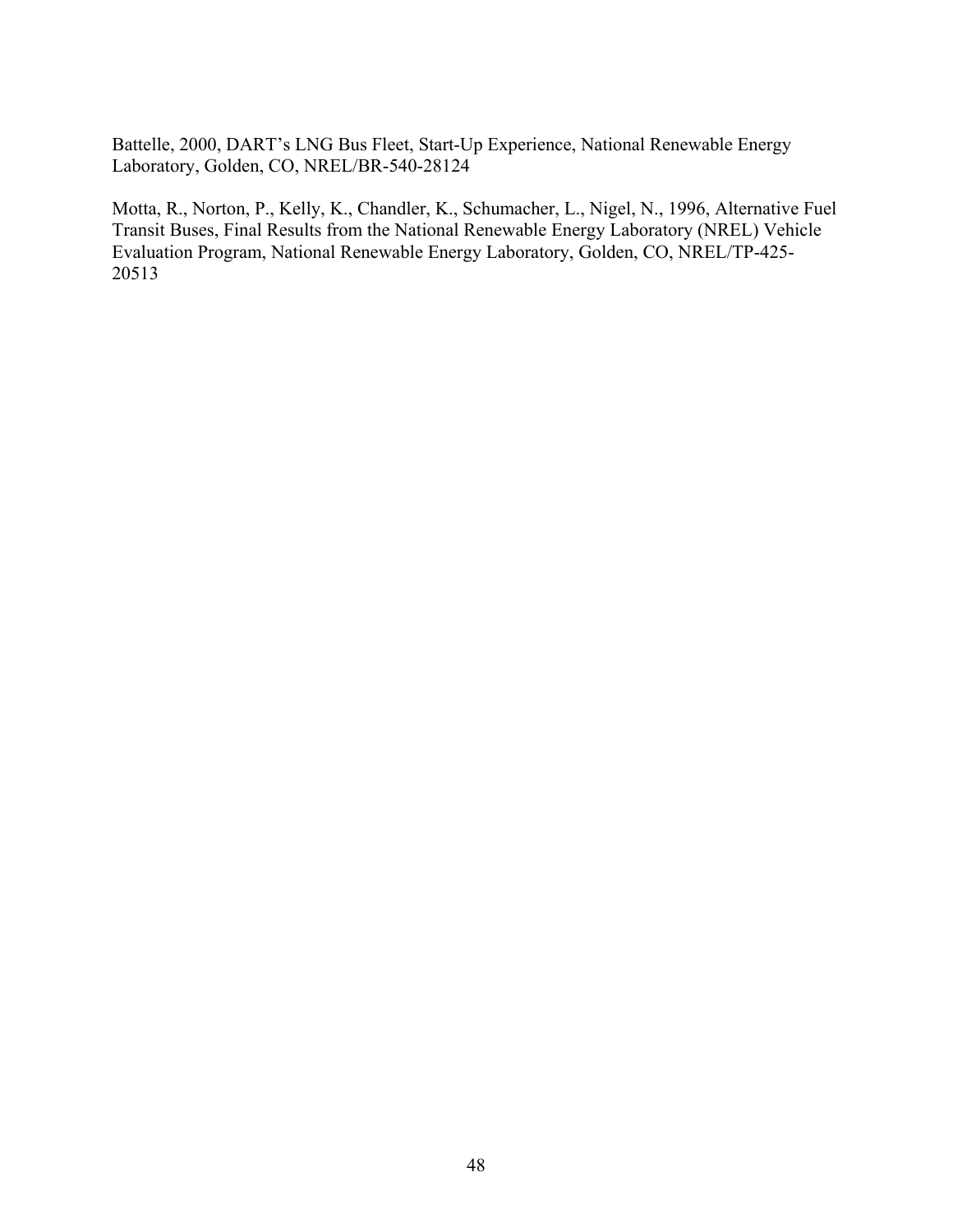# <span id="page-53-0"></span>**Appendix: Fleet Summary Statistics**

#### **Fleet Summary Statistics: Santa Clara Valley Transportation Authority (VTA) Diesel and FCB Study Groups**

### **Fleet Operations and Economics**

|                                             | <b>Diesel Buses</b> | <b>Fuel Cell Buses</b> |
|---------------------------------------------|---------------------|------------------------|
| Number of Vehicles                          | 5                   | 3                      |
| Period Used for Fuel and Oil Op Analysis    | 3/05-10/05          | 3/05-10/05             |
| <b>Total Number of Months in Period</b>     | 8                   | 8                      |
| Fuel and Oil Analysis Base Fleet Mileage    | 163,619             | 16,708                 |
| Period Used for Maintenance Op Analysis     | 3/05-10/05          | 3/05-10/05             |
| <b>Total Number of Months in Period</b>     | 8                   | 8                      |
| Maintenance Analysis Base Fleet Mileage     | 171,359             | 16,708                 |
| Average Monthly Mileage per Vehicle         | 4,284               | 696                    |
| Availability                                | 84%                 | 1.56/2.00              |
| Fleet Fuel Usage in Diesel Gal/H2 kg        | 41,474              | 5,469                  |
| Roadcalls                                   | 19                  | 17                     |
| <b>RCs MBRC</b>                             | 9,019               | 983                    |
| <b>Propulsion Roadcalls</b>                 | 15                  | 16                     |
| <b>Propulsion MBRC</b>                      | 11,424              | 1,044                  |
|                                             |                     |                        |
| Fleet Miles/Kg Hydrogen                     |                     | 3.05                   |
| (1.13 kg H2/gal Diesel fuel)                |                     |                        |
| Representative Fleet MPG (energy equiv)     | 3.95                | 3.45                   |
|                                             |                     |                        |
| Hydrogen cost per kg                        |                     | 8.56                   |
| Diesel Cost per gallon                      | 2.02                |                        |
| Fuel Cost per Mile                          | 0.51                | 2.8                    |
|                                             |                     |                        |
| <b>Total Scheduled Repair Cost per Mile</b> | 0.122               | 0.715                  |
| Total Unscheduled Repair cost per Mile      | 0.467               | 3.545                  |
| <b>Total Maintenance Cost per Mile</b>      | 0.59                | 4.26                   |
|                                             |                     |                        |
| <b>Total Operating Cost per Mile</b>        | 1.10                | 7.06                   |

#### **Maintenance Costs**

|                                         | <b>Diesel Buses</b> | <b>Fuel Cell Buses</b> |
|-----------------------------------------|---------------------|------------------------|
| <b>Fleet Mileage</b>                    | 171,359             | 16,708                 |
|                                         |                     |                        |
| <b>Total Parts Cost</b>                 | 30,304.64           | 2,398.99               |
| <b>Total Labor Hours</b>                | 1412.6              | 1375.6                 |
| Average Labor Cost (@ \$50.00 per hour) | 70,627.50           | 68,780.00              |
|                                         |                     |                        |
| <b>Total Maintenance Cost</b>           | 100,932.14          | 71,178.99              |
| <b>Total Maintenance Cost per Bus</b>   | 20,186.43           | 23,726.33              |
| <b>Total Maintenance Cost per Mile</b>  | 0.59                | 4.26                   |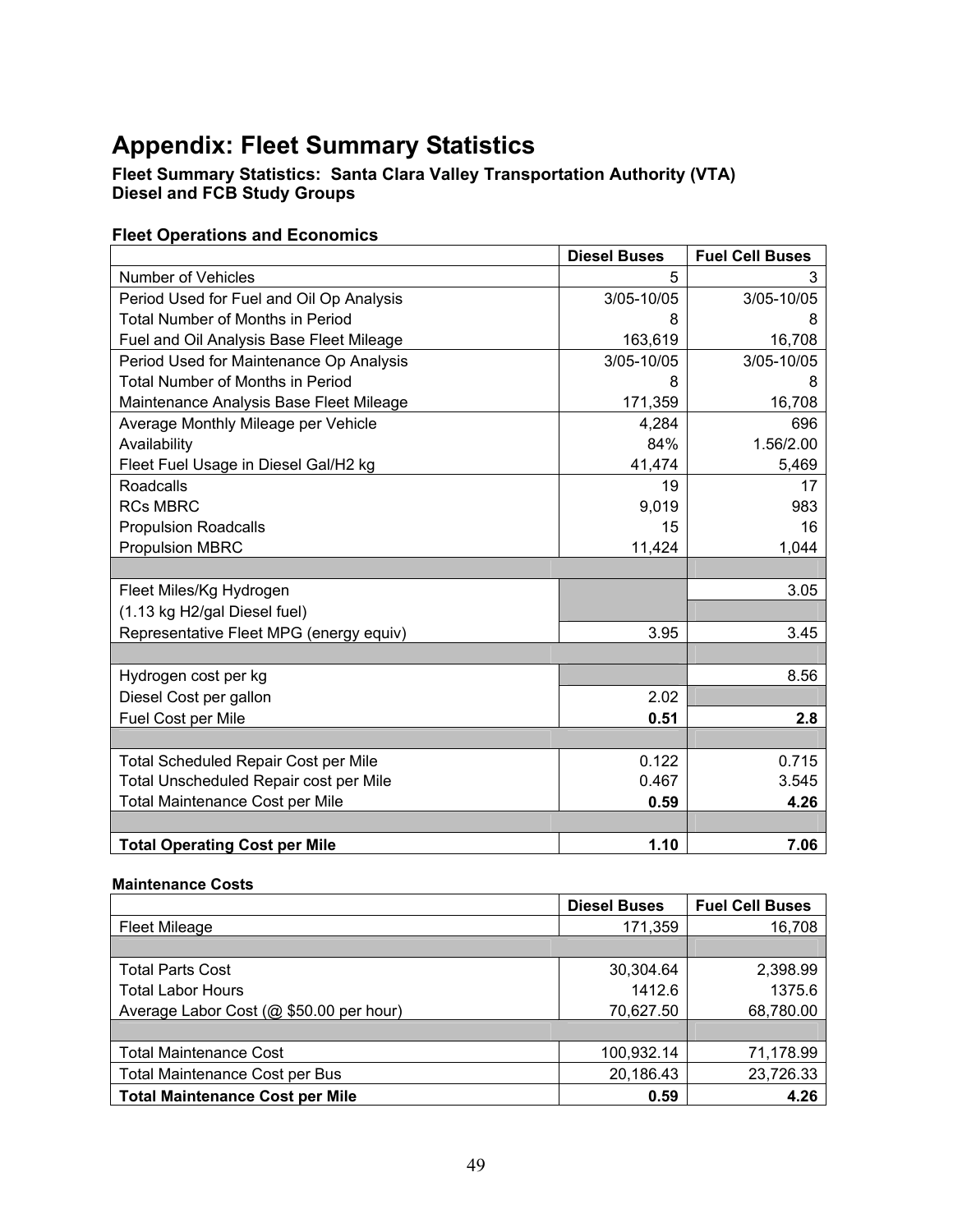|                                                                                     | <b>Diesel Buses</b> | <b>Fuel Cell Buses</b> |
|-------------------------------------------------------------------------------------|---------------------|------------------------|
| <b>Fleet Mileage</b>                                                                | 171,359             | 16,708                 |
|                                                                                     |                     |                        |
| Total Engine/Fuel-Related Systems (ATA VMRS 27, 30, 31, 32, 33, 41, 42, 43, 44, 45) |                     |                        |
| Parts Cost                                                                          | 11,737.99           | 2,381.59               |
| Labor Hours                                                                         | 491.6               | 973.6                  |
| Average Labor Cost                                                                  | 24,577.50           | 48,680.00              |
| Total Cost (for system)                                                             | 36,315.49           | 51,061.59              |
| Total Cost (for system) per Bus                                                     | 7,263.10            | 17,020.53              |
| <b>Total Cost (for system) per Mile</b>                                             | 0.21                | 3.06                   |
|                                                                                     |                     |                        |
| <b>Exhaust System Repairs (ATA VMRS 43)</b>                                         |                     |                        |
| Parts Cost                                                                          | 86.97               | 0.00                   |
| Labor Hours                                                                         | 100.4               | 0.0                    |
| Average Labor Cost                                                                  | 5,020.00            | 0.00                   |
| Total Cost (for system)                                                             | 5,106.97            | 0.00                   |
| Total Cost (for system) per Bus                                                     | 1,021.39            | 0.00                   |
| <b>Total Cost (for system) per Mile</b>                                             | 0.03                | 0.00                   |
|                                                                                     |                     |                        |
| <b>Fuel System Repairs (ATA VMRS 44)</b>                                            |                     |                        |
| Parts Cost                                                                          | 3,226.63            | 1,042.00               |
| <b>Labor Hours</b>                                                                  | 33.1                | 184.9                  |
| Average Labor Cost                                                                  | 1,652.50            | 9,245.00               |
| Total Cost (for system)                                                             | 4,879.13            | 10,287.00              |
| Total Cost (for system) per Bus                                                     | 975.83              | 3,429.00               |
| <b>Total Cost (for system) per Mile</b>                                             | 0.03                | 0.62                   |
|                                                                                     |                     |                        |
| <b>Power Plant (Engine) Repairs (ATA VMRS 45)</b>                                   |                     |                        |
| Parts Cost                                                                          | 3,924.18            | 299.93                 |
| <b>Labor Hours</b>                                                                  | 158.7               | 351.0                  |
| Average Labor Cost                                                                  | 7,935.00            | 17,550.00              |
| Total Cost (for system)                                                             | 11,859.18           | 17,849.93              |
| Total Cost (for system) per Bus                                                     | 2,371.84            | 5,949.98               |
| <b>Total Cost (for system) per Mile</b>                                             | 0.07                | 1.07                   |
|                                                                                     |                     |                        |
| <b>Electric Propulsion Repairs (ATA VMRS 46)</b>                                    |                     |                        |
| Parts Cost                                                                          | 0.00                | 0.00                   |
| Labor Hours                                                                         | 0.0                 | 106.4                  |
| Average Labor Cost                                                                  | 0.00                | 5,320.00               |
| Total Cost (for system)                                                             | 0.00                | 5,320.00               |
| Total Cost (for system) per Bus                                                     | 0.00                | 1,773.33               |
| <b>Total Cost (for system) per Mile</b>                                             | 0.00                | 0.32                   |
|                                                                                     |                     |                        |

### **Breakdown of Maintenance Costs by Vehicle System**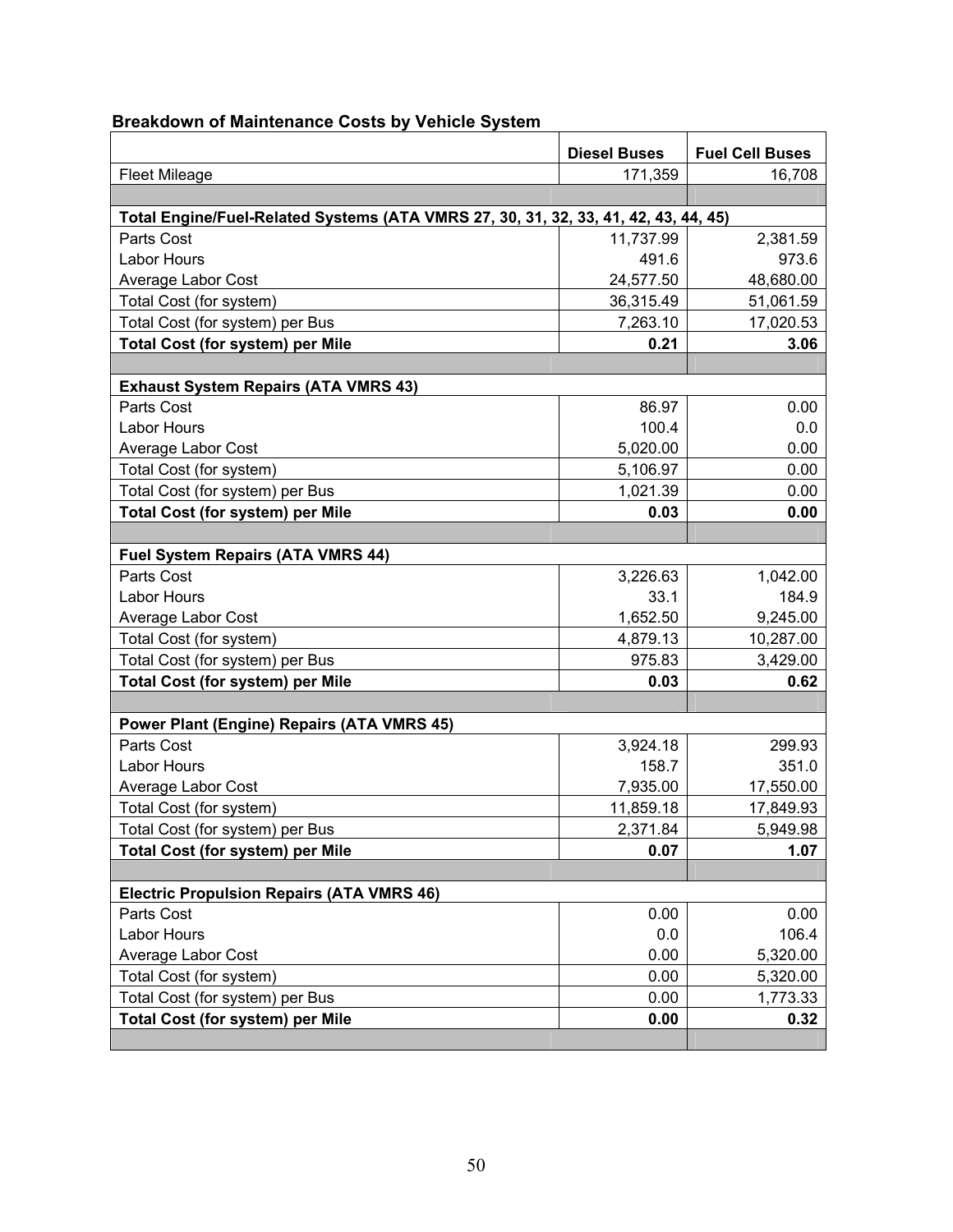|                                                                                          | <b>Diesel Buses</b> | <b>Fuel Cell Buses</b> |
|------------------------------------------------------------------------------------------|---------------------|------------------------|
| Electrical System Repairs (ATA VMRS 30-Electrical General, 31-Charging, 32-Cranking, 33- |                     |                        |
| Ignition)                                                                                |                     |                        |
| Parts Cost                                                                               | 463.33              | 0.00                   |
| <b>Labor Hours</b>                                                                       | 25.5                | 70.9                   |
| Average Labor Cost                                                                       | 1,275.00            | 3,545.00               |
| Total Cost (for system)                                                                  | 1,738.33            | 3,545.00               |
| Total Cost (for system) per Bus                                                          | 347.67              | 1,181.67               |
| <b>Total Cost (for system) per Mile</b>                                                  | 0.01                | 0.21                   |
|                                                                                          |                     |                        |
| Air Intake System Repairs (ATA VMRS 41)                                                  |                     |                        |
| Parts Cost                                                                               | 312.79              | 509.50                 |
| <b>Labor Hours</b>                                                                       | 0.5                 | 109.8                  |
| Average Labor Cost                                                                       | 25.00               | 5,490.00               |
| Total Cost (for system)                                                                  | 337.79              | 5,999.50               |
| Total Cost (for system) per Bus                                                          | 67.56               | 1,999.83               |
| <b>Total Cost (for system) per Mile</b>                                                  | 0.00                | 0.36                   |
|                                                                                          |                     |                        |
| <b>Cooling System Repairs (ATA VMRS 42)</b>                                              |                     |                        |
| Parts Cost                                                                               | 1,895.65            | 530.16                 |
| <b>Labor Hours</b>                                                                       | 84.4                | 141.1                  |
| Average Labor Cost                                                                       | 4,217.50            | 7,055.00               |
| Total Cost (for system)                                                                  | 6,113.15            | 7,585.16               |
| Total Cost (for system) per Bus                                                          | 1,222.63            | 2,528.39               |
| <b>Total Cost (for system) per Mile</b>                                                  | 0.04                | 0.45                   |
|                                                                                          |                     |                        |
| <b>Hydraulic System Repairs (ATA VMRS 65)</b>                                            |                     |                        |
| Parts Cost                                                                               | 0.00                | 0.00                   |
| <b>Labor Hours</b>                                                                       | 0.0                 | 0.0                    |
| Average Labor Cost                                                                       | 0.00                | 0.00                   |
| Total Cost (for system)                                                                  | 0.00                | 0.00                   |
| Total Cost (for system) per Bus                                                          | 0.00                | 0.00                   |
| <b>Total Cost (for system) per Mile</b>                                                  | 0.00                | 0.00                   |
|                                                                                          |                     |                        |
| <b>General Air System Repairs (ATA VMRS 10)</b>                                          |                     |                        |
| Parts Cost                                                                               | 933.50              | 0.00                   |
| <b>Labor Hours</b>                                                                       | 74.4                | 0.0                    |
| Average Labor Cost                                                                       | 3,720.00            | 0.00                   |
| Total Cost (for system)                                                                  | 4,653.50            | 0.00                   |
| Total Cost (for system) per Bus                                                          | 930.70              | 0.00                   |
| <b>Total Cost (for system) per Mile</b>                                                  | 0.03                | 0.00                   |
|                                                                                          |                     |                        |

#### **Breakdown of Maintenance Costs by Vehicle System (continued)**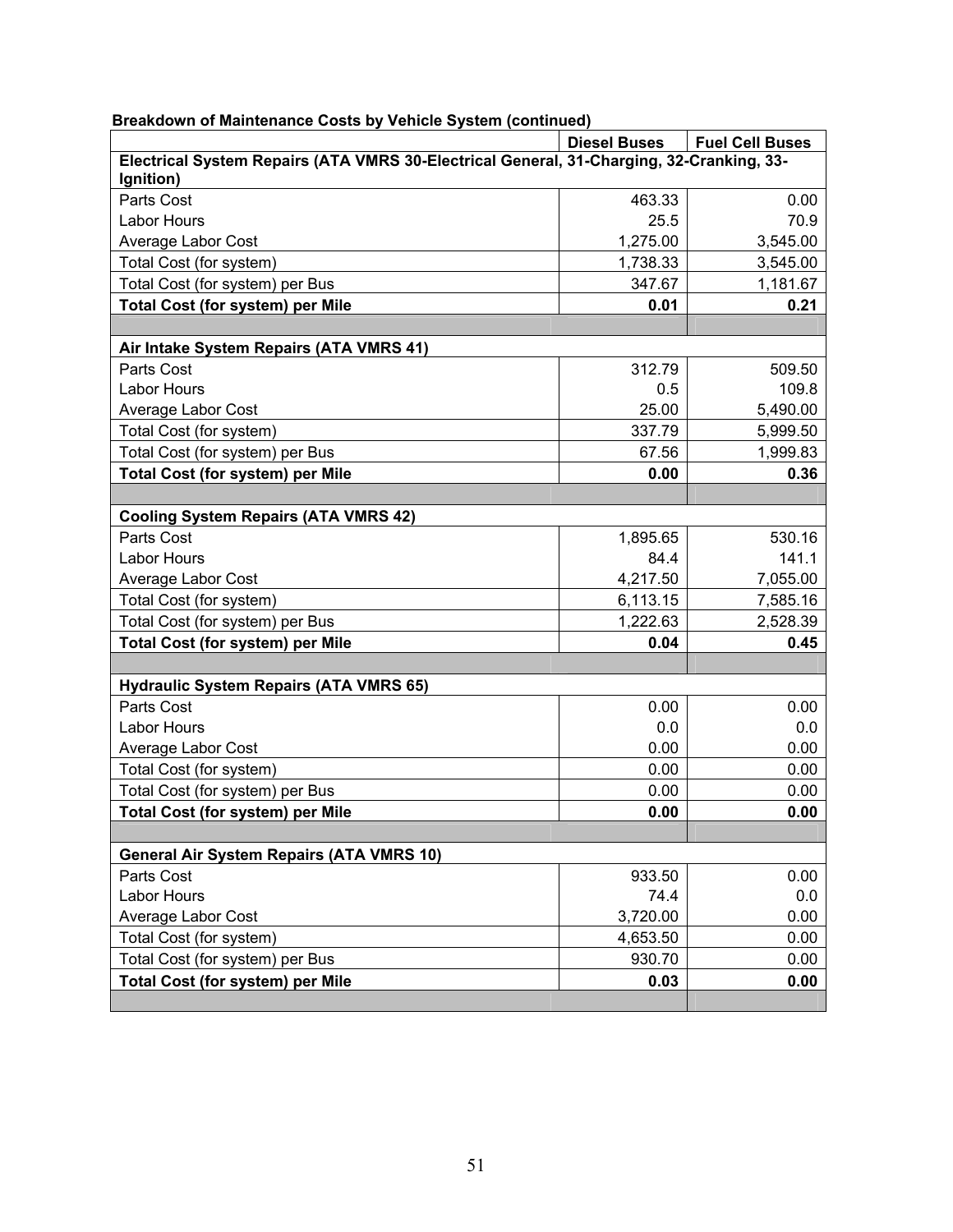| candown or mannemance ocsis by<br>venicle oystem (continued) | <b>Diesel Buses</b> | <b>Fuel Cell Buses</b> |
|--------------------------------------------------------------|---------------------|------------------------|
| <b>Brake System Repairs (ATA VMRS 13)</b>                    |                     |                        |
| Parts Cost                                                   | 346.28              | 0.00                   |
| <b>Labor Hours</b>                                           | 74.2                | 22.0                   |
| Average Labor Cost                                           | 3,710.00            | 1,100.00               |
| Total Cost (for system)                                      | 4,056.28            | 1,100.00               |
| Total Cost (for system) per Bus                              | 811.26              | 366.67                 |
| <b>Total Cost (for system) per Mile</b>                      | 0.02                | 0.07                   |
|                                                              |                     |                        |
| <b>Transmission Repairs (ATA VMRS 27)</b>                    |                     |                        |
| Parts Cost                                                   | 1,828.44            | 0.00                   |
| <b>Labor Hours</b>                                           | 89.1                | 9.5                    |
| Average Labor Cost                                           | 4,452.50            | 475.00                 |
| Total Cost (for system)                                      | 6,280.94            | 475.00                 |
| Total Cost (for system) per Bus                              | 1,256.19            | 158.33                 |
| <b>Total Cost (for system) per Mile</b>                      | 0.04                | 0.03                   |
|                                                              |                     |                        |
| Inspections Only - No Parts Replacements (101)               |                     |                        |
| Parts Cost                                                   | 0.00                | 0.00                   |
| <b>Labor Hours</b>                                           | 296.3               | 216.6                  |
| Average Labor Cost                                           | 14,815.00           | 10,830.00              |
| Total Cost (for system)                                      | 14,815.00           | 10,830.00              |
| Total Cost (for system) per Bus                              | 2,963.00            | 3,610.00               |
| <b>Total Cost (for system) per Mile</b>                      | 0.09                | 0.65                   |
|                                                              |                     |                        |
| Cab, Body, and Accessories Systems Repairs                   |                     |                        |
| (ATA VMRS 02-Cab and Sheet Metal, 50-Accessories, 71-Body)   |                     |                        |
| Parts Cost                                                   | 7,150.35            | 0.00                   |
| <b>Labor Hours</b>                                           | 255.8               | 130.6                  |
| Average Labor Cost                                           | 12,787.50           | 6,530.00               |
| Total Cost (for system)                                      | 19,937.85           | 6,530.00               |
| Total Cost (for system) per Bus                              | 3,987.57            | 2,176.67               |
| <b>Total Cost (for system) per Mile</b>                      | 0.12                | 0.39                   |
|                                                              |                     |                        |
| <b>HVAC System Repairs (ATA VMRS 01)</b>                     |                     |                        |
| Parts Cost                                                   | 647.82              | 7.50                   |
| <b>Labor Hours</b>                                           | 40.9                | 17.5                   |
| Average Labor Cost                                           | 2,042.50            | 875.00                 |
| Total Cost (for system)                                      | 2,690.32            | 882.50                 |
| Total Cost (for system) per Bus                              | 538.06              | 294.17                 |
| <b>Total Cost (for system) per Mile</b>                      | 0.02                | 0.05                   |
|                                                              |                     |                        |

#### **Breakdown of Maintenance Costs by Vehicle System (continued)**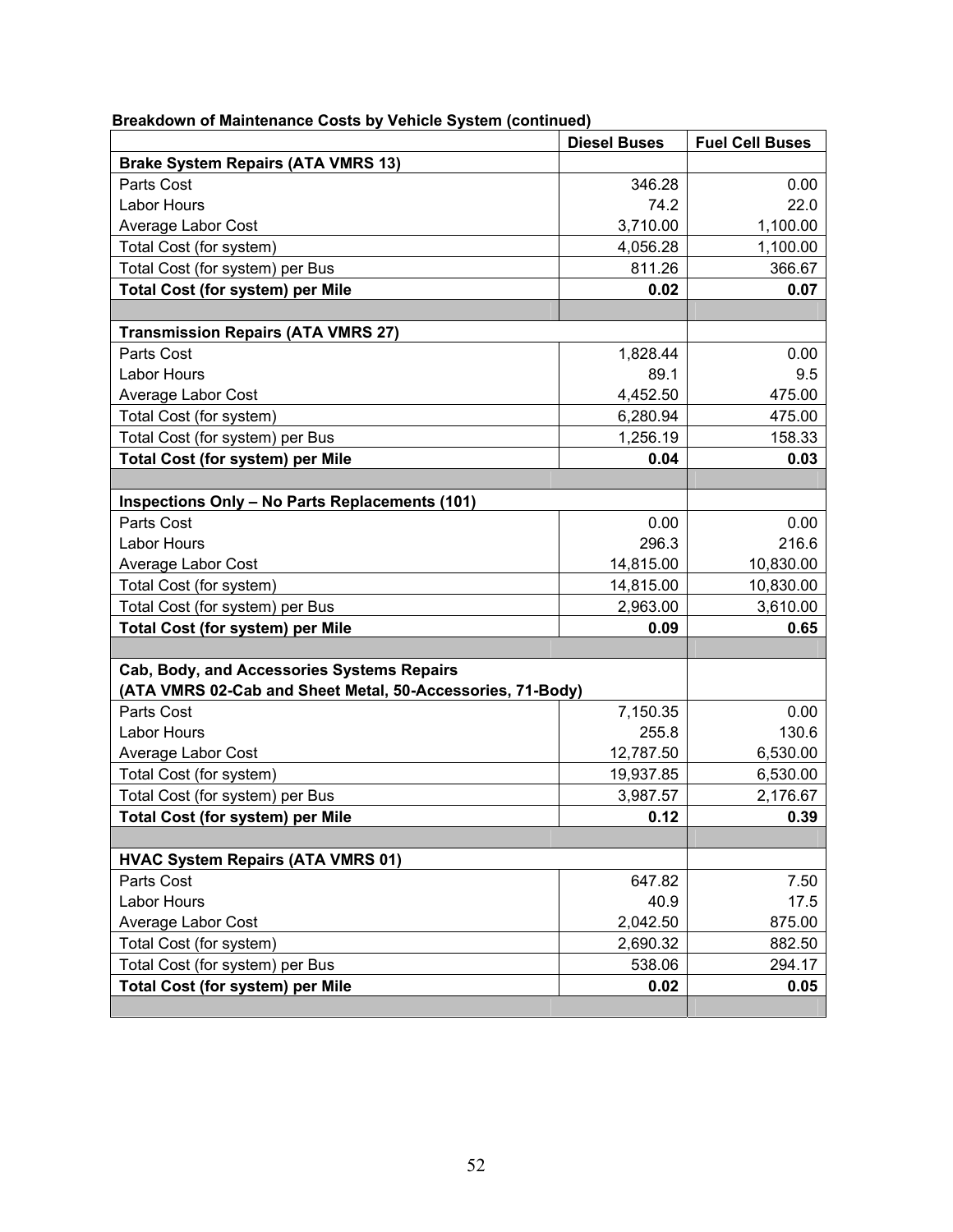| Breakdown of Maintenance Costs by Vehicle System (continued) |  |  |  |
|--------------------------------------------------------------|--|--|--|

|                                                                                            | <b>Diesel Buses</b> | <b>Fuel Cell Buses</b> |
|--------------------------------------------------------------------------------------------|---------------------|------------------------|
| <b>Lighting System Repairs (ATA VMRS 34)</b>                                               |                     |                        |
| Parts Cost                                                                                 | 1,473.89            | 0.00                   |
| <b>Labor Hours</b>                                                                         | 37.4                | 4.0                    |
| Average Labor Cost                                                                         | 1,870.00            | 200.00                 |
| Total Cost (for system)                                                                    | 3,343.89            | 200.00                 |
| Total Cost (for system) per Bus                                                            | 668.78              | 66.67                  |
| <b>Total Cost (for system) per Mile</b>                                                    | 0.02                | 0.01                   |
|                                                                                            |                     |                        |
| Frame, Steering, and Suspension Repairs (ATA VMRS 14-Frame, 15-Steering, 16-Suspension)    |                     |                        |
| Parts Cost                                                                                 | 7,966.52            | 0.00                   |
| <b>Labor Hours</b>                                                                         | 130.9               | 1.0                    |
| Average Labor Cost                                                                         | 6,545.00            | 50.00                  |
| Total Cost (for system)                                                                    | 14,511.52           | 50.00                  |
| Total Cost (for system) per Bus                                                            | 2,902.30            | 16.67                  |
| <b>Total Cost (for system) per Mile</b>                                                    | 0.08                | 0.00                   |
|                                                                                            |                     |                        |
| Axle, Wheel, and Drive Shaft Repairs (ATA VMRS 11-Front Axle, 18-Wheels, 22-Rear Axle, 24- |                     |                        |
| <b>Drive Shaft)</b>                                                                        |                     |                        |
| Parts Cost                                                                                 | 48.29               | 9.90                   |
| <b>Labor Hours</b>                                                                         | 11.2                | 4.5                    |
| Average Labor Cost                                                                         | 560.00              | 225.00                 |
| Total Cost (for system)                                                                    | 608.29              | 234.90                 |
| Total Cost (for system) per Bus                                                            | 121.66              | 78.30                  |
| <b>Total Cost (for system) per Mile</b>                                                    | 0.00                | 0.01                   |
|                                                                                            |                     |                        |
| <b>Tire Repairs (ATA VMRS 17)</b>                                                          |                     |                        |
| Parts Cost                                                                                 | 0.00                | 0.00                   |
| Labor Hours                                                                                | 0.0                 | 5.8                    |
| Average Labor Cost                                                                         | 0.00                | 290.00                 |
| Total Cost (for system)                                                                    | 0.00                | 290.00                 |
| Total Cost (for system) per Bus                                                            | 0.00                | 96.67                  |
| <b>Total Cost (for system) per Mile</b>                                                    | 0.00                | 0.02                   |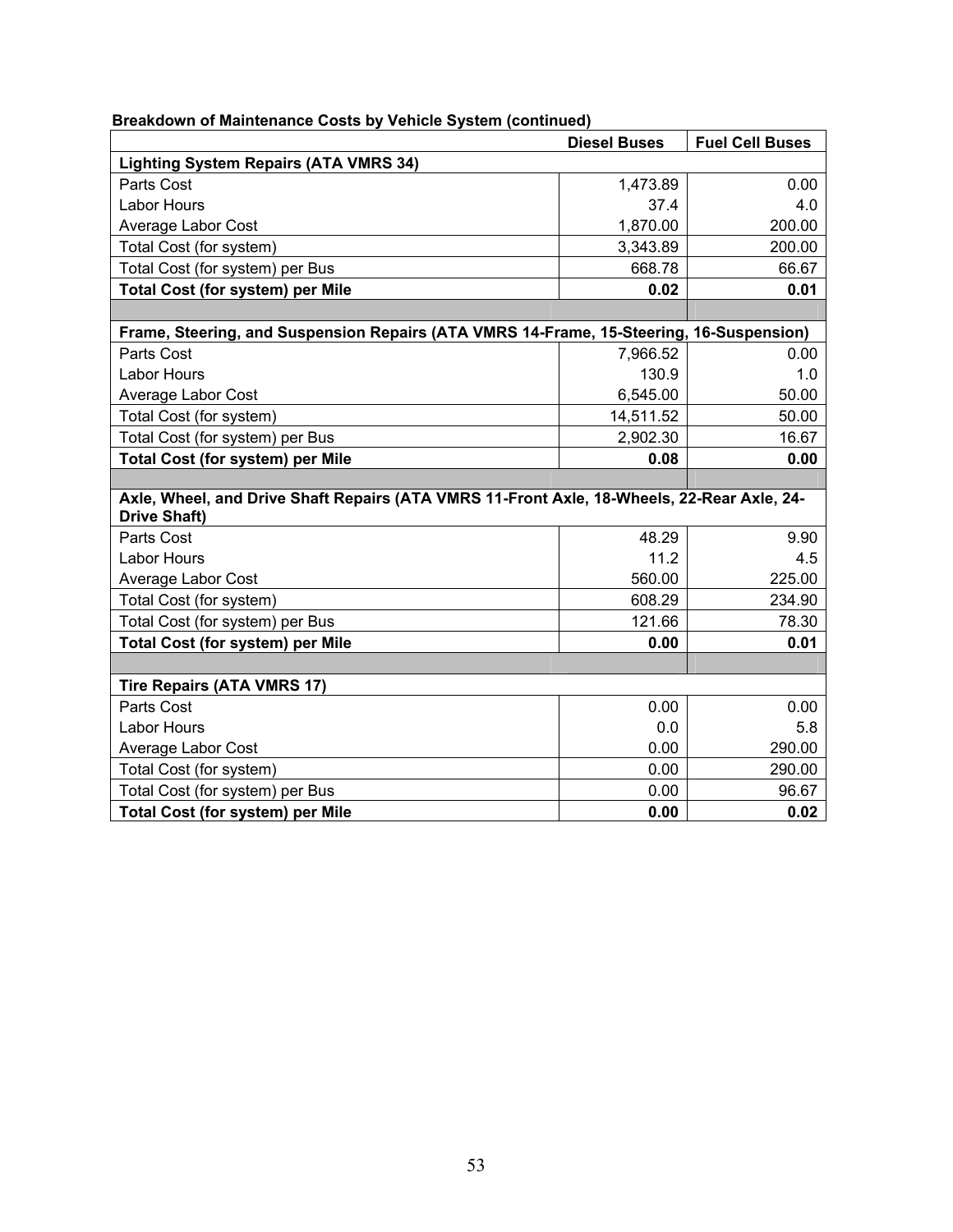#### **Notes**

1. To compare the hydrogen fuel dispensed and fuel economy to diesel, the hydrogen dispensed was also calculated into diesel energy equivalent gallons. The general energy conversions are as follows, actual energy content will vary by location:

Lower heating value (LHV) for hydrogen = 51,532 Btu/lb LHV for diesel =  $128,400$  Btu/lb 1 kg =  $2.205 * lb$ 51,532 Btu/lb \* 2.205 lb/kg = 113,628 Btu/kg Diesel/hydrogen = 128,400 Btu/gallon / 113,628 Btu/kg = 1.13 kg/diesel gallon

- 2. The engine/fuel-related systems were chosen to include only those systems of the vehicles that could be directly impacted by the selection of a fuel/advanced technology.
- 3. ATA VMRS coding is based on parts that were replaced. If there was no part replaced in a given repair, then the code was chosen by the system being worked on.
- 4. In general, inspections (with no part replacements) were only included in the overall totals (not by system). 101 was created to track labor costs for PM inspections.
- 5. ATA VMRS 02-Cab and Sheet Metal represents seats, doors, etc.; ATA VMRS 50-Accessories represents things like fire extinguishers, test kits, etc.; ATA VMRS 71-Body represent mostly windows and windshields.
- 6. Average labor cost is assumed to be \$50 per hour.
- 7. Warranty costs are not included.